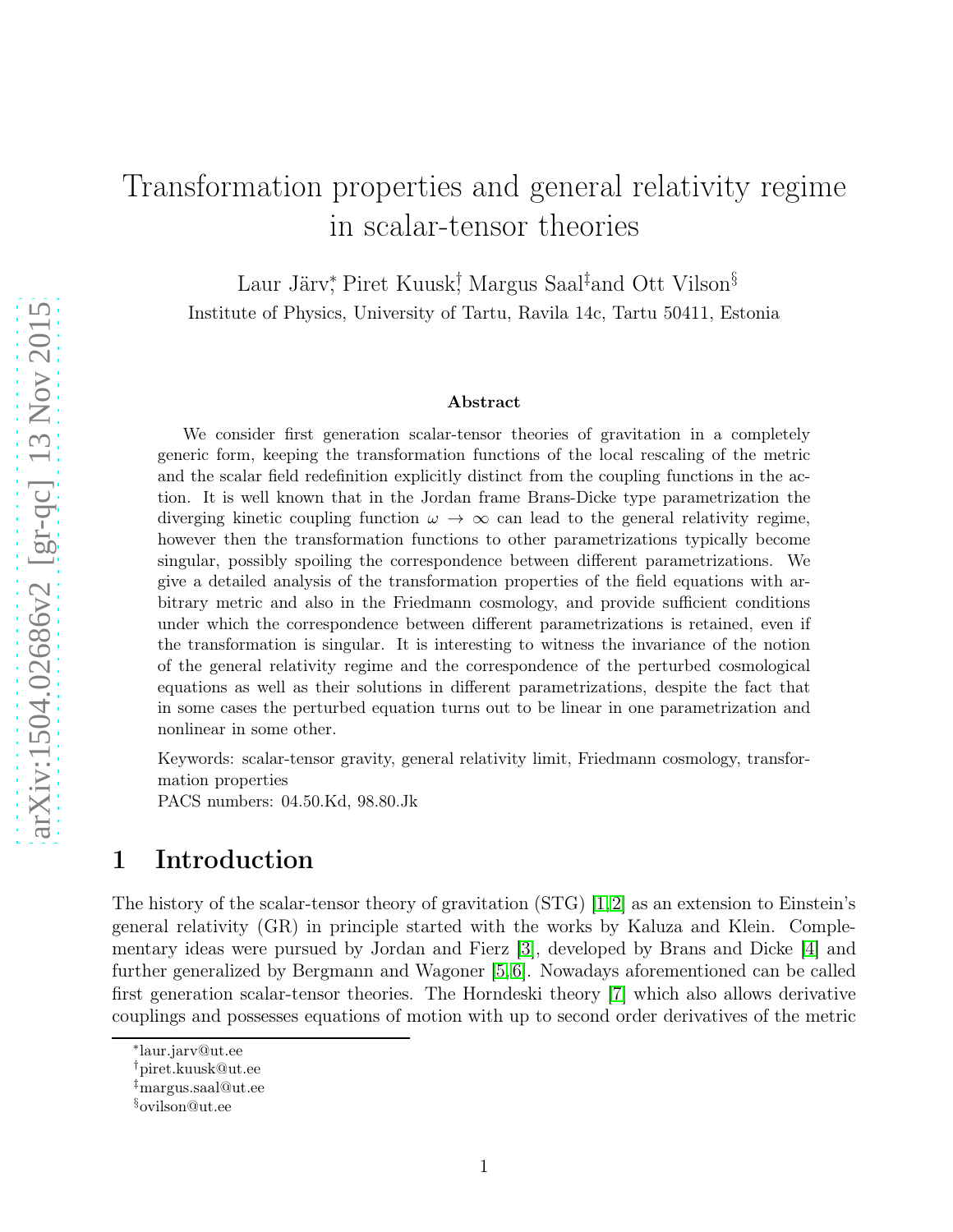and scalar field, may be considered to be the second generation. Healthy, ghost free theories going beyond Horndeski can be referred to as the third generation [\[8\]](#page-29-7).

Soon after his joint work with Brans [\[4\]](#page-29-3), Dicke published another paper [\[9\]](#page-30-0) where he recalled the local Weyl rescaling of the metric tensor, interpreted it as a transformation of the units and claimed that physics must be invariant under this transformation [\[10,](#page-30-1)[11\]](#page-30-2). From that viewpoint STG is a natural extension of GR because rewriting the Einstein-Hilbert action in terms of a Weyl rescaled metric tensor introduces an action functional having a structure that resembles the one used for STG [\[12,](#page-30-3) [13\]](#page-30-4). Namely, on the level of the rewritten action functional the scalar field entering via the Weyl rescaling is coupled to curvature, to matter etc. Of course in that case the functions describing the coupling of the scalar field to curvature etc. are related to each other in a specific way which implies that the scalar field equation of motion is an identity  $0 \equiv 0$ , and hence the scalar field is not a physical degree of freedom. Nevertheless if one considers an analogous action functional but without the relations between the coupling functions then the resulting theory is STG, congruent with Weyl integrable geometry [\[14\]](#page-30-5).

Already Jordan [\[3\]](#page-29-2) pointed out that for scalar-tensor theories with a constant kinetic coupling parameter  $\omega$  the equations of motion reduce to those of GR if  $\omega = \infty$ . In the framework of the parametrized post-Newtonian approximation it was shown that for the theory with a dynamical  $\omega \equiv \omega(\Psi)$  [\[5,](#page-29-4)[6\]](#page-29-5) conditions for the theory to comply with GR is again  $\omega(\Psi) \to \infty$  as well as  $\frac{\omega'(\Psi)}{\omega(\Psi)^3} \to 0$  [\[15,](#page-30-6)[16\]](#page-30-7). In the context of the Friedmann cosmology Damour and Nordtvedt [\[17,](#page-30-8)[18\]](#page-30-9) showed that for a wide family of theories the limit  $\omega(\Psi) \to \infty$  is an attractor. To be more precise there exists a mechanism ending the scalar field evolution at some constant value thereby rendering the remaining dynamical degrees of freedom identical to those of GR. In the current paper we shall use the term 'GR regime' to refer to such situation. Due to these results a dynamical approach to the GR regime has been studied by number of authors, e.g. [\[19](#page-30-10)[–28\]](#page-31-0).

Damour and Nordtvedt noted that the points in the field space where  $\omega(\Psi) = \infty$  enter the theory as mathematically singular boundary points [\[18\]](#page-30-9). They used the local Weyl rescaling of the metric tensor and redefined (reparametrized) the scalar field  $\varphi = \varphi(\Psi)$  in order to rewrite the theory in the so called Einstein frame where all functions are regular. However, the singularity in  $\omega(\Psi) \to \infty$  (in the so called Jordan frame) is then absorbed by the scalar field redefinition hence rendering the transformation to be singular instead, i.e.  $\frac{d\varphi}{d\Psi} \to \infty$ . Therefore, it is not so obvious that these transformations can be trusted at all and one must take extra caution when applying the transformation in the vicinity of the GR regime [\[29\]](#page-31-1).

Note that in the literature when the equivalence of the parametrizations is discussed then the transformation functions are often assumed to be regular [\[10,](#page-30-1)[11\]](#page-30-2) which in principle is easily achievable when a suitable choice of coupling functions in the Jordan frame is considered. However in our recent paper [\[30\]](#page-31-2) we showed that the scalar field  $\Psi$  in the Jordan frame is equivalent to the invariant notion of the nonminimal coupling while the Einstein frame scalar field  $\varphi$  is equivalent to the invariant notion of the scalar field space volume. Therefore  $\frac{d\Psi}{d\varphi} = 0$ in the GR regime is not due to an unfortunate choice of coupling functions but it is a crucial part of the notion of the GR regime, stating via invariants that the nonminimal coupling vanishes. Hence we conclude that the singular scalar field redefinition is physically meaningful and deserves a closer look.

In the current paper we intend to clarify the question whether or not such a singular transformation is permitted by first studying the transformation properties of the action, the equations of motion and the Friedmann cosmology. Afterwards we focus upon the transforma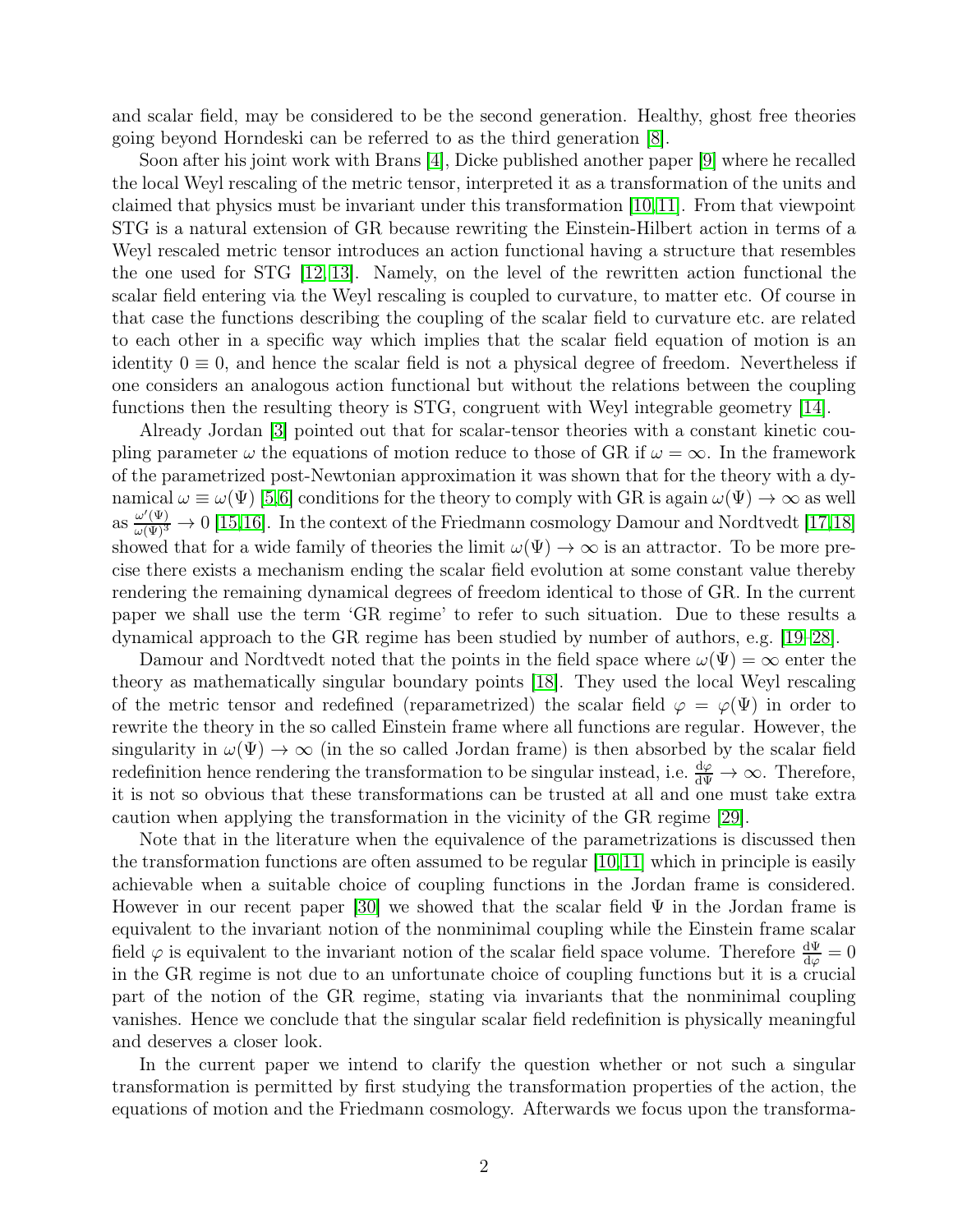tions in the neighbourhood of the GR regime which corresponds to a critical point of the scalar field equation of motion. We argue that the conditions for critical points in general as well as in the Friedmann cosmology are preserved under the scalar field redefinition even if the latter is singular. Most importantly we show in detail that the perturbed equation, approximating the dynamics in the vicinity of the GR regime, transforms well despite the fact that in the case of the singular scalar field redefinition a nonlinear perturbed equation gets transformed into a linear one. The transformation of the solutions also shows an analogous interesting correspondence. To give a completely generic treatment of the transformations between all possible parametrizations we adopt the notation introduced by Flanagan [\[10\]](#page-30-1). The paper accords with the spirit of recent works [\[31,](#page-31-3) [32\]](#page-31-4) etc. where the correspondence between Jordan and Einstein frames is discussed in explicit details.

The outline of the paper is the following. In Section [2](#page-2-0) we write down the action functional, derive the equations of motion and plug in the Friedmann-Lemaître-Robertson-Walker (FLRW) line element in order to obtain the general Friedmann cosmology in the context of STG. In Section [3](#page-10-0) we introduce the notion of the general relativity regime by examining the necessary conditions for maintaining the constancy of the scalar field once it has been obtained. Section [4](#page-20-0) completes the line of thought of [\[29,](#page-31-1)[33–](#page-31-5)[36\]](#page-32-0) by considering a dynamical approach to the general relativity regime in the context of the potential dominated epoch of the Friedmann cosmology. In the current paper the latter serves as an example for showing the equivalence of different parametrizations on the level of the perturbed equations. It turns out to be nontrivial and we have included a lot of calculational details in order to keep the treatment as traceable as possible.

From the structural point of view the paper is divided into three sections each of which is split into two halves. In the first halves of the sections a relatively complete theory in an arbitrary parametrization starting by the action functional and ending with the solutions in the context of the Friedmann cosmology is given. The second halves follow the first halves by providing the corresponding transformation properties under the local Weyl rescaling of the metric tensor and under the scalar field redefinition. Therefore subsections numbered as  $i.1.j$ contain the theory and  $i.2.k$  discuss the transformation properties of the quantities introduced in  $i.1.j.$ 

# <span id="page-2-0"></span>2 General theory

In this section we write down an action functional and derive the equations of motion. Also the general Friedmann cosmology is discussed.

# 2.1 Theory: part I

### 2.1.1 Action functional

Let us consider a family of theories of gravitation by postulating an action functional [\[10,](#page-30-1)37]

$$
S = \frac{1}{2\kappa^2} \int_{V_4} d^4x \sqrt{-g} \left\{ \mathcal{A}(\Phi)R - \mathcal{B}(\Phi)g^{\mu\nu}\nabla_{\mu}\Phi\nabla_{\nu}\Phi - 2\ell^{-2}\mathcal{V}(\Phi) \right\} + S_{\rm m} \left[ e^{2\alpha(\Phi)}g_{\mu\nu}, \chi^A \right] \,. \tag{1}
$$

There are two unspecified constants:  $\kappa^2$  yields the dimension for the gravitational "constant" and  $\ell > 0$  has the dimension of length. We make use of the convention  $c \equiv 1$  and have suitably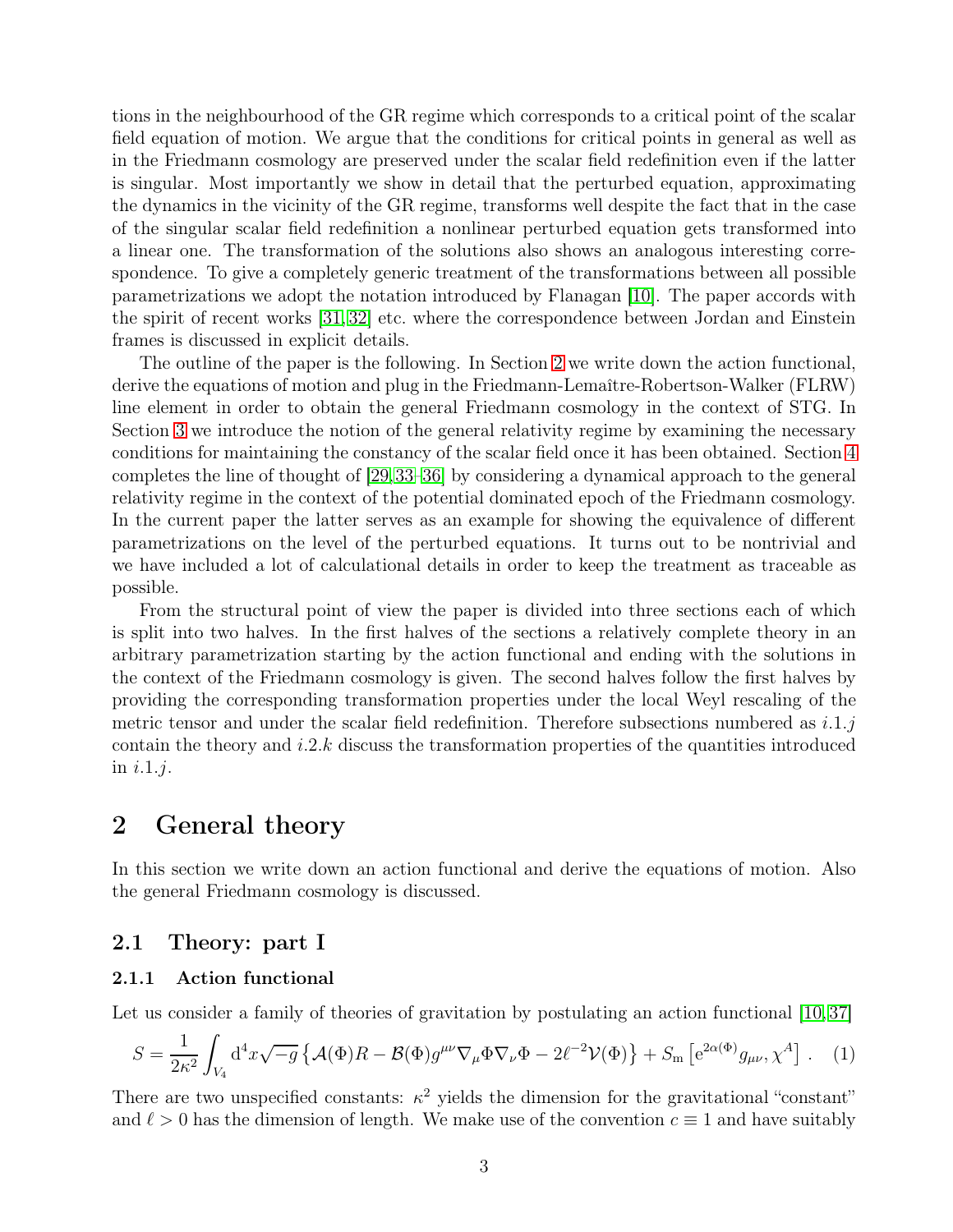chosen constants  $\kappa^2$  and  $\ell^{-2}$  in order to consider the scalar field  $\Phi$  and the four arbitrary functions { $\mathcal{A}(\Phi)$ ,  $\mathcal{B}(\Phi)$ ,  $\mathcal{V}(\Phi)$ ,  $\alpha(\Phi)$ } of it to be dimensionless, regardless whether in addition either  $\kappa^2 \equiv 1$  or  $\hbar \equiv 1$  is imposed.

Note that in the general case the action functional  $S_{\rm m}$  for the matter fields  $\chi^A$ , where different components are labelled by the superscript A, functionally depends on the metric tensor  $\hat{g}_{\mu\nu} = e^{2\alpha(\Phi)} g_{\mu\nu}$ . Nevertheless the coupling of the matter fields to the geometry described by  $g_{\mu\nu}$  is universal and therefore one of the basic principles underlying the general relativity is fulfilled.

In order to consider a concrete theory one must specify each of the four arbitrary functions  ${\{\mathcal{A}(\Phi), \mathcal{B}(\Phi), \mathcal{V}(\Phi), \alpha(\Phi)\}}$ . However in the literature mostly such action functionals have been considered where the functional form of two out of the four arbitrary functions has been specified because in that case the calculations are easier, while the corresponding action functional has retained its generality up to some details [\[30,](#page-31-2)[38\]](#page-32-2). In the current paper we shall use 'parametrization' to refer to these setups and hereby recall two most well known ones:

• The Jordan frame action in the Brans-Dicke-Bergmann-Wagoner parametrization (JF BDBW) [\[4](#page-29-3)[–6\]](#page-29-5) for the scalar field denoted as  $\Psi$  is obtained as follows:

$$
\mathcal{A} = \Psi, \mathcal{B} = \frac{\omega(\Psi)}{\Psi}, \mathcal{V} = \mathcal{V}_{\mathrm{J}}(\Psi), \alpha = 0.
$$
 (2)

• The Einstein frame action in canonical parametrization (EF can)  $[5, 6, 9]$  $[5, 6, 9]$  $[5, 6, 9]$  for the scalar field denoted as  $\varphi$  is obtained as follows:

$$
\mathcal{A} = 1, \mathcal{B} = 2, \mathcal{V} = \mathcal{V}_{E}(\varphi), \alpha = \alpha_{E}(\varphi).
$$
 (3)

Here and in the following we shall drop the arguments of the arbitrary functions  $\{\mathcal{A}(\Phi), \mathcal{B}(\Phi),\}$  $V(\Phi)$ ,  $\alpha(\Phi)$  unless confusion might arise. We also adopt a convention where prime means derivative w.r.t. the scalar field, e.g.

<span id="page-3-2"></span><span id="page-3-1"></span><span id="page-3-0"></span>
$$
\mathcal{A}' \equiv \frac{\mathrm{d}\mathcal{A}(\Phi)}{\mathrm{d}\Phi}, \ \mathcal{B}' \equiv \frac{\mathrm{d}\mathcal{B}(\Phi)}{\mathrm{d}\Phi}, \ \text{etc.}
$$
 (4)

In the current paper we shall use the so-called mostly plus signature for the metric tensor  $g_{\mu\nu}$  and always assume the affine connection to be the Levi-Civita one. The other unspecified conventions are as e.g. in the textbook by Carroll [\[39\]](#page-32-3).

#### 2.1.2 Equations of motion

Varying the action [\(1\)](#page-6-0) while considering  $g^{\mu\nu}$ ,  $\Phi$  and  $\chi^A$  to be the dynamical fields reads

$$
\delta S = \frac{1}{2\kappa^2} \int_{V_4} d^4 x \sqrt{-g} \left\{ E_{\mu\nu}^{(g)} \delta g^{\mu\nu} + E^{(\Phi)} \delta \Phi + 2\kappa^2 e^{4\alpha} E_A^{(\chi)} \delta \chi^A \right\} + \frac{1}{2\kappa^2} \int_{V_4} d^4 x \partial_\sigma \left( \sqrt{-g} \left[ \mathcal{B}_{(g)}^\sigma + \mathcal{B}_{(\Phi)}^\sigma + 2\kappa^2 e^{4\alpha} \mathcal{B}_{(\chi)}^\sigma \right] \right)
$$
(5)

where

$$
\sqrt{-g}\,\mathscr{B}_{(g)}^{\sigma}=\sqrt{-g}\left\{\mathcal{A}g_{\mu\nu}g^{\sigma\lambda}\nabla_{\lambda}\delta g^{\mu\nu}-\mathcal{A}\nabla_{\mu}\delta g^{\sigma\mu}-g^{\sigma\lambda}\left(\nabla_{\lambda}\mathcal{A}\right)g_{\mu\nu}\,\delta g^{\mu\nu}+\left(\nabla_{\mu}\mathcal{A}\right)\delta g^{\mu\sigma}\right\}\,,\quad(6)
$$

$$
\sqrt{-g}\,\mathcal{B}^{\sigma}_{(\Phi)} = -\sqrt{-g}\,2\mathcal{B}g^{\sigma\mu}\left(\nabla_{\mu}\Phi\right)\delta\Phi\tag{7}
$$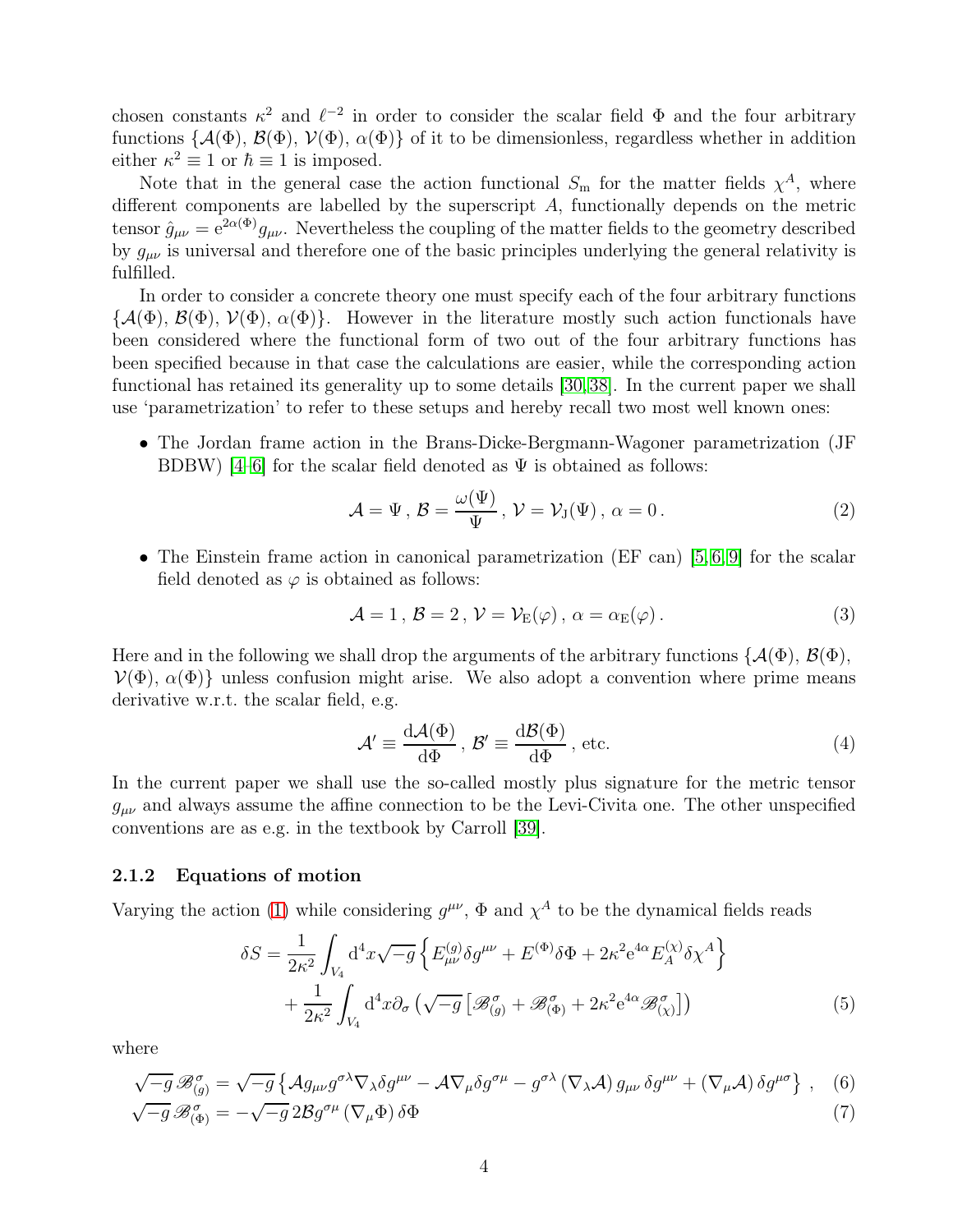and  $\sqrt{-g}e^{4\alpha} \mathcal{B}_{(\chi)}^{\sigma}$  are eventually the boundary terms arising from varying w.r.t. the metric tensor  $g^{\mu\nu}$ , w.r.t. the scalar field  $\Phi$  and w.r.t. the matter fields respectively. The boundary terms have been written out explicitly for the sake of completeness, although they do not give a contribution to the equations of motion. Therefore by making use of the minimal action principle  $\delta S = 0$  we obtain the equations of motion as follows:

$$
E_{\mu\nu}^{(g)} \equiv \mathcal{A}\left(R_{\mu\nu} - \frac{1}{2}g_{\mu\nu}R\right) + \left(\frac{1}{2}\mathcal{B} + \mathcal{A}''\right)g_{\mu\nu}g^{\rho\sigma}\nabla_{\rho}\Phi\nabla_{\sigma}\Phi - (\mathcal{B} + \mathcal{A}'')\nabla_{\mu}\Phi\nabla_{\nu}\Phi
$$

$$
+ \mathcal{A}'(g_{\mu\nu}\Box\Phi - \nabla_{\mu}\nabla_{\nu}\Phi) + \ell^{-2}g_{\mu\nu}\mathcal{V} - \kappa^{2}T_{\mu\nu} = 0,
$$
(8)

$$
E^{(\Phi)} \equiv R\mathcal{A}' + \mathcal{B}' g^{\mu\nu} \nabla_{\mu} \Phi \nabla_{\nu} \Phi + 2\mathcal{B} \Box \Phi - 2\ell^{-2} \mathcal{V}' + 2\kappa^2 \alpha' T = 0, \qquad (9)
$$

<span id="page-4-5"></span>
$$
E_A^{(\chi)} \equiv E_A^{(\chi)} \left[ e^{2\alpha} g_{\mu\nu}, \chi^C \right] = 0 \,. \tag{10}
$$

Here

<span id="page-4-6"></span><span id="page-4-3"></span><span id="page-4-2"></span><span id="page-4-1"></span><span id="page-4-0"></span>
$$
T_{\mu\nu} \equiv -\frac{2}{\sqrt{-g}} \frac{\delta S_{\rm m}}{\delta g^{\mu\nu}} \tag{11}
$$

is the matter energy-momentum tensor,  $T \equiv g^{\mu\nu} T_{\mu\nu}$  is its contraction and  $\Box \equiv g^{\mu\nu} \nabla_{\mu} \nabla_{\nu}$ . In the current paper we are not directly interested in the equations of motion for the matter fields  $\chi^A$ , i.e. we do not specify neither [\(10\)](#page-4-0) nor the corresponding boundary terms. However including them provides us a complete picture at least on the schematic level and allows us to stress an important point. Namely, the matter fields  $\chi^A$  "feel" the geometry determined by  $\hat{g}_{\mu\nu} \equiv e^{2\alpha} g_{\mu\nu}$ . Therefore freely falling material objects follow the corresponding geodesics. Hence if one intends to measure the geometry determined by  $g_{\mu\nu}$  using reference objects built out of the matter fields then, in the spirit of Dicke [\[9\]](#page-30-0), correction factors must be applied.

In the literature usually the contraction of [\(8\)](#page-4-1), i.e.

$$
g^{\mu\nu} E^{(g)}_{\mu\nu} \equiv -\mathcal{A}R + \mathcal{B}g^{\mu\nu}\nabla_{\mu}\Phi\nabla_{\nu}\Phi + 3\mathcal{A}''g^{\mu\nu}\nabla_{\mu}\Phi\nabla_{\nu}\Phi + 3\mathcal{A}'\Box\Phi + 4\ell^{-2}\mathcal{V} - \kappa^2 T = 0 \tag{12}
$$

is used to eliminate the Ricci scalar R from  $(9)$  in order to obtain an equation of motion for the scalar field  $\Phi$  that does not contain the second derivatives of the metric tensor  $g_{\mu\nu}$  and therefore purely describes the propagation of the scalar field. The result reads

$$
\frac{2\mathcal{A}\mathcal{B} + 3\left(\mathcal{A}'\right)^2}{\mathcal{A}} \Box \Phi + \frac{\left(2\mathcal{A}\mathcal{B} + 3\left(\mathcal{A}'\right)^2\right)'}{2\mathcal{A}} g^{\mu\nu} \nabla_{\mu} \Phi \nabla_{\nu} \Phi - \frac{2\left(\mathcal{A}\mathcal{V}' - 2\mathcal{V}\mathcal{A}'\right)}{\ell^2 \mathcal{A}} + \frac{\kappa^2 \left(2\mathcal{A}\alpha' - \mathcal{A}'\right)}{\mathcal{A}} T = 0. \tag{13}
$$

This procedure is also known as 'debraiding', see e.g. a recent paper by Bettoni *et al* [\[40\]](#page-32-4) for comments and further references. Note that due to  $\nabla_{\mu} \nabla_{\nu} \Phi$  in [\(8\)](#page-4-1) it is not possible to make an analogous substitution to obtain an equation that would describe solely the evolution of the metric tensor. In some sense this is the underlying motivation for the Einstein frame canonical parametrization [\(3\)](#page-6-1). Last but not least combining [\(9\)](#page-4-2) and the covariant divergence of the tensor equation [\(8\)](#page-4-1) leads us to

<span id="page-4-4"></span>
$$
E_{\nu}^{(c)} \equiv \nabla^{\mu} E_{\mu\nu}^{(g)} + \frac{1}{2} E^{(\Phi)} \nabla_{\nu} \Phi = -\kappa^2 \nabla^{\mu} T_{\mu\nu} + \kappa^2 \alpha' T \nabla_{\nu} \Phi = 0 \tag{14}
$$

which is the well known continuity equation.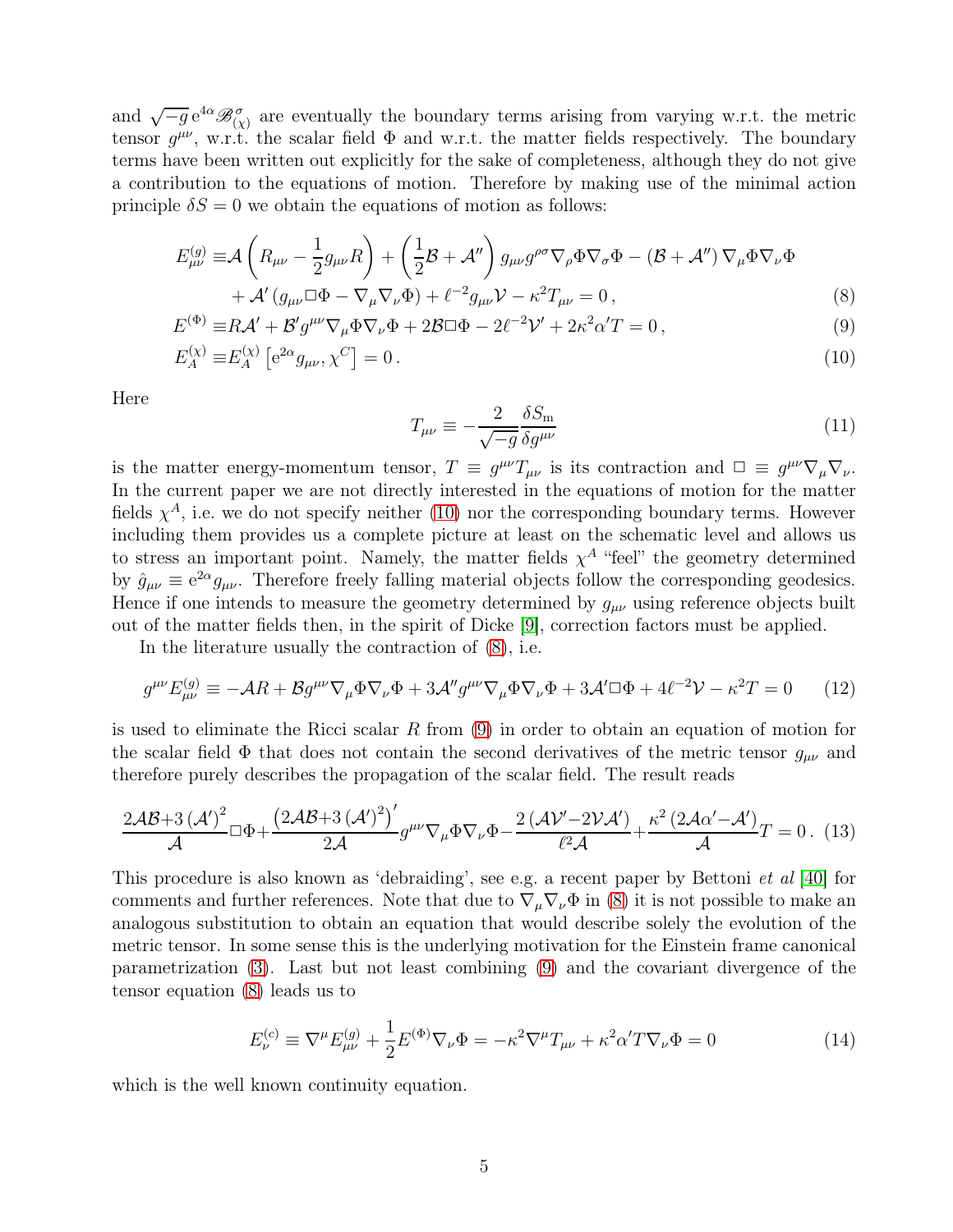#### <span id="page-5-5"></span>2.1.3 Friedmann cosmology

Let us consider the FLRW line element in spherical coordinates

<span id="page-5-4"></span><span id="page-5-2"></span>
$$
ds^{2} = -dt^{2} + (a(t))^{2} \left(\frac{dr^{2}}{1 - kr^{2}} + r^{2} d\Omega^{2}\right)
$$
 (15)

defined in an arbitrary parametrization. Here t and  $a(t)$  are respectively the cosmological time and the scale factor connected to the chosen parametrization. The constant  $k$  takes values  $-1$ , 0 and  $+1$  determining the spatial geometry to be hyperbolic, flat or spherical respectively. The dependence on the two angles is gathered into  $d\Omega^2$ . Due to the homogeneity and isotropy assumption underlying the Friedmann cosmology the scalar field can only depend on the cosmological time  $\Phi = \Phi(t)$ . The equations of motion [\(8\)](#page-4-1), [\(13\)](#page-4-3) and [\(14\)](#page-4-4) in the case of FLRW metric read

$$
H^2 = -\frac{\mathcal{A}'}{\mathcal{A}}H\dot{\Phi} + \frac{\mathcal{B}}{6\mathcal{A}}\dot{\Phi}^2 + \frac{1}{3\ell^2\mathcal{A}}\mathcal{V} + \frac{\kappa^2}{3\mathcal{A}}\rho - \frac{k}{a^2},\tag{16}
$$

$$
2\dot{H} + 3H^2 = -2\frac{\mathcal{A}'}{\mathcal{A}}H\dot{\Phi} - \left(\frac{\mathcal{B}}{2\mathcal{A}} + \frac{\mathcal{A}''}{\mathcal{A}}\right)\dot{\Phi}^2 - \frac{\mathcal{A}'}{\mathcal{A}}\ddot{\Phi} + \frac{1}{\ell^2\mathcal{A}}\mathcal{V} - \frac{\kappa^2}{\mathcal{A}}p - \frac{k}{a^2},\tag{17}
$$

$$
\ddot{\Phi} = -3H\dot{\Phi} - \frac{1}{2} \frac{(2\mathcal{A}\mathcal{B} + 3(\mathcal{A}')^2)'}{(2\mathcal{A}\mathcal{B} + 3(\mathcal{A}')^2)} \dot{\Phi}^2 - 2\ell^{-2} \frac{\mathcal{A}\mathcal{V}' - 2\mathcal{V}\mathcal{A}'}{2\mathcal{A}\mathcal{B} + 3(\mathcal{A}')^2} - \kappa^2 \frac{(2\mathcal{A}\alpha' - \mathcal{A}')}{2\mathcal{A}\mathcal{B} + 3(\mathcal{A}')^2} (\rho - 3p) , \quad (18)
$$

$$
\dot{\rho} = -3H(\rho + p) + \alpha'(\rho - 3p)\dot{\Phi},\tag{19}
$$

where dot means derivative with respect to the cosmological time t and  $H \equiv \frac{\dot{a}}{a}$  $\frac{\dot{a}}{a}$  is the Hubble parameter. We have assumed the matter to be a perfect fluid with the energy density  $\rho$  and pressure p.

### 2.2 Transformations: part I

### 2.2.1 Transformation of the action functional

It is well known that the action functional [\(1\)](#page-6-0) preserves its structure up to a boundary term under the transformations that contain two functional degrees of freedom

<span id="page-5-6"></span><span id="page-5-3"></span>
$$
g_{\mu\nu} = e^{2\bar{\gamma}(\bar{\Phi})}\bar{g}_{\mu\nu},\qquad(20)
$$

<span id="page-5-1"></span><span id="page-5-0"></span>
$$
\Phi = \bar{f}(\bar{\Phi}).\tag{21}
$$

The first of them is known as the Weyl rescaling, a distinct case of the conformal transformation of the metric tensor  $g_{\mu\nu}$  and occasionally we shall refer to it as the change of the 'frame'. The second one is the redefinition of the scalar field  $\Phi$ , also known as 'reparametrization'. The transformed action functional reads

$$
\bar{S} = \frac{1}{2\kappa^2} \int_{V_4} d^4x \sqrt{-\bar{g}} \{ \bar{\mathcal{A}}(\bar{\Phi}) \bar{R} - \bar{\mathcal{B}}(\bar{\Phi}) \bar{g}^{\mu\nu} \bar{\nabla}_{\mu} \bar{\Phi} \bar{\nabla}_{\nu} \bar{\Phi} - 2\ell^{-2} \bar{\mathcal{V}}(\bar{\Phi}) \} + \bar{S}_{\rm m} \left[ e^{2\bar{\alpha}(\bar{\Phi})} \bar{g}_{\mu\nu}, \chi^A \right] \n+ \frac{1}{2\kappa^2} \int_{V_4} d^4x \partial_{\sigma} \left( \sqrt{-\bar{g}} \bar{\mathcal{B}}^{\sigma}_{(\bar{S})} \right)
$$
\n(22)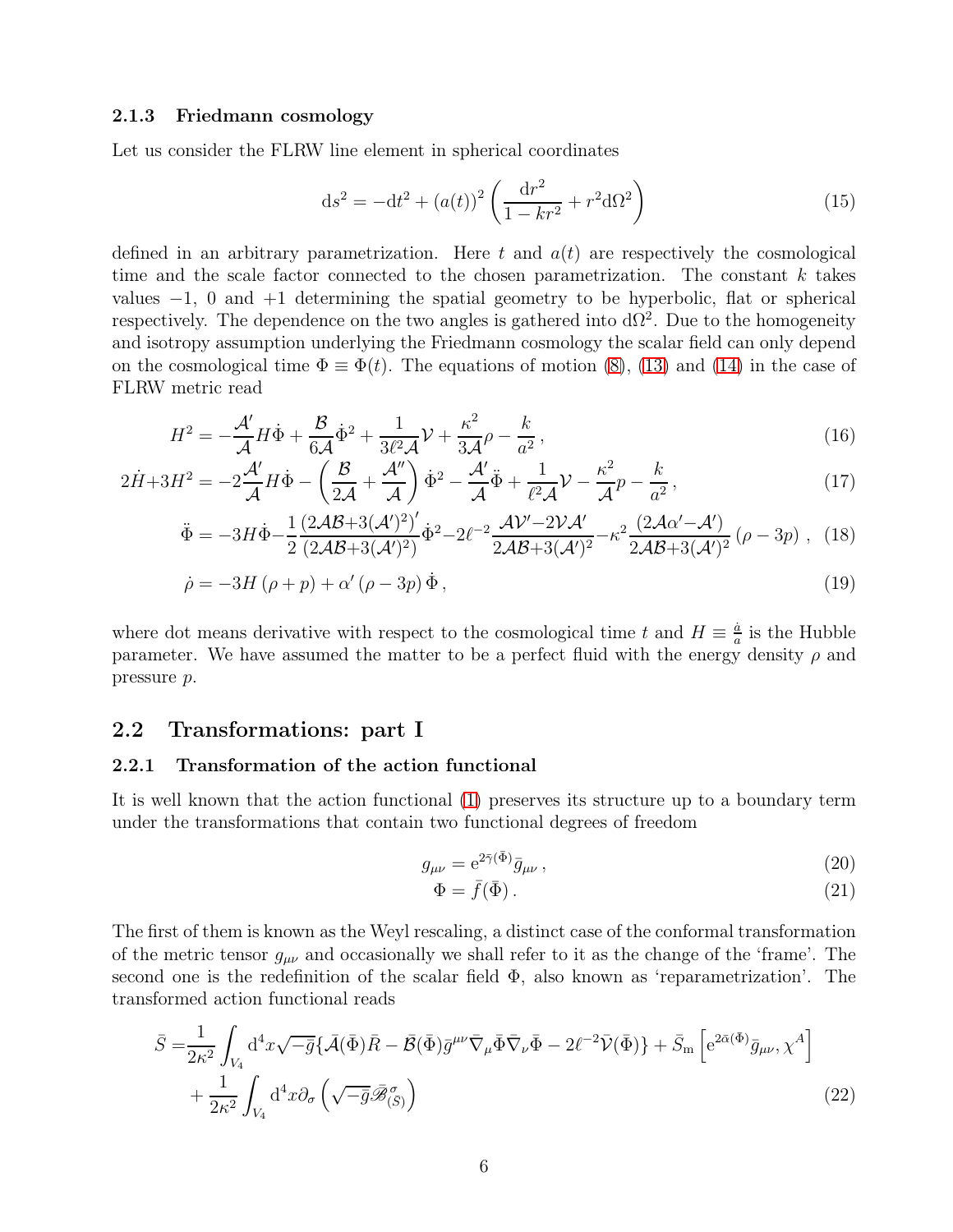<span id="page-6-7"></span>where

<span id="page-6-6"></span><span id="page-6-3"></span><span id="page-6-2"></span><span id="page-6-1"></span><span id="page-6-0"></span>
$$
\bar{\mathscr{B}}_{(\bar{S})}^{\sigma} = -6\bar{\gamma}'\bar{\mathcal{A}}\bar{g}^{\sigma\mu}\bar{\nabla}_{\mu}\bar{\Phi}
$$
\n(23)

is a negligible boundary term. Here we have made use of the following notation [\[10\]](#page-30-1)

$$
\bar{\mathcal{A}}(\bar{\Phi}) = e^{2\bar{\gamma}(\bar{\Phi})} \mathcal{A}\left(\bar{f}(\bar{\Phi})\right) , \qquad (24a)
$$

$$
\bar{\mathcal{B}}(\bar{\Phi}) = e^{2\bar{\gamma}(\bar{\Phi})} \left( \left( \bar{f}' \right)^2 \mathcal{B} \left( \bar{f}(\bar{\Phi}) \right) - 6 \left( \bar{\gamma}' \right)^2 \mathcal{A} \left( \bar{f}(\bar{\Phi}) \right) - 6 \bar{\gamma}' \bar{f}' \mathcal{A}' \right) , \tag{24b}
$$

$$
\bar{\mathcal{V}}(\bar{\Phi}) = e^{4\bar{\gamma}(\bar{\Phi})} \mathcal{V}\left(\bar{f}(\bar{\Phi})\right) , \qquad (24c)
$$

$$
\bar{\alpha}(\bar{\Phi}) = \alpha \left( \bar{f}(\bar{\Phi}) \right) + \bar{\gamma}(\bar{\Phi}), \tag{24d}
$$

and refined the convention [\(4\)](#page-6-2) in order to distinguish between derivatives w.r.t. the "barred" scalar field  $\Phi$  and the "unbarred" scalar field  $\Phi$  in the following manner:

$$
\bar{f}' \equiv \frac{\mathrm{d}\bar{f}(\bar{\Phi})}{\mathrm{d}\bar{\Phi}}, \qquad \bar{\gamma}' \equiv \frac{\mathrm{d}\bar{\gamma}(\bar{\Phi})}{\mathrm{d}\bar{\Phi}}, \qquad \bar{\mathcal{A}}' \equiv \frac{\mathrm{d}\bar{\mathcal{A}}(\bar{\Phi})}{\mathrm{d}\bar{\Phi}}, \qquad \mathcal{A}' \equiv \frac{\mathrm{d}\mathcal{A}(\Phi)}{\mathrm{d}\Phi}, \qquad \text{etc.}
$$
 (25)

If we impose a condition that the action functional [\(1\)](#page-6-0) is invariant under the local Weyl rescaling of the metric tensor [\(20\)](#page-5-0) and under the scalar field redefinition [\(21\)](#page-5-1) then equations [\(24\)](#page-6-3) are the transformation properties of the four arbitrary functions  $\{\mathcal{A}, \mathcal{B}, \mathcal{V}, \alpha\}$ . In the current paper we will adopt the aforementioned assumption and whenever the transformations [\(20\)](#page-5-0)-[\(21\)](#page-5-1) are recalled also equations [\(24\)](#page-6-3) are taken into account.

Sometimes it might be more clear to look the transformations also backwards. In order to keep the notation under better control we also introduce

$$
\bar{g}_{\mu\nu} = e^{2\gamma(\Phi)} g_{\mu\nu},\qquad(26)
$$

<span id="page-6-5"></span><span id="page-6-4"></span>
$$
\bar{\Phi} = f(\Phi),\tag{27}
$$

such that  $\gamma(\bar{f}(\bar{\Phi})) = -\bar{\gamma}(\bar{\Phi})$ . If  $\bar{f}$  is a bijection then the composition  $\bar{f} \circ f$  is equal to the identity transformation but we also want to include the possibility that either  $f$  or  $f$  or both are multivalued. When using the transformations [\(26\)](#page-6-4)-[\(27\)](#page-6-5) instead of [\(20\)](#page-5-0)-[\(21\)](#page-5-1) then for the transformation rules [\(24\)](#page-6-3) of the four arbitrary functions the property of being "barred" or not is interchanged. For an example compare [\(64\)](#page-16-0) with [\(66\)](#page-16-1).

In the literature most of the calculations have been carried out in a specific parametrization, e.g. in JF BDBW parametrization [\(2\)](#page-6-6) or in EF canonical parametrization [\(3\)](#page-6-1). A specific parametrization is in principle equivalent to the general one [\[30,](#page-31-2) [38\]](#page-32-2) but it turns out that for specific parametrizations the transformation from one to another may not be so unique at all since there are quantities that in these parametrizations remain unseen but nevertheless have complicated transformation rules  $[30, 41]$  $[30, 41]$ . As an example let us consider  $\mathcal{A}'$  in JF BDBW parametrization. We obtain  $\mathcal{A}'|_{J} = 1$ . Hence an arbitrary power of the latter is also equal to one and in that specific parametrization we cannot distinguish between  $\mathcal{A}'|_{J}$ ,  $(\mathcal{A}'|_{J})^2$ , etc. However all these have different transformation properties. In the current paper, in order to overcome that shortcoming, we have adopted the notation by Flanagan [\[10\]](#page-30-1) which has the following advantages: i) all four possible couplings (curvature  $(A)$ , kinetic  $(B)$ , self interaction  $(V)$  and matter  $(\alpha)$  of the scalar field are explicitly written out, ii) two transformation functions  $\bar{\gamma}$  and  $\bar{f}$  are kept separate from the coupling functions.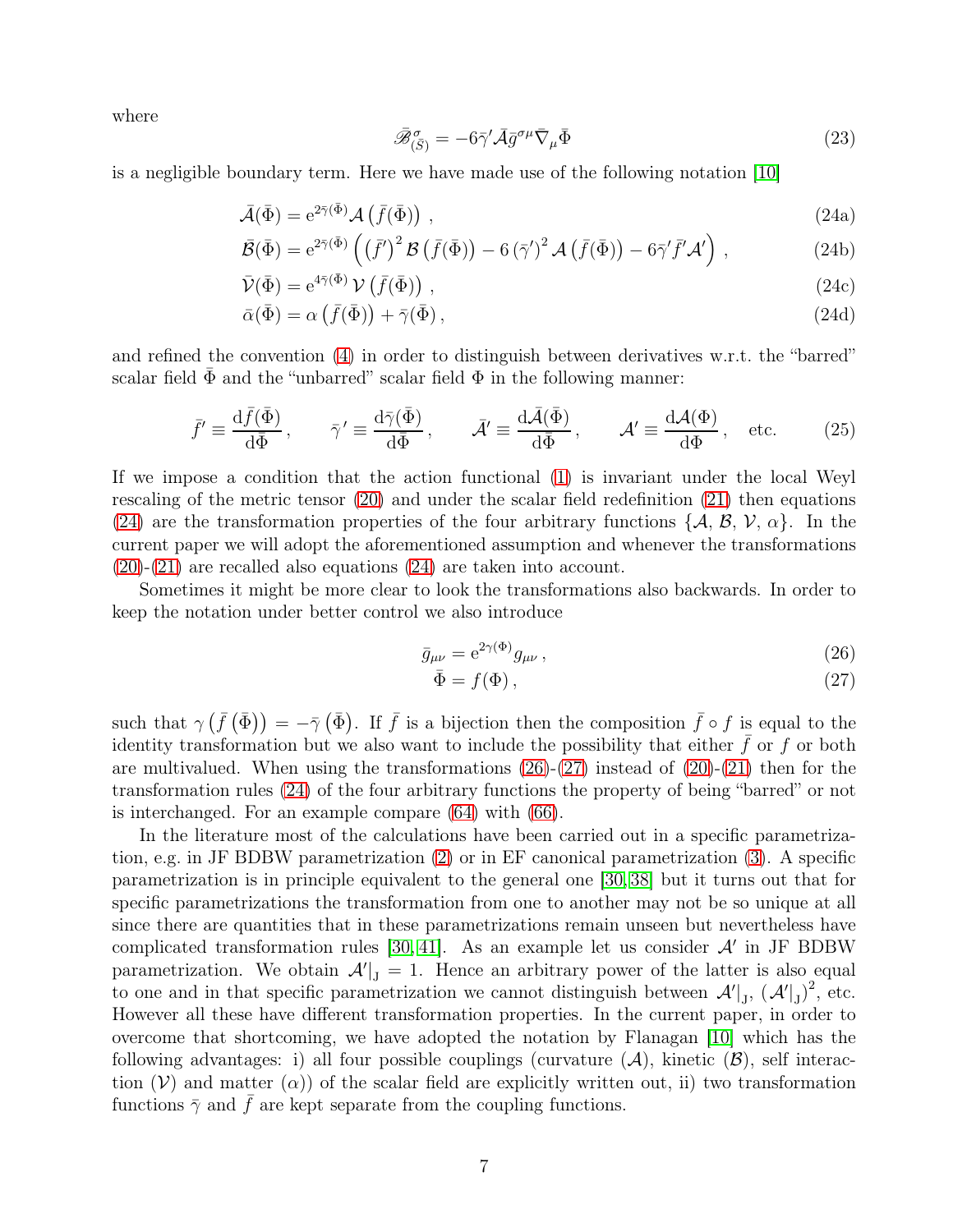#### 2.2.2 Transformation of the equations of motion

A straightforward calculation shows that under the local rescaling of the metric tensor [\(20\)](#page-5-0) and the scalar field redefinition [\(21\)](#page-5-1) the equation of motion [\(8\)](#page-4-1) for the metric tensor  $g_{\mu\nu}$ , shortly denoted as  $E_{\mu\nu}^{(g)} = 0$ , transforms as follows

<span id="page-7-3"></span><span id="page-7-0"></span>
$$
E_{\mu\nu}^{(g)} = e^{-2\bar{\gamma}} \bar{E}_{\mu\nu}^{(\bar{g})} \,. \tag{28}
$$

Here we have made use of the fact that under the conformal transformation [\(20\)](#page-5-0) the energymomentum tensor  $T_{\mu\nu}$  transforms as  $T_{\mu\nu} = e^{-2\bar{\gamma}} \bar{T}_{\mu\nu}$  and its contraction as  $T = e^{-4\bar{\gamma}} \bar{T}$ .

Checking the transformation properties of the scalar field equation [\(9\)](#page-4-2) that explicitly contains  $R$  gives

<span id="page-7-1"></span>
$$
E^{(\Phi)} = (\bar{f}')^{-1} e^{-4\bar{\gamma}} \left\{ \bar{E}^{(\bar{\Phi})} + 2\bar{\gamma}' \bar{g}^{\mu\nu} \bar{E}^{(\bar{g})}_{\mu\nu} \right\}.
$$
 (29)

Therefore these transformations mix the scalar field equation [\(9\)](#page-4-2) with the metric equation [\(8\)](#page-4-1). The reason for that lies in the transformation properties of the variational derivatives

$$
\begin{pmatrix}\n\frac{\delta}{\delta\Phi} \\
\frac{\delta}{\delta g^{\sigma\rho}}\n\end{pmatrix} = \begin{pmatrix}\n\frac{\delta\bar{\Phi}}{\delta\Phi} & \frac{\delta\bar{g}^{\mu\nu}}{\delta\Phi} \\
\frac{\delta\bar{\Phi}}{\delta g^{\sigma\rho}} & \frac{\delta\bar{g}^{\mu\nu}}{\delta g^{\sigma\rho}}\n\end{pmatrix}\n\begin{pmatrix}\n\frac{\delta}{\delta\bar{\Phi}} \\
\frac{\delta}{\delta\bar{g}^{\mu\nu}}\n\end{pmatrix} = \begin{pmatrix}\n(\bar{f}')^{-1} & 2\bar{\gamma}'(\bar{f}')^{-1}\bar{g}^{\mu\nu} \\
0 & e^{2\bar{\gamma}}\delta^{\mu}_{\sigma}\delta^{\nu}_{\rho}\n\end{pmatrix}\n\begin{pmatrix}\n\frac{\delta}{\delta\bar{\Phi}} \\
\frac{\delta}{\delta\bar{g}^{\mu\nu}}\n\end{pmatrix}.
$$
\n(30)

In the context of the transformations  $(20)-(21)$  $(20)-(21)$  the prescription for using the contraction  $g^{\mu\nu}E^{(g)}_{\mu\nu}$  to eliminate R from the scalar field equation of motion [\(9\)](#page-4-2) can be seen as giving an unconfounded equation under the transformation. Namely

<span id="page-7-2"></span>
$$
E^{(\Phi)} + \frac{\mathcal{A}'}{\mathcal{A}} g^{\mu\nu} E^{(g)}_{\mu\nu} = e^{-4\bar{\gamma}} (\bar{f}')^{-1} \left\{ \bar{E}^{(\bar{\Phi})} + \frac{\bar{\mathcal{A}}'}{\bar{\mathcal{A}}} \bar{g}^{\mu\nu} \bar{E}^{(\bar{g})}_{\mu\nu} \right\}.
$$
 (31)

Note that as under transformations  $\frac{\delta}{\epsilon}$  $\delta \Phi$ gains an additive term also  $\delta g^{\mu\nu}$  gains one which of course follows from [\(20\)](#page-5-0). Since the action functional  $S<sub>m</sub>$  for the matter fields  $\chi<sup>A</sup>$  functionally depends on  $e^{2\alpha}g_{\mu\nu}$  which is invariant under the transformations [\(20\)](#page-5-0)-[\(21\)](#page-5-1) in the sense of Subsec. [2.3](#page-9-0) [\[10,](#page-30-1)[30\]](#page-31-2) it follows that also the equations of motion [\(10\)](#page-4-0) for the matter fields are invariant under these transformations. In order to sum up let us take a look at the transformation of the varied action [\(5\)](#page-3-0). A straightforward calculation reveals

δS = 1 2κ 2 Z V4 d 4x √ −g n E (g) µν δgµν + E (Φ)δΦ + 2κ 2 e <sup>4</sup><sup>α</sup>E (χ) A δχ<sup>A</sup> o + 1 2κ 2 Z V4 d <sup>4</sup>x∂<sup>σ</sup> √ −g -B <sup>σ</sup> (g) + B <sup>σ</sup> (Φ) + 2κ 2 e <sup>4</sup><sup>α</sup>B <sup>σ</sup> (χ) = 1 2κ 2 Z V4 d 4x √ −g¯ n E¯(¯g) µν δg¯ µν <sup>−</sup> 2¯<sup>γ</sup> ′ g¯ µνδΦ¯ + E¯(Φ) ¯ + 2¯γ ′ g¯ µνE¯(¯g) µν δΦ + 2 ¯ κ 2 e 4¯<sup>α</sup>E¯ (χ) A δχ<sup>A</sup> o + 1 2κ<sup>2</sup> Z V4 d <sup>4</sup>x∂<sup>σ</sup> √ −g¯ h B¯ <sup>σ</sup> (¯g) <sup>+</sup> <sup>B</sup>¯ <sup>σ</sup> (Φ) ¯ i + δ √ <sup>−</sup>g¯ <sup>B</sup>¯ <sup>σ</sup> (S¯) + √ −g¯ 2κ 2 e 4¯<sup>α</sup>B¯ <sup>σ</sup> (χ) = 1 2κ<sup>2</sup> Z V4 d 4x √ −g¯ n E¯(¯g) µν δg¯ µν + E¯(Φ) ¯ δΦ + 2 ¯ κ 2 e 4¯<sup>α</sup>E¯ (χ) A δχ<sup>A</sup> o + B*oundary terms* . (32)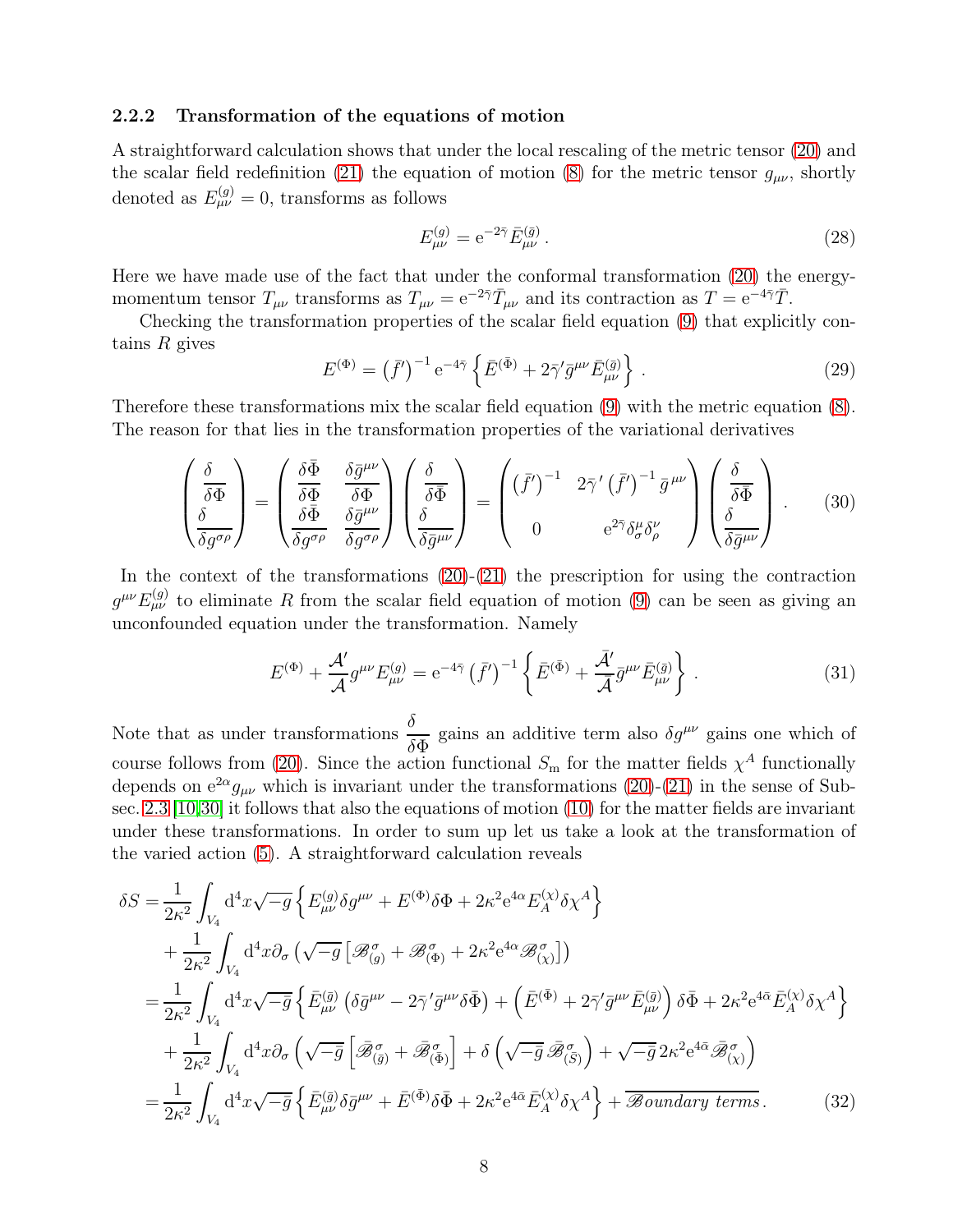The fourth line forms as follows: under the transformations  $(20)-(21)$  $(20)-(21)$  $(20)-(21)$  the boundary terms [\(6\)](#page-3-1) and [\(7\)](#page-3-2) mix with each other and some extra terms arise. The latter are exactly the ones obtained by varying the boundary term [\(23\)](#page-6-7) which arose due to rewriting the action functional [\(1\)](#page-6-0) in terms of  $\bar{g}_{\mu\nu}$  and  $\bar{\Phi}$ . The boundary terms  $\bar{\mathscr{B}}_{(\chi)}^{\sigma}$  that appear when the action functional [\(1\)](#page-6-0) is varied w.r.t. the matter fields  $\chi^A$  are invariant. As before, we have included the boundary terms for the sake of completeness although they do not contribute to the equations of motion. Indeed, from the viewpoint of the transformation properties also they must behave well.

One can think about the continuity equation [\(14\)](#page-4-4) in the same spirit. Let us consider a symmetric second order tensor  $E_{(\mu\nu)}$  having the following transformation properties:  $E_{(\mu\nu)}$  =  $e^{-2\bar{\gamma}}E_{(\mu\nu)}$ . For such tensor

<span id="page-8-1"></span><span id="page-8-0"></span>
$$
\nabla^{\mu} E_{\mu\nu} = e^{-4\bar{\gamma}} \bar{\nabla}^{\mu} \bar{E}_{\mu\nu} - \bar{\gamma}^{\prime} e^{-4\bar{\gamma}} \bar{g}^{\mu\lambda} \bar{E}_{\mu\lambda} \bar{\nabla}_{\nu} \bar{\Phi}
$$
(33)

holds. A straightforward calculation shows that the previous knowledge is at least implicitly taken into account when the continuity equation is constructed. Indeed, by making use of [\(33\)](#page-8-0), the transformation properties [\(28\)](#page-7-0) of the tensor equation [\(8\)](#page-4-1) and [\(29\)](#page-7-1) covering the transformation properties of the scalar field equation [\(9\)](#page-4-2), we obtain

$$
E_{\nu}^{(c)} \equiv \nabla^{\mu} E_{\mu\nu}^{(g)} + \frac{1}{2} E^{(\Phi)} \nabla_{\nu} \Phi = e^{-4\bar{\gamma}} \left\{ \bar{\nabla}^{\mu} \bar{E}_{\mu\nu}^{(\bar{g})} - \bar{\gamma}^{\prime} \bar{g}^{\mu\lambda} \bar{E}_{\mu\lambda}^{(\bar{g})} \bar{\nabla}_{\nu} \bar{\Phi} + \frac{1}{2} \left( \bar{E}^{(\bar{\Phi})} + 2\bar{\gamma}^{\prime} \bar{g}^{\mu\lambda} \bar{E}_{\mu\lambda}^{(\bar{g})} \right) \bar{\nabla}_{\nu} \bar{\Phi} \right\}
$$
  

$$
= e^{-4\bar{\gamma}} \left\{ \bar{\nabla}^{\mu} \bar{E}_{\mu\nu}^{(\bar{g})} + \frac{1}{2} \bar{E}^{(\bar{\Phi})} \bar{\nabla}_{\nu} \bar{\Phi} \right\} = e^{-4\bar{\gamma}} \bar{E}_{\nu}^{(c)} . \tag{34}
$$

Hence we have equations of motion given by  $(8)$ ,  $(10)$ ,  $(13)$  and  $(14)$  which only gain a common multiplier under the local Weyl rescaling of the metric tensor [\(20\)](#page-5-0) and under the scalar field redefinition [\(21\)](#page-5-1) but otherwise preserve their structure. An analogous conclusion was drawn in [\[42\]](#page-32-6). We deem that as these are general equations no problems arise when either the transformation [\(20\)](#page-5-0) or [\(21\)](#page-5-1) become singular at some isolated scalar field value.

#### 2.2.3 Transformations in the Friedmann cosmology

Previously the transformation properties of the field equations were discussed. The Friedmann cosmology is a particular case and the corresponding equations of motion [\(16\)](#page-5-2)-[\(19\)](#page-5-3) transform according to the rules [\(28\)](#page-7-0), [\(31\)](#page-7-2) and [\(34\)](#page-8-1), of course. Nevertheless there are some details that need to be mentioned. The line element in Friedmann cosmology has the form [\(15\)](#page-5-4). In order to keep that form of the metric each conformal transformation  $g_{\mu\nu} = e^{2\tilde{\gamma}} \bar{g}_{\mu\nu}$  is followed by a time coordinate transformation and a redefinition of the scale factor

$$
dt \mapsto d\bar{t} : \sqrt{e^{2\bar{\gamma}}} d\bar{t} = dt ; \qquad a(t) \mapsto \bar{a}(\bar{t}) : \sqrt{e^{2\bar{\gamma}}} \bar{a}(\bar{t}) = a(t).
$$
 (35)

Therefore as the cosmological time depends on the chosen parametrization we adopt the following notation

<span id="page-8-2"></span>
$$
\dot{( ) } \equiv \frac{\mathrm{d}}{\mathrm{d}t} \left( \right) \text{ and } \dot{\bar{ ( ) }} \equiv \frac{\mathrm{d}}{\mathrm{d}\bar{t}} \bar{ ( )} \,. \tag{36}
$$

Due to [\(35\)](#page-8-2) the transformation of the Hubble parameter reads

<span id="page-8-3"></span>
$$
H \equiv \frac{\dot{a}}{a} = e^{-\bar{\gamma}} \left( \bar{H} + \bar{\gamma}' \dot{\bar{\Phi}} \right) . \tag{37}
$$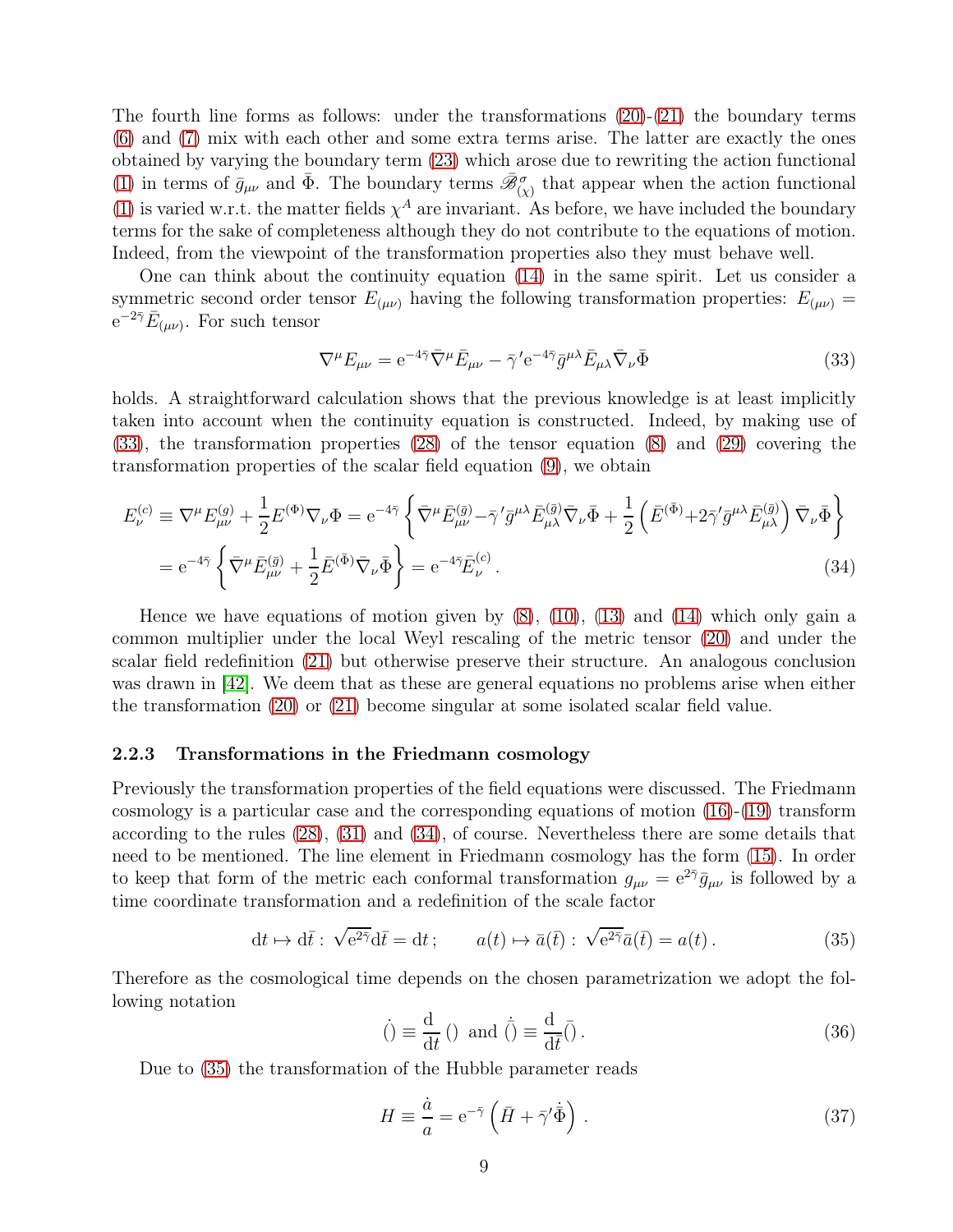One can counter the additive term arising in [\(37\)](#page-8-3) for example by considering the quantity

$$
\left(H + \frac{1}{2}\frac{\mathcal{A}'}{\mathcal{A}}\dot{\Phi}\right) = e^{-\tilde{\gamma}}\left(\bar{H} + \frac{1}{2}\frac{\bar{\mathcal{A}}'}{\bar{\mathcal{A}}}\dot{\bar{\Phi}}\right).
$$
\n(38)

Note also that

<span id="page-9-3"></span>
$$
\dot{\Phi} = e^{-\bar{\gamma}} \bar{f}' \dot{\bar{\Phi}}, \qquad \ddot{\Phi} = e^{-2\bar{\gamma}} \left( \bar{f}' \ddot{\bar{\Phi}} + \bar{f}'' \dot{\bar{\Phi}}^2 - \bar{\gamma}' \bar{f}' \dot{\bar{\Phi}}^2 \right)
$$
(39)

are respectively the transformations of the first and the second derivative of the scalar field w.r.t. the cosmological time.

The transformation of  $\rho$  and  $p$  is determined by the transformation of the contraction T of the energy-momentum tensor  $T_{\mu\nu}$ . Using the transformation rule [\(30\)](#page-7-3) of the variational derivative  $\frac{\delta}{\delta g^{\mu\nu}}$  on the definition [\(11\)](#page-4-5) of the matter energy-momentum tensor reveals that  $T = e^{-4\bar{\gamma}} \bar{T}$  as also mentioned after [\(28\)](#page-7-0).

### <span id="page-9-0"></span>2.3 Invariants

A more closer look to the transformation rules [\(24\)](#page-6-3) of the four arbitrary functions { $A, B, V, \alpha$ } allows us to write out objects that do not gain any additive or multiplicative terms under the local Weyl rescaling [\(20\)](#page-5-0) and under the scalar field redefinition [\(21\)](#page-5-1). Let us recall the three basic ones introduced in our recent paper [\[30\]](#page-31-2)

<span id="page-9-2"></span>
$$
\mathcal{I}_1(\Phi) \equiv \frac{e^{2\alpha(\Phi)}}{\mathcal{A}(\Phi)}, \quad \mathcal{I}_2(\Phi) \equiv \frac{\mathcal{V}(\Phi)}{(\mathcal{A}(\Phi))^2}, \quad \mathcal{I}_3(\Phi) \equiv \pm \int \sqrt{\mathcal{F}(\Phi)} d\Phi \tag{40}
$$

where [\[10\]](#page-30-1)

<span id="page-9-1"></span>
$$
\mathcal{F} \equiv \frac{2\mathcal{A}\mathcal{B} + 3\left(\mathcal{A}'\right)^2}{4\mathcal{A}^2}, \quad \bar{\mathcal{F}} = \left(\bar{f}'\right)^2 \mathcal{F} \,. \tag{41}
$$

Under the scalar field redefinition [\(21\)](#page-5-1) these quantities transform as scalar functions but their numerical value at some spacetime point  $x^{\mu} \in V_4$  is nevertheless invariant. One can introduce further objects having the same transformation properties by making use of three operations: i) forming an arbitrary function of the invariants [\(40\)](#page-9-1) etc., ii) introducing a quotient of derivatives  $\mathcal{I}_i \equiv \mathcal{I}'_j / \mathcal{I}'_k$  $\mathcal{I}_k$  or iii) integrating the previous result  $\mathcal{I}_j \equiv \int \mathcal{I}_i(\Phi) \mathcal{I}'_k$  $k'(\Phi) d\Phi$  in the sense of an indefinite integral [\[30\]](#page-31-2).

The basic quantities [\(40\)](#page-9-1) were chosen since they are well known and used in the literature. For instance in JF BDBW parametrization  $\mathcal{I}_2 = \mathcal{V}_J/\Psi^2$  and  $\mathcal{I}'_2 = (\Psi \mathcal{V}'_J - 2\mathcal{V}_J)/\Psi^3$  determines the fixed points in [\[43\]](#page-32-7), while in [\[44\]](#page-32-8) the term 'effective potential' refers to  $\mathcal{I}_2$ . The invariant  $\mathcal{I}_3$ is essential in the Barrow and Parsons solution generating prescription [\[21\]](#page-31-6). Last but not least in JF BDBW parametrization  $1/\mathcal{I}_1 = \Psi$  and in EF canonical parametrization  $\pm \mathcal{I}_3 = \varphi + const.$ Therefore

$$
\frac{\mathrm{d}\frac{1}{\mathcal{I}_1}}{\mathrm{d}\mathcal{I}_3} = -\frac{1}{\mathcal{I}_1^2} \frac{\mathcal{I}_1'}{\mathcal{I}_3'} = \pm \frac{\mathrm{d}\Psi}{\mathrm{d}\varphi} \tag{42}
$$

can also considered to be an invariant.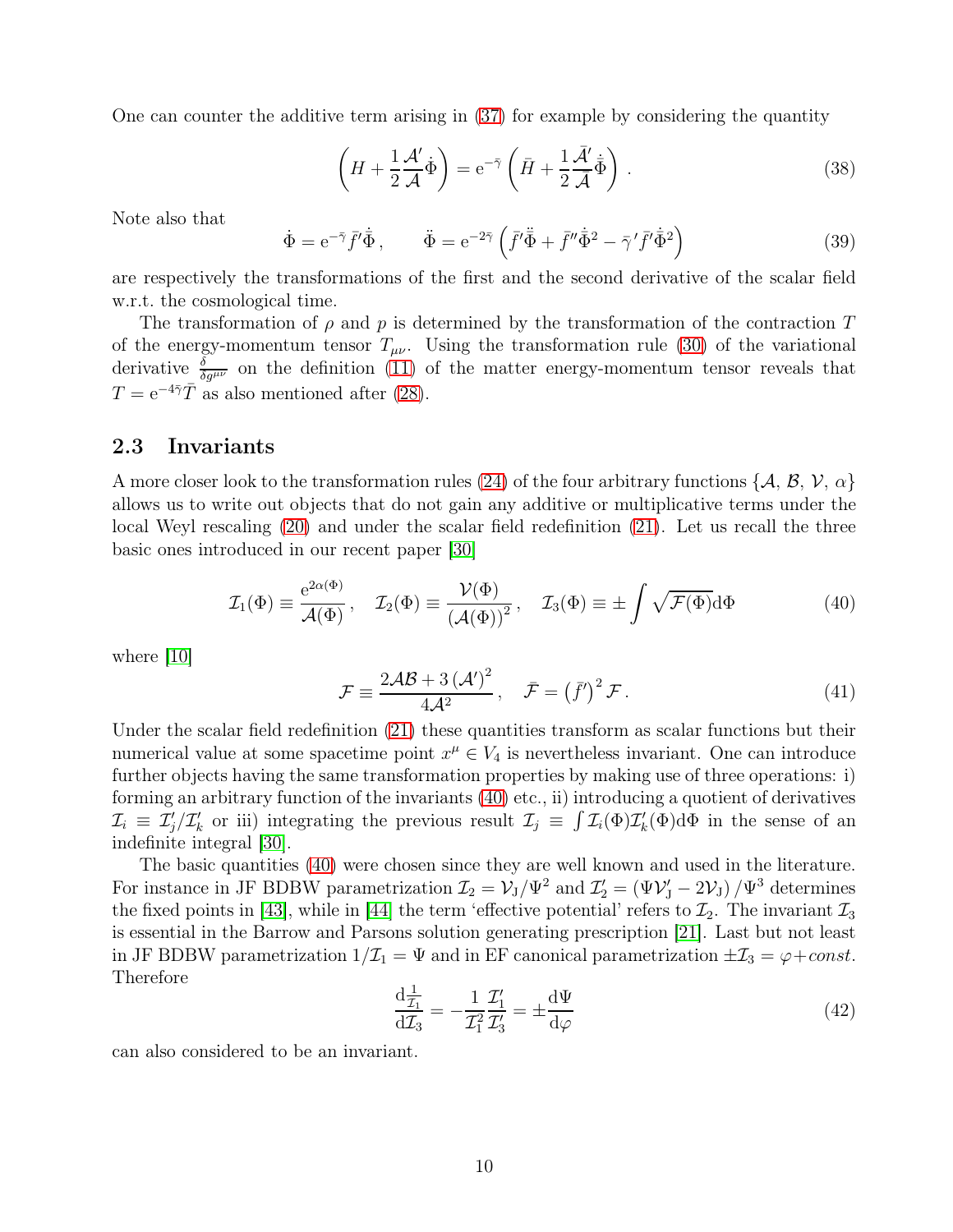# <span id="page-10-0"></span>3 General relativity regime

In this section we first write down the conditions under which STG coincides with GR, i.e. we introduce the notion of the 'GR regime'. Second we consider the GR limit, i.e. a dynamical approach to the GR regime.

### <span id="page-10-4"></span>3.1 Theory: part II

#### 3.1.1 General relativity regime

GR is in a rather good agreement with the experiments carried out in the solar system. Therefore whatever theory of gravitation we consider its predictions, in order to be viable, must be close to those of GR at least in the sufficient neighbourhood of the sun. In the current paper we will bestow consideration upon STG in which the predictions are close to the ones obtained from GR because the field equations themselves are the same at least in some regime. We shall use 'GR regime' to refer to such a situation.

In the Einstein's GR the tensor equation, a specific case of [\(8\)](#page-4-1), does not contain the terms  $B\nabla_{\mu}\Phi\nabla_{\nu}\Phi$ ,  $\mathcal{A}''\nabla_{\mu}\Phi\nabla_{\nu}\Phi$ ,  $\mathcal{A}'\nabla_{\mu}\nabla_{\nu}\Phi$  or the contractions of these. Requiring that  $\mathcal B$  and the derivatives of A are zero at the same value of the scalar field  $\Phi$  in a generic theory needs finetuning and therefore we instead impose that in the GR regime the scalar field is constant  $\Phi = \Phi_0$ , i.e.

$$
\nabla_{\mu}\Phi|_{\Phi_0} = 0\tag{43}
$$

<span id="page-10-5"></span>and  $\nabla_{\mu} \nabla_{\nu} \Phi = 0$ . In this case [\(8\)](#page-4-1) reduces to the Einstein equation in GR, with  $\kappa^2 / A(\Phi_0)$ playing the role of the gravitational constant and  $\ell^{-2} \mathcal{V}(\Phi_0)$  as the cosmological constant, both positive. Also the continuity equation [\(14\)](#page-4-4) reduces to  $\nabla^{\mu}T_{\mu\nu}=0$ .

In order to maintain the constancy of the scalar field  $\Phi$  the equation of motion [\(13\)](#page-4-3) must become an identity  $0 = 0$  at the scalar field value  $\Phi_0$ . Let us divide [\(13\)](#page-4-3) by  $4\mathcal{A}F$  and make use of the invariant objects [\(40\)](#page-9-1) and  $\mathcal{F}$ , given by [\(41\)](#page-9-2), in order to rewrite [\(13\)](#page-4-3) in a more compact manner as follows

<span id="page-10-1"></span>
$$
\Box \Phi + \left(\frac{\mathcal{A}'}{\mathcal{A}} - \frac{1}{2} \left(\frac{1}{\mathcal{F}}\right)' \mathcal{F}\right) g^{\mu\nu} \nabla_{\mu} \Phi \nabla_{\nu} \Phi = \frac{\mathcal{A}}{2\ell^2} \frac{\mathcal{I}_2'}{\mathcal{F}} - \frac{\kappa^2}{4\mathcal{A}} \frac{\left(\ln \mathcal{I}_1\right)'}{\mathcal{F}} T \,. \tag{44}
$$

The l.h.s. of [\(44\)](#page-10-1) contains derivatives and therefore for a constant scalar field value it vanishes. Hence in order to avoid finetuning we impose that also the source terms

<span id="page-10-3"></span><span id="page-10-2"></span>
$$
\frac{\mathcal{A}}{2\ell^2} \frac{\mathcal{I}_2'}{\mathcal{F}}\bigg|_{\Phi_0} = 2\ell^{-2} \frac{(\mathcal{A}\mathcal{V}' - 2\mathcal{V}\mathcal{A}')}{2\mathcal{A}\mathcal{B} + 3(\mathcal{A}')^2}\bigg|_{\Phi_0} = 0, \tag{45}
$$

$$
\frac{\kappa^2}{4\mathcal{A}} \frac{\left(\ln \mathcal{I}_1\right)'}{\mathcal{F}}\bigg|_{\Phi_0} = \kappa^2 \frac{\left(2\mathcal{A}\alpha' - \mathcal{A}'\right)}{2\mathcal{A}\mathcal{B} + 3\left(\mathcal{A}'\right)^2}\bigg|_{\Phi_0} = 0\tag{46}
$$

in the regime where the predictions of the theory described by the action functional [\(1\)](#page-6-0) are close to those of GR. In the following we shall use 'vanishing source conditions' for referring to [\(45\)](#page-10-2)-[\(46\)](#page-10-3). In the JF BDBW parametrization [\(2\)](#page-6-6) the second condition [\(46\)](#page-10-3) can only be satisfied by letting  $\omega(\Psi) \to \infty$  [\[41\]](#page-32-5) and in that case also the first condition is satisfied.

Let us point out that one may also consider a situation where on the r.h.s. of [\(44\)](#page-10-1) the sum vanishes but both additive terms separately are nonvanishing. In this case a so called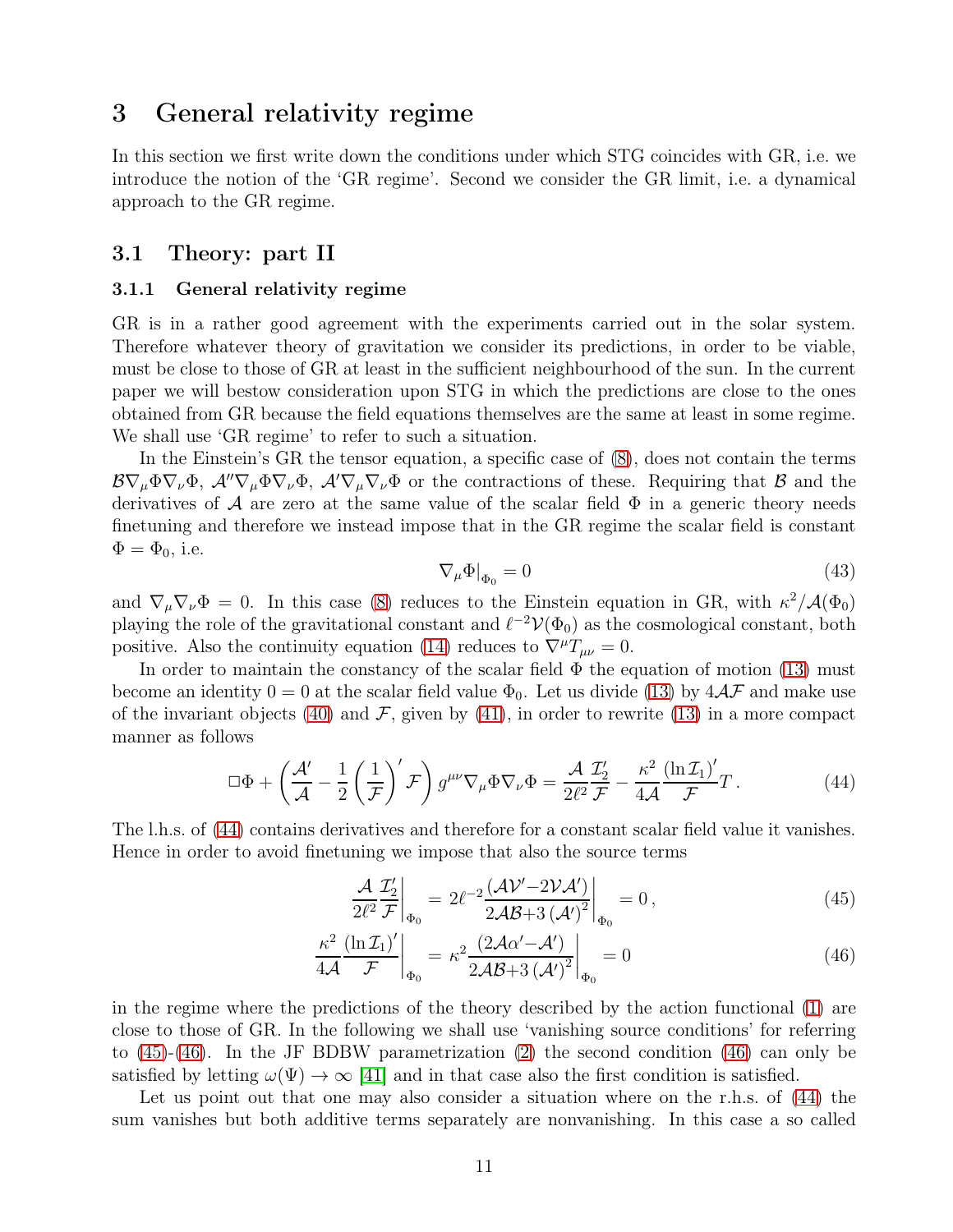screening mechanism is operating, e.g. the chameleon effect [\[45\]](#page-32-9) or the symmetron screening mechanism [\[46\]](#page-32-10). However in these cases vanishing of the r.h.s. of [\(44\)](#page-10-1) depends on the matter contribution. If the latter changes, e.g. the energy density  $\rho$  in the Friedmann cosmology decreases as the universe expands, then also the scalar field must evolve further. In the current paper we are interested in basic cosmological scenarios where the scalar field dynamics ends once and for all and therefore we do not focus upon the screening mechanisms.

For a specific matter content with  $T \equiv 0$ , e.g. radiation, the condition [\(46\)](#page-10-3) is not needed [\[41\]](#page-32-5). If in addition to the latter also  $V \equiv 0$  is considered then the r.h.s. of [\(44\)](#page-10-1) vanishes automatically, and the GR regime can in principle be realized at any value of  $\Phi$ . In the context of the original Brans-Dicke theory with a constant parameter  $\omega$ , i.e. a particular case of JF BDBW parametrization [\(2\)](#page-6-6), there is a discussion in the literature that in the case of  $T \equiv 0$ ,  $\mathcal{V} \equiv 0$ taking parametrically  $\omega = \infty$  does not reduce the STG solutions to the ones of GR [\[47\]](#page-32-11). However, if  $\nabla_{\mu} \Psi = 0$  is not imposed, only letting  $\omega$  to diverge is not sufficient for obtaining the GR regime indeed.

In addition to the vanishing source conditions [\(45\)](#page-10-2)-[\(46\)](#page-10-3) a little more is needed to achieve GR-like behaviour. Namely, for GR the well known relation  $-R+(4\Lambda) \propto T$  holds. Let us make use of the latter and obtain some restrictions from the contraction [\(12\)](#page-4-6) of the tensor equation [\(8\)](#page-4-1). First, a short glimpse reveals that vanishing or diverging  $\mathcal{A}|_{\Phi_0}$  violates the mentioned condition. Second, as  $\frac{\kappa^2}{4}$  $\mathbb{E}^2 \left| \Phi_0 \right|$  is the effective gravitational "constant" we impose  $\mathcal{A}|_{\Phi_0} > 0$  in order to have an attractive gravity. Third, the same equation reveals that the potential  $\mathcal{V}$ , which at that constant scalar field value  $\Phi_0$  mimics the cosmological constant  $\Lambda$ , must be nondiverging as well. In the current paper we also assume it to be nonnegative. Last but not least we impose that  $\alpha$  must be nondiverging because otherwise the coupling of the matter fields to the geometry determined by  $g_{\mu\nu}$  is unphysical. These assumptions are below spelled out in [\(56\)](#page-13-0).

Analogously to the previous let us point out that in the context of the GR regime the scalar field equation of motion  $(9)$  containing R might be a constraint equation. We start by assuming  $|\mathcal{A}|\overline{\Phi_0} < \infty$  because otherwise the behaviour of the effective gravitational "constant"  $\kappa^2$  $\frac{\kappa^2}{\mathcal{A}}$  becomes unnatural if the scalar field  $\Phi$  deviates from its constant value  $\Phi_0$ . Under this assumption [\(9\)](#page-4-2) reveals that also  $|\alpha'|_{\Phi_0} < \infty$  and  $|\mathcal{V}'|_{\Phi_0} < \infty$  because otherwise the constraint  $-R+(4\Lambda) \propto T$  is violated. These conditions are captured below as [\(57\)](#page-13-1). For the latter we have implicitly assumed that neither  $\beta$  nor its derivative diverges. In the current paper we restrict our analysis to the cases where only one out of the four arbitrary functions  $\{A, B, V, \alpha\}$ along with its derivatives might diverge. Hence if diverging  $\beta$  is under consideration then all other functions are assumed to be regular and therefore [\(57\)](#page-13-1) is imposed as a general condition in the GR regime.

Let us analyze the possibilities to satisfy the vanishing source conditions  $(45)-(46)$  $(45)-(46)$  in more detail. The first and most obvious one is to demand that both numerators are zero at the same scalar field value  $\Phi_0$ . The other possibility is to let the denominator diverge at the scalar field value  $\Phi_0$ . In some sense this is a more natural one because no tuning is needed, i.e. if one of the conditions is satisfied then the other must be satisfied as well. Since the diverging  $\mathcal{A}|_{\Phi_0}$ and  $\mathcal{A}'|_{\Phi_0}$  cases have already been omitted, we are left with possibly diverging  $\mathcal{B}|_{\Phi_0}$  (i.e. in essence JF BDBW  $\omega(\Psi)$ ). In what follows we keep the latter in mind but nevertheless make most of the statements about F where B resides because the transformation property of  $\mathcal{F}$ ,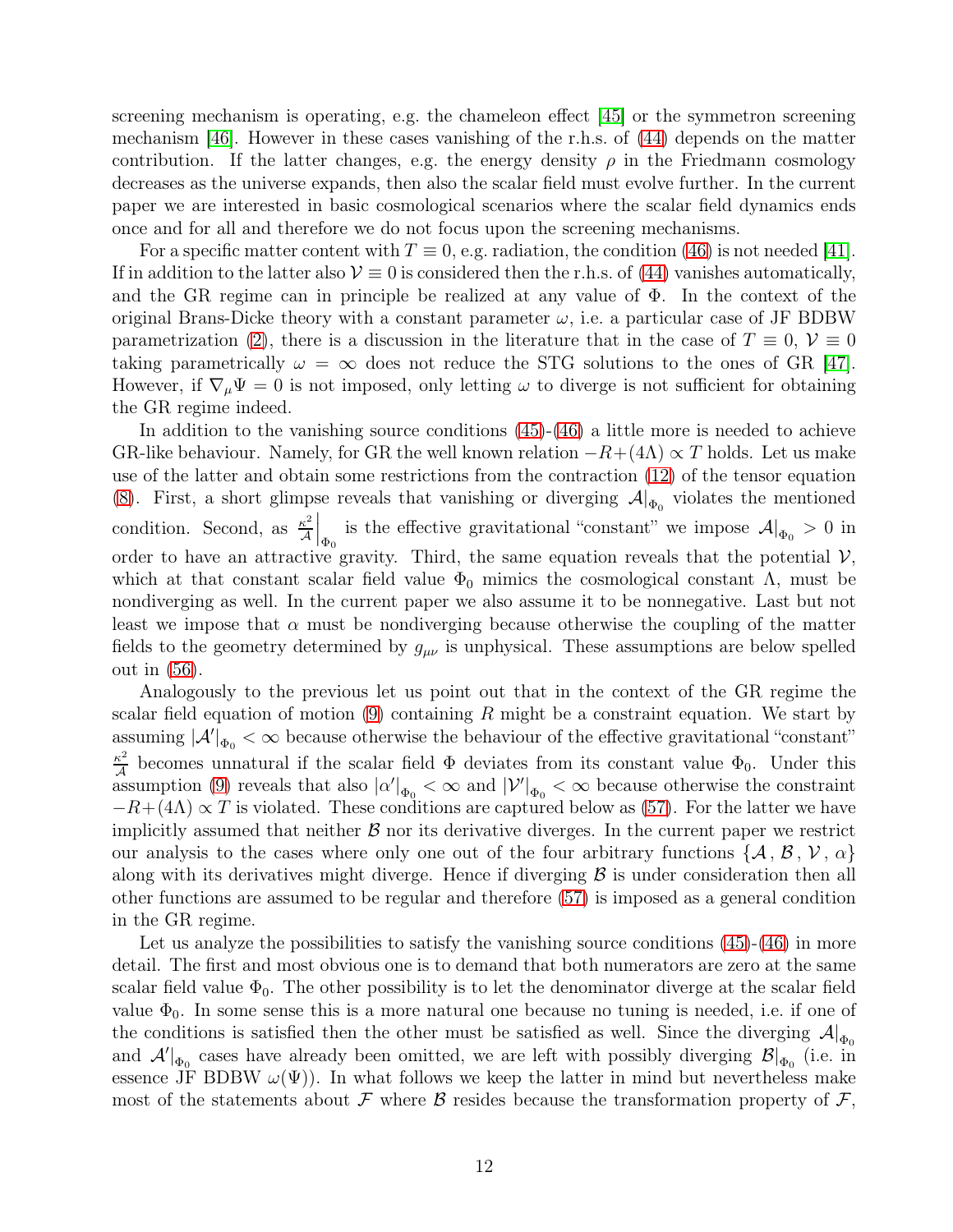given by  $(41)$ , is remarkably simpler than the rule for  $\mathcal{B}$ , given by  $(24b)$ .

To sum up, we consider two possibilities to fulfil the vanishing source conditions [\(45\)](#page-10-2)- [\(46\)](#page-10-3) [\[30\]](#page-31-2):

<span id="page-12-3"></span><span id="page-12-2"></span>
$$
i) \quad \{\Phi_{\bullet}\} \equiv \left\{\Phi \mid \mathcal{I}'_2 = 0 = \mathcal{I}'_1 \text{ and } \frac{1}{\left(\mathcal{I}'_3\right)^2} \equiv \frac{1}{\mathcal{F}} \neq 0\right\},\tag{47}
$$

$$
ii) \quad \{\Phi_{\star}\} \equiv \left\{\Phi \left| \frac{1}{\left(\mathcal{I}_3'\right)^2} \equiv \frac{1}{\mathcal{F}} = 0 \right.\right\} \,. \tag{48}
$$

If  $\mathcal F$  diverges then one must also demand that in the GR regime the last term on the l.h.s. of [\(44\)](#page-10-1) vanishes nevertheless, but this is rather a question about the permitted behaviour of a specific solution, i.e. the order of magnitude of  $\nabla_{\mu} \Phi \to 0$  w.r.t.  $\Phi - \Phi_0 \to 0$ , which we shall not yet discuss.

#### <span id="page-12-6"></span>3.1.2 General relativity limit

Once we have a consistent notion of the GR regime it is of course important to find whether a solution under consideration converges to that regime or repels from it. One useful tool for clarifying the question is provided by the dynamical systems method. In Sec. [4](#page-20-0) of the current paper we benefit from that method because the GR regime can be identified with a critical point in the  $(\Phi, \nabla_{\mu} \Phi)$  space. More precisely we linearize [\(44\)](#page-10-1), i.e. the scalar field equation of motion. According to the Hartman-Grobman theorem, the linearized equation captures the qualitative behaviour of the full dynamics if and only if the critical point is hyperbolic, i.e. all eigenvalues have nonzero real part. It can be shown that a necessary condition for the critical point to be hyperbolic is given by either of the conditions [\[35,](#page-32-12) [48\]](#page-33-0)

$$
0 < |C_2| < \infty: \qquad C_2 \equiv -\frac{\mathrm{d}}{\mathrm{d}\Phi} \left( \frac{\mathcal{A}}{2\ell^2} \frac{\mathcal{I}_2'}{\mathcal{F}} \right) \Big|_{\Phi_0} = -\frac{\mathcal{A}}{2\ell^2} \left( \frac{\mathcal{I}_2''}{\mathcal{F}} + \left( \frac{1}{\mathcal{F}} \right)' \mathcal{I}_2' \right) \Big|_{\Phi_0}, \tag{49}
$$

$$
0 < |C_3| < \infty: \qquad C_3 \equiv \frac{\mathrm{d}}{\mathrm{d}\Phi} \left( \frac{\kappa^2}{4\mathcal{A}} \frac{(\ln \mathcal{I}_1)'}{\mathcal{F}} \right) \Big|_{\Phi_0} = \frac{\kappa^2}{4\mathcal{A}} \left( \frac{(\ln \mathcal{I}_1)''}{\mathcal{F}} + \left( \frac{1}{\mathcal{F}} \right)' (\ln \mathcal{I}_1)' \right) \Big|_{\Phi_0} . \tag{50}
$$

In other words we assume that the leading term in the Taylor expansion of the r.h.s. of [\(44\)](#page-10-1) is linear w.r.t.  $\Phi - \Phi_0$ . In what follows we shall refer to [\(49\)](#page-12-0)-[\(50\)](#page-12-1) as 'first order small source conditions'. In [\(49\)](#page-12-0)-[\(50\)](#page-12-1) we have made use of the vanishing source conditions [\(45\)](#page-10-2)-[\(46\)](#page-10-3) in order to cancel some additive terms. Actually due to the same conditions only one of the additive terms on the r.h.s.-s of [\(49\)](#page-12-0)-[\(50\)](#page-12-1) can be nonvanishing. Perhaps it is instructive to write out these conditions also in EF canonical parametrization [\(3\)](#page-6-1) (cf. [\[43,](#page-32-7) [49\]](#page-33-1))

<span id="page-12-5"></span><span id="page-12-4"></span><span id="page-12-1"></span><span id="page-12-0"></span>
$$
C_2|_{\text{EF can.}} = -\frac{1}{2\ell^2} \mathcal{V}_E''\Big|_{\varphi_0} , \qquad C_3|_{\text{EF can.}} = \frac{\kappa^2}{2} \alpha_E''\Big|_{\varphi_0} \tag{51}
$$

and in JF BDBW parametrization [\(2\)](#page-6-6) (cf. [\[33,](#page-31-5) [43\]](#page-32-7))

$$
C_2|_{\text{JF BDBW}} = -2\ell^{-2} \left( \frac{(\Psi \mathcal{V}_J' - 2\mathcal{V}_J)'}{2\omega + 3} + \left( \frac{1}{2\omega + 3} \right)' (\Psi \mathcal{V}_J' - 2\mathcal{V}_J) \right)\Big|_{\Psi_0},
$$
  

$$
C_3|_{\text{JF BDBW}} = -\kappa^2 \left( \frac{1}{2\omega + 3} \right)' \Big|_{\Psi_0}.
$$
 (52)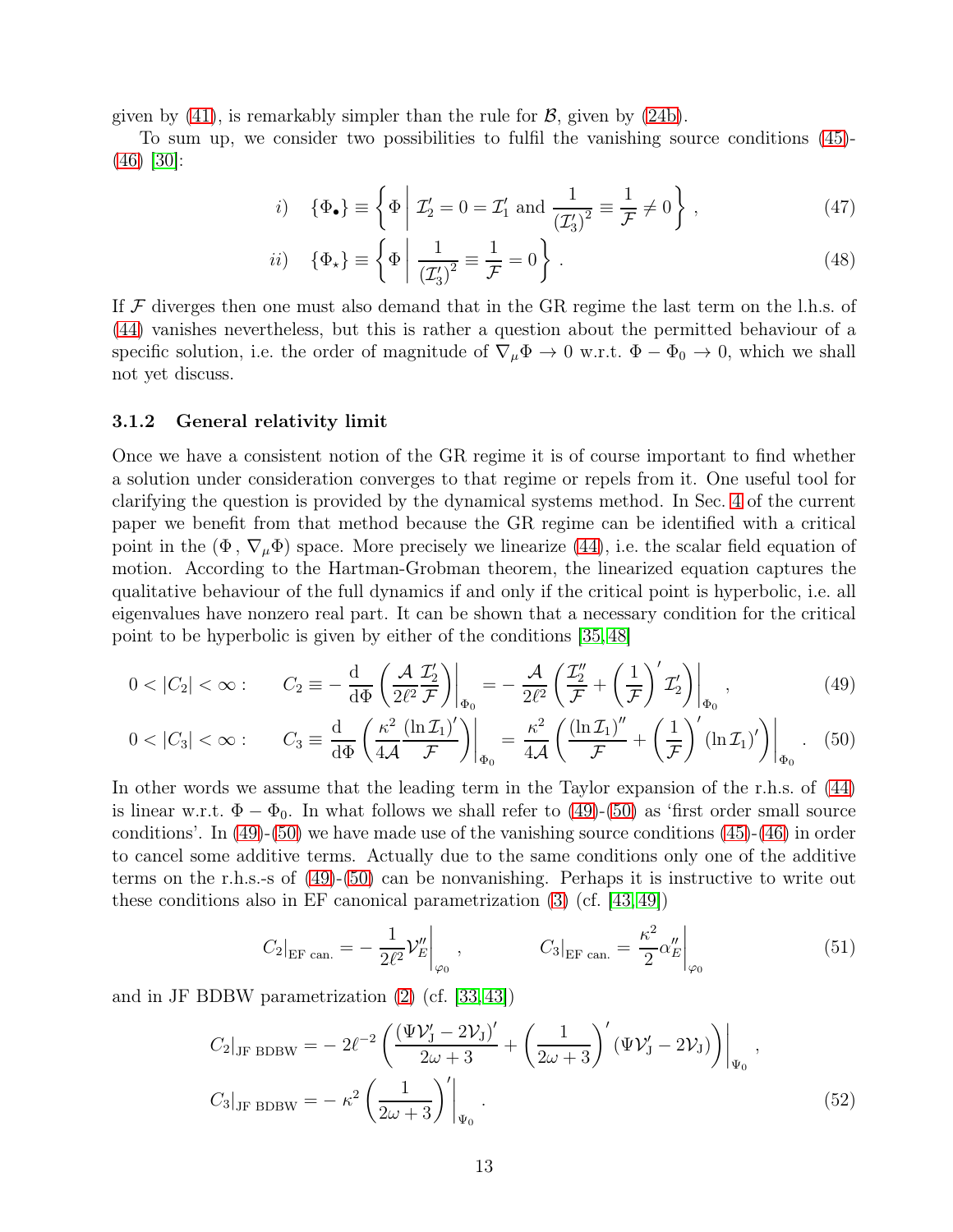Let us make use of the first order small source conditions  $(49)-(50)$  $(49)-(50)$  in order to adopt the following three assumptions on  $\mathcal{F}$  [\[30,](#page-31-2) [33\]](#page-31-5):

<span id="page-13-4"></span><span id="page-13-3"></span><span id="page-13-2"></span>
$$
0 \leq \frac{1}{\mathcal{F}} \bigg|_{\Phi_0} < \infty \,, \tag{53}
$$

$$
-\infty < \left(\frac{1}{\mathcal{F}}\right)^{\overbrace{\mathcal{F}\cdots\mathcal{F}}} \bigg|_{\Phi_0} \equiv \frac{d^n}{d\Phi^n} \left(\frac{1}{\mathcal{F}}\right) \bigg|_{\Phi_0} < \infty \,, \tag{54}
$$

$$
\text{if } \Phi_0 \equiv \Phi_\star, \text{ see (48), i.e. } \frac{1}{\mathcal{F}}\bigg|_{\Phi_\star} = 0, \text{ then } \left(\frac{1}{\mathcal{F}}\right)'\bigg|_{\Phi_\star} \neq 0. \tag{55}
$$

The transformation rule for F, given by [\(41\)](#page-9-2), reveals that F preserves its sign under the local Weyl rescaling [\(20\)](#page-5-0) and under the scalar field redefinition [\(21\)](#page-5-1). Therefore, if we want to stay connected with EF canonical parametrization [\(3\)](#page-6-1), where  $\mathcal{F}_{E} = 1$ , then in any other parametrization  $\mathcal F$  must be nonnegative. Here we make one step further by imposing [\(53\)](#page-13-2), i.e. assuming  $\mathcal F$  to be strictly positive in order to avoid the possibility that in the vanishing source conditions [\(45\)](#page-10-2)-[\(46\)](#page-10-3) both numerator and denominator vanish. In the following we shall refer to [\(53\)](#page-13-2) as the 'positive  $\mathcal F$  assumption'. Let us point out that in the JF BDBW parametrization [\(2\)](#page-6-6) the limit  $\mathcal{F}_{J} = 0$  corresponds to  $\omega = -\frac{3}{2}$  $\frac{3}{2}$ .

The 'differentiable  $\frac{1}{\mathcal{F}}$  assumption' [\(54\)](#page-13-3) guarantees that we can handle the possible singularity lying in F. Last but not least the 'nonvanishing  $\left(\frac{1}{F}\right)'$  assumption' [\(55\)](#page-13-4) is a necessary condition for the critical point to be hyperbolic. The latter only applies if  $\mathcal{F} \to \infty$ . Therefore, e.g. in EF canonical parametrization [\(3\)](#page-6-1) the assumption [\(55\)](#page-13-4) is automatically satisfied since  $\mathcal{F}_{\rm E} = 1$  never diverges. It can be shown that if the nonvanishing  $\left(\frac{1}{\mathcal{F}}\right)'$  assumption [\(55\)](#page-13-4) is not fulfilled then one cannot express the JF BDBW parametrization scalar field Ψ as a Taylor expansion of the EF canonical parametrization scalar field  $\varphi$  [\[30\]](#page-31-2). Let us point out that if the condition [\(55\)](#page-13-4) holds then the equation of motion [\(8\)](#page-4-1) for the metric tensor and the equation of motion [\(13\)](#page-4-3) for the scalar field converge to the GR regime at the same "rate". The latter is determined by  $\mathcal{F} g^{\mu\nu} \nabla_{\mu} \Phi \nabla_{\nu} \Phi \to 0$  [\[41\]](#page-32-5).

In order to sum up let us gather the restrictions on the three arbitrary functions  $\{A, V, \alpha\}$ while  $\beta$  is covered by assumptions [\(53\)](#page-13-2)-[\(55\)](#page-13-4):

$$
0 < \mathcal{A}|_{\Phi_0} < \infty \,, \qquad 0 \le \mathcal{V}|_{\Phi_0} < \infty \,, \qquad 0 < e^{2\alpha} \big|_{\Phi_0} < \infty \,, \tag{56}
$$

<span id="page-13-7"></span><span id="page-13-6"></span><span id="page-13-5"></span><span id="page-13-1"></span><span id="page-13-0"></span>
$$
|\mathcal{A}'|_{\Phi_0} < \infty , \qquad |\mathcal{V}'|_{\Phi_0} < \infty , \qquad |\alpha'|_{\Phi_0} < \infty , \tag{57}
$$

$$
|\mathcal{A}''|_{\Phi_0} < \infty, \qquad |\mathcal{V}''|_{\Phi_0} < \infty, \qquad |\alpha''|_{\Phi_0} < \infty, \tag{58}
$$

$$
\text{if } \frac{1}{\mathcal{F}}\bigg|_{\Phi_0} = 0 \text{ then either } \mathcal{A}'|_{\Phi_0} \neq 0 \text{ or } \mathcal{V}'|_{\Phi_0} \neq 0 \text{ or } \alpha'|_{\Phi_0} \neq 0, \tag{59}
$$

if 
$$
\frac{1}{\mathcal{F}}\Big|_{\Phi_0} \neq 0
$$
 then either  $\mathcal{I}_1''|_{\Phi_0} \neq 0$  or  $\mathcal{I}_2''|_{\Phi_0} \neq 0$  (60)

where  $(56)-(57)$  $(56)-(57)$  are necessary for a consistent notion of the GR regime and  $(58)-(60)$  $(58)-(60)$  $(58)-(60)$  comple-ment the assumptions [\(53\)](#page-13-2)-[\(55\)](#page-13-4) on  $\mathcal F$  in order to obtain a hyperbolic critical point when the dynamical systems method is used.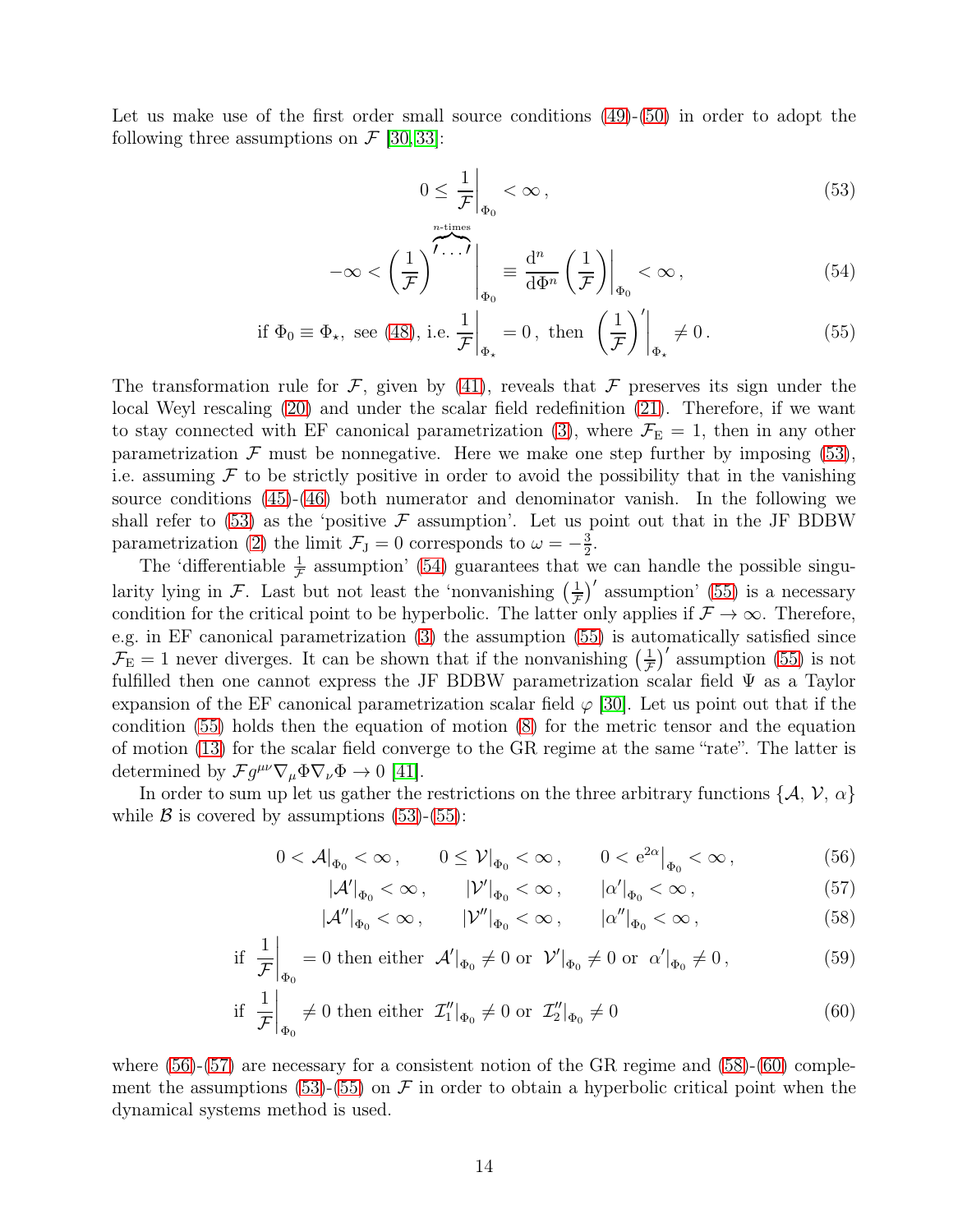#### <span id="page-14-1"></span>3.1.3 Two remarks

Two comments about the assumptions [\(53\)](#page-13-2)-[\(55\)](#page-13-4) on  $\mathcal F$  are in order. First the nonvanishing  $\left(\frac{1}{\mathcal F}\right)'$ assumption [\(55\)](#page-13-4) imposes that  $\frac{1}{\mathcal{F}}|_{\Phi_{\star}}=0$  is not an extrema of the same function. Therefore if the scalar field  $\Phi$  evolves through the value  $\Phi_{\star}$  then  $\frac{1}{f}$  becomes negative hence violating the positive  $\mathcal F$  assumption [\(53\)](#page-13-2). We would expect that a consistent theory is endowed with a mechanism that forbids the violation of the condition [\(53\)](#page-13-2). In other words if  $\left(\frac{1}{\mathcal{F}}\right)'|_{\Phi_{\star}}$  is positive (negative) then the scalar field  $\Phi$  values permitted by the field equations should not be allowed to be less (more) than the value  $\Phi_{\star}$ . Essentially the same was pointed out in the context of the Friedmann cosmology where the argumentation was based on the field space dynamics [\[35\]](#page-32-12).

Second, the differentiable  $\frac{1}{\mathcal{F}}$  assumption [\(54\)](#page-13-3) states that the limiting value

<span id="page-14-0"></span>
$$
\lim_{\Phi \to \Phi_{\star}} \left[ \left( \frac{1}{\mathcal{F}} \right)' \mathcal{F} \cdot (\Phi - \Phi_{\star}) \right] = M \tag{61}
$$

holds. Here if F diverges, then M is the order of the first nonzero derivative  $\left(\frac{1}{F}\right)^{(M)} \neq 0$ , otherwise  $M = 0$ . If also the nonvanishing  $\left(\frac{1}{\mathcal{F}}\right)'$  assumption [\(55\)](#page-13-4) is applied then we can always replace  $\left(\frac{1}{\mathcal{F}}\right)' \mathcal{F}$  by  $\frac{1}{\Phi - \Phi_{\star}}$  whenever calculating the limiting values in the process where  $\mathcal F$  diverges. In the following we shall use the assumptions [\(53\)](#page-13-2)-[\(55\)](#page-13-4) on  $\mathcal F$  and therefore in the current paper  $M = 0$  or  $M = 1$  are the two possibilities.

#### 3.1.4 Barrow-Parsons classes

The assumptions [\(53\)](#page-13-2)-[\(55\)](#page-13-4) on  $\mathcal F$  are restrictive but there are many studies which consider a functional form of  $\mathcal F$  obeying [\(53\)](#page-13-2)-[\(55\)](#page-13-4). A rather general classification of the possible functional forms of  $\mathcal F$  in the JF BDBW parametrization [\(2\)](#page-6-6) was given by Barrow and Parsons [\[21\]](#page-31-6). There they constrained the constant powers  $\beta_i$  so that the parametrized post-Newtonian conditions  $\omega(\Psi) \to \infty$  and  $\frac{\omega'(\Psi)}{\omega(\Psi)^3} \to 0$  are satisfied. Here, analogously to [\[28\]](#page-31-0), we write out the further necessary restrictions on the Barrow-Parsons classes so that the assumptions [\(53\)](#page-13-2)-[\(55\)](#page-13-4) are satisfied.

1) 
$$
\frac{1}{\mathcal{F}_J} \equiv \frac{4\Psi^2}{2\omega(\Psi) + 3} \propto \Psi^2 \left| 1 - \frac{\Psi}{\Psi_{\star}} \right|^{\beta_1}, \quad \beta_1 > \frac{1}{2}.
$$

- i) Assumption [\(53\)](#page-13-2) is fulfilled if  $|\Psi| \nrightarrow \infty$ . The latter is assured by assumption [\(56\)](#page-13-0).
- ii) Assumption [\(54\)](#page-13-3) is fulfilled if  $\beta_1$  is an arbitrary positive integer power.
- iii) Assumption [\(55\)](#page-13-4) is fulfilled if  $\beta_1 = 1$ .

Hence we obtain  $\frac{1}{\tau}$  $\mathcal{F}^{\,}_{\mathrm{J}}$  $\propto \Psi^2$  $1 -$ Ψ  $\Psi_\star$  fulfils the assumptions [\(53\)](#page-13-2)-[\(55\)](#page-13-4). Such functional forms have been considered e.g. in [\[24,](#page-31-7) [50\]](#page-33-2).

2) 
$$
\frac{1}{\mathcal{F}_J} \propto \Psi^2 \left| \ln \left( \frac{\Psi}{\Psi_{\star}} \right) \right|^{\beta_2}, \quad \beta_2 > \frac{1}{2}.
$$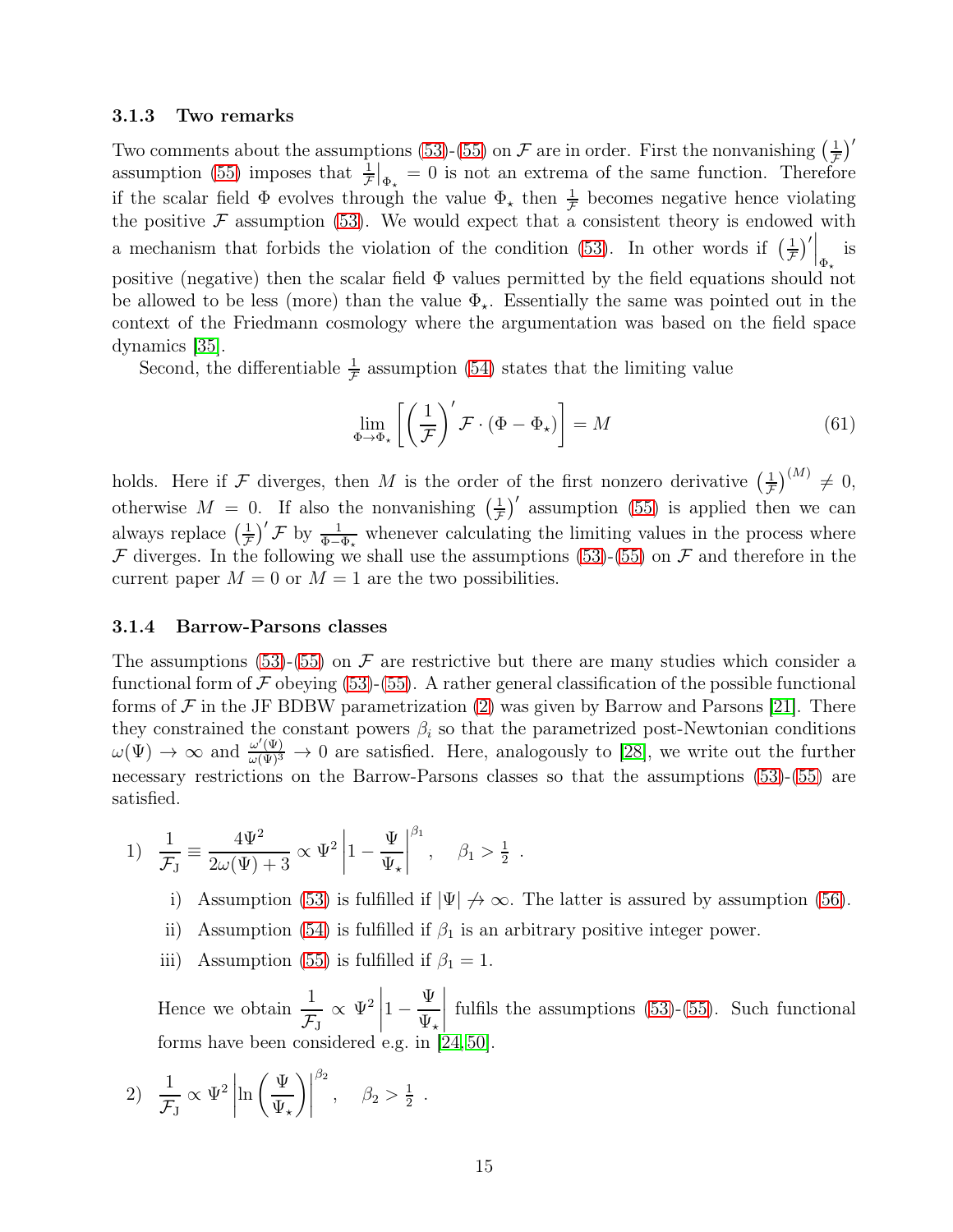- i) Assumption [\(53\)](#page-13-2) is fulfilled if  $|\Psi| \nrightarrow \infty$  and  $\Psi \nrightarrow 0$ .
- ii) Assumption [\(54\)](#page-13-3) is fulfilled if  $\beta_2$  is an arbitrary positive integer power.
- iii) Assumption [\(55\)](#page-13-4) is fulfilled if  $\beta_2 = 1$ .

Hence we obtain  $\frac{1}{\tau}$  $\mathcal{F}^{\,}_{\mathrm{J}}$  $\propto \Psi^2$  $\ln\left(\frac{\Psi}{\Psi}\right)$  $\Psi_\star$  $\left| \begin{matrix} 1 \\ 1 \end{matrix} \right|$ fulfils the assumptions [\(53\)](#page-13-2)-[\(55\)](#page-13-4). Such functional forms have been considered e.g. in [\[17,](#page-30-8) [51\]](#page-33-3).

3) 
$$
\frac{1}{\mathcal{F}_J} \propto \Psi^2 \left| 1 - \left( \frac{\Psi}{\Psi_{\star}} \right)^{\beta_3} \right|, \quad \beta_3 > 0.
$$

- i) Assumption [\(53\)](#page-13-2) is fulfilled if  $|\Psi| \nrightarrow \infty$ .
- ii) Assumption [\(54\)](#page-13-3) is fulfilled for arbitrary  $\beta_3$ .
- iii) Assumption [\(55\)](#page-13-4) is fulfilled for arbitrary  $\beta_3$ .

Hence we obtain  $\frac{1}{\tau}$  $\mathcal{F}_{\rm J}$  $\propto \Psi^2$  $1 \sqrt{\Psi}$  $\Psi_\star$  $\left.\begin{matrix} \beta_3 \\ \vdots \\ \beta_n \end{matrix}\right|$ fulfils the assumptions [\(53\)](#page-13-2)-[\(55\)](#page-13-4) for arbitrary  $\beta_3$ . Such theories are studied e.g. by [\[23,](#page-31-8) [52,](#page-33-4) [53\]](#page-33-5).

### 3.2 Transformations: part II

In the current subsection we analyze the transformation properties in the vicinity of the GR regime. In order to simplify the notation we drop an explicit reference to the point of evaluation  $($ )| $_0$ . Let us start by studying the local Weyl rescaling of the metric tensor [\(20\)](#page-5-0) and the scalar field redefinition [\(21\)](#page-5-1). The former shall be restricted on mathematical grounds but in order to impose conditions on the latter we make use of the assumptions  $(53)-(55)$  $(53)-(55)$  on F. A preluding remark concerning the scalar field redefinition [\(21\)](#page-5-1) is in order. Let us impose the function  $f(\bar{\Phi})$ to be at least directionally continuous but retain the possibility that the Jacobian  $\bar{f}' \equiv d\Phi/d\bar{\Phi}$ of this coordinate transformation in the 1-dimensional field space may be singular or have zeros at some isolated value of the scalar field  $\Phi$ . The latter is motivated by the observation that in the GR regime  $\mathcal F$  can be singular in some parametrization.

Whenever the consistency between the constraints imposed on the transformation functions  $\bar{\gamma}$  and  $\bar{f}$  and on the four arbitrary functions  $\{A, B, V, \alpha\}$  is studied we consider having two parametrizations where the assumptions on the four arbitrary functions hold and then check whether the transformation between these two obey the constraints on the transformation functions.

#### 3.2.1 Constraints on  $\bar{\gamma}$

Hereby we restrict the local Weyl rescaling of the metric tensor [\(20\)](#page-5-0) by making mathematical assumptions and analyze how are the resulting constraints related to the restrictions [\(56\)](#page-13-0)-[\(58\)](#page-13-5) imposed on the three arbitrary functions  $\{A, V, \alpha\}.$ 

We start by assuming the local Weyl rescaling of the metric tensor [\(20\)](#page-5-0) to be regular, i.e. the function  $\bar{\gamma}(\bar{\Phi})$  and its first and second derivative,  $d\bar{\gamma}/d\bar{\Phi}$  and  $d^2\bar{\gamma}/d\bar{\Phi}^2$  respectively do not diverge because otherwise we would introduce geometrical singularities via the local rescaling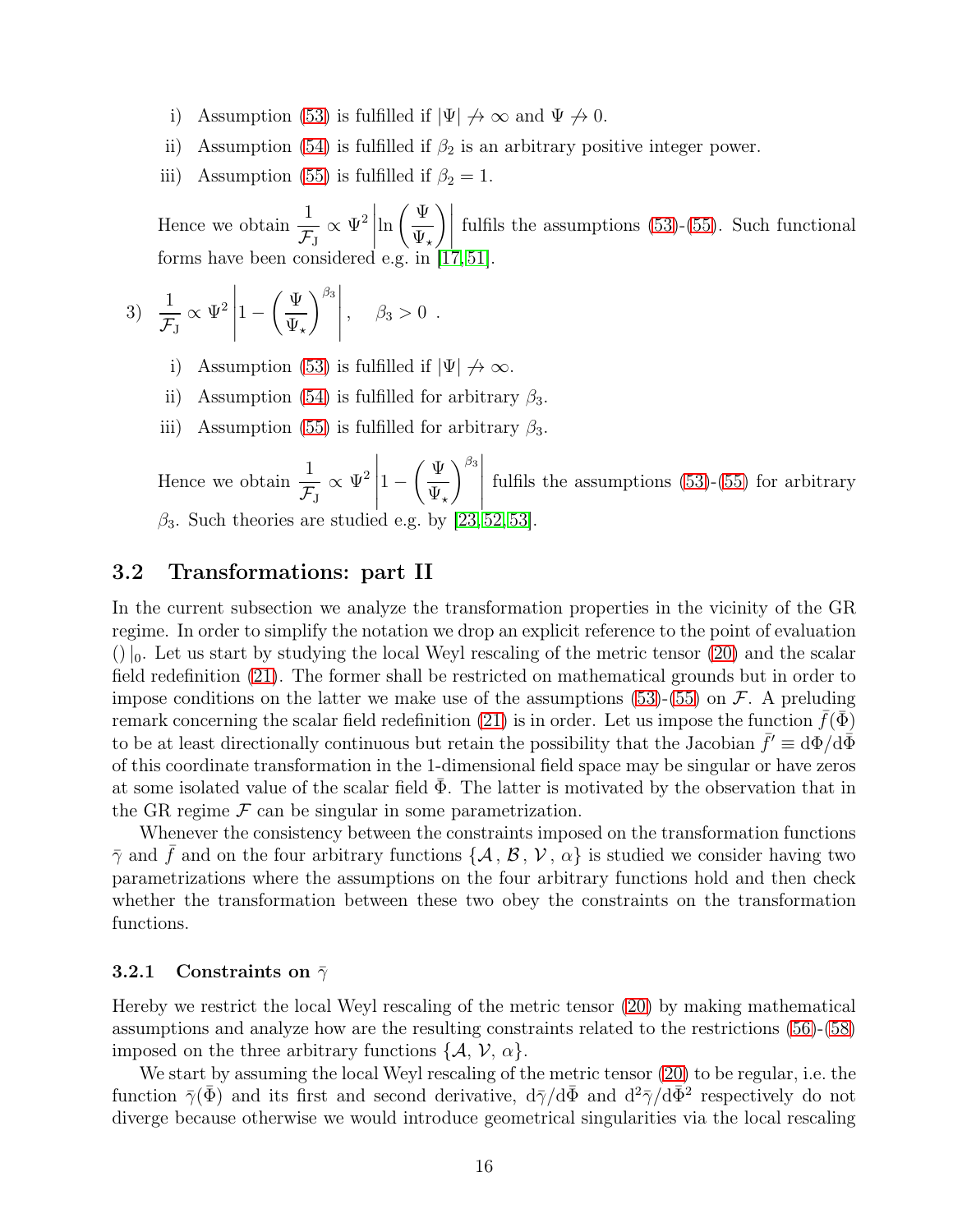of the metric. Note that this excludes the interesting possibility of "conformal continuation" [\[54\]](#page-33-6). However here we are focussed upon the GR regime which cannot be consistent with the conformal continuation anyway. Let us proceed by pointing out a conclusion that follows from introducing the Weyl rescaling and the scalar field redefinition backwards, i.e. [\(26\)](#page-6-4)-[\(27\)](#page-6-5),

<span id="page-16-4"></span>
$$
-\bar{\gamma}' \equiv -\frac{\mathrm{d}\bar{\gamma}(\bar{\Phi})}{\mathrm{d}\bar{\Phi}} \equiv \frac{\mathrm{d}\gamma(\bar{f}(\bar{\Phi}))}{\mathrm{d}\bar{\Phi}} = \frac{\mathrm{d}\gamma(\Phi)}{\mathrm{d}\Phi}\frac{\mathrm{d}\Phi}{\mathrm{d}\bar{\Phi}} \equiv \gamma' \cdot \bar{f}'.
$$
 (62)

From assumption  $|\bar{\gamma}'| < \infty$  we deduce that if  $|\bar{f}'| \to \infty$  then in the same process  $\gamma' \to 0$  because otherwise  $\bar{\gamma}^{\prime}$  would necessarily diverge. Hence as  $|\bar{f}'| \to \infty$  implies  $f' \to 0$  we conclude that for any transformation where  $f' \to 0$  also  $\gamma' \to 0$ . The latter is a necessary condition. The actual value of the uncertainty  $0 \cdot \infty$  depends on the limiting process which we have assumed to give a nondiverging result.

In order to show that the constraints on the transformation function  $\bar{\gamma}$  are in accordance with the assumptions on the three arbitrary functions  $\{\mathcal{A}, \mathcal{V}, \alpha\}$ , given by [\(56\)](#page-13-0)-[\(58\)](#page-13-5), let us write out the following:

$$
\bar{\mathcal{A}} = e^{2\bar{\gamma}} \mathcal{A},\tag{63}
$$

$$
\bar{\mathcal{A}}' = e^{2\bar{\gamma}} \left( 2\bar{\gamma}' \mathcal{A} + \bar{f}' \mathcal{A}' \right) , \qquad (64)
$$

$$
\bar{\mathcal{A}}'' = e^{2\bar{\gamma}} \left( 2\bar{\gamma}'' \mathcal{A} + 4 \left( \bar{\gamma}' \right)^2 \mathcal{A} + 4\bar{\gamma}' \bar{f}' \mathcal{A}' + \left( \bar{f}' \right)^2 \mathcal{A}'' + \bar{f}'' \mathcal{A}' \right) . \tag{65}
$$

From [\(63\)](#page-16-2) we see that a diverging  $\bar{\gamma}$  would render  $\bar{\mathcal{A}}$  infinite because we have assumed 0 <  $\mathcal{A} < \infty$ . Due to the latter without finetuning  $|\bar{\gamma}'| \to \infty$  implies  $|\bar{\mathcal{A}}'| \to \infty$  and analogously from [\(65\)](#page-16-3) for the relation between  $\bar{\gamma}''$  and  $\bar{\mathcal{A}}''$ . Hence, if we have two parametrizations where the restrictions [\(56\)](#page-13-0)-[\(58\)](#page-13-5) imposed on the three arbitrary functions  $\{A, V, \alpha\}$  hold then the local Weyl rescaling connecting these parametrizations must be regular. In the spirit of the discussion around [\(62\)](#page-16-4) let us consider the case  $\bar{f}' \to \infty$ . From [\(64\)](#page-16-0) we obtain that in the same process  $\mathcal{A}'$  must vanish for the limiting value  $\lim \bar{f}' \mathcal{A}' < \infty$  to hold because otherwise  $\bar{\mathcal{A}}'$  would necessarily diverge. Again let us make use of the backward transformations  $(26)-(27)$  $(26)-(27)$  in order to write the transformation [\(64\)](#page-16-0) backwards

<span id="page-16-3"></span><span id="page-16-2"></span><span id="page-16-1"></span><span id="page-16-0"></span>
$$
0 = \mathcal{A}' = e^{2\gamma} \left( 2\gamma' \bar{\mathcal{A}} + f' \bar{\mathcal{A}}' \right) . \tag{66}
$$

Hence we conclude that in the process under consideration  $f' \to 0$  implies  $\gamma' \to 0$  and this is in a perfect agreement with the discussion after [\(62\)](#page-16-4).

Note that in the context of the regular Weyl rescaling [\(20\)](#page-5-0) the conditions [\(56\)](#page-13-0), i.e.  $0 < A <$  $\infty$  and  $0 < e^{2\alpha} < \infty$  are mathematical necessities for the existence of the transformations from an arbitrary frame to the Einstein frame [\(3\)](#page-6-1) ( $A<sub>E</sub> = 1$ ) and to the Jordan frame [\(2\)](#page-6-6) ( $\alpha<sub>J</sub> = 0$ ), respectively.

# 3.2.2 Constraints on  $\bar{f}$

Let us recall that the function  $\bar{f}(\bar{\Phi})$  is imposed to be at least directionally continuous. However it might be the case that  $\bar{f}' = 0$  or  $|\bar{f}'| \to \infty$ . The latter has already been used implicitly because according to [\(41\)](#page-9-2) in EF canonical parametrization [\(3\)](#page-6-1)  $\bar{\mathcal{F}}_E = 1$ . Therefore if  $\mathcal F$  diverges in some other parametrization then also  $\bar{f}' = 0 \iff \bar{\mathcal{F}}_E = (\bar{f}')^2 \mathcal{F}.$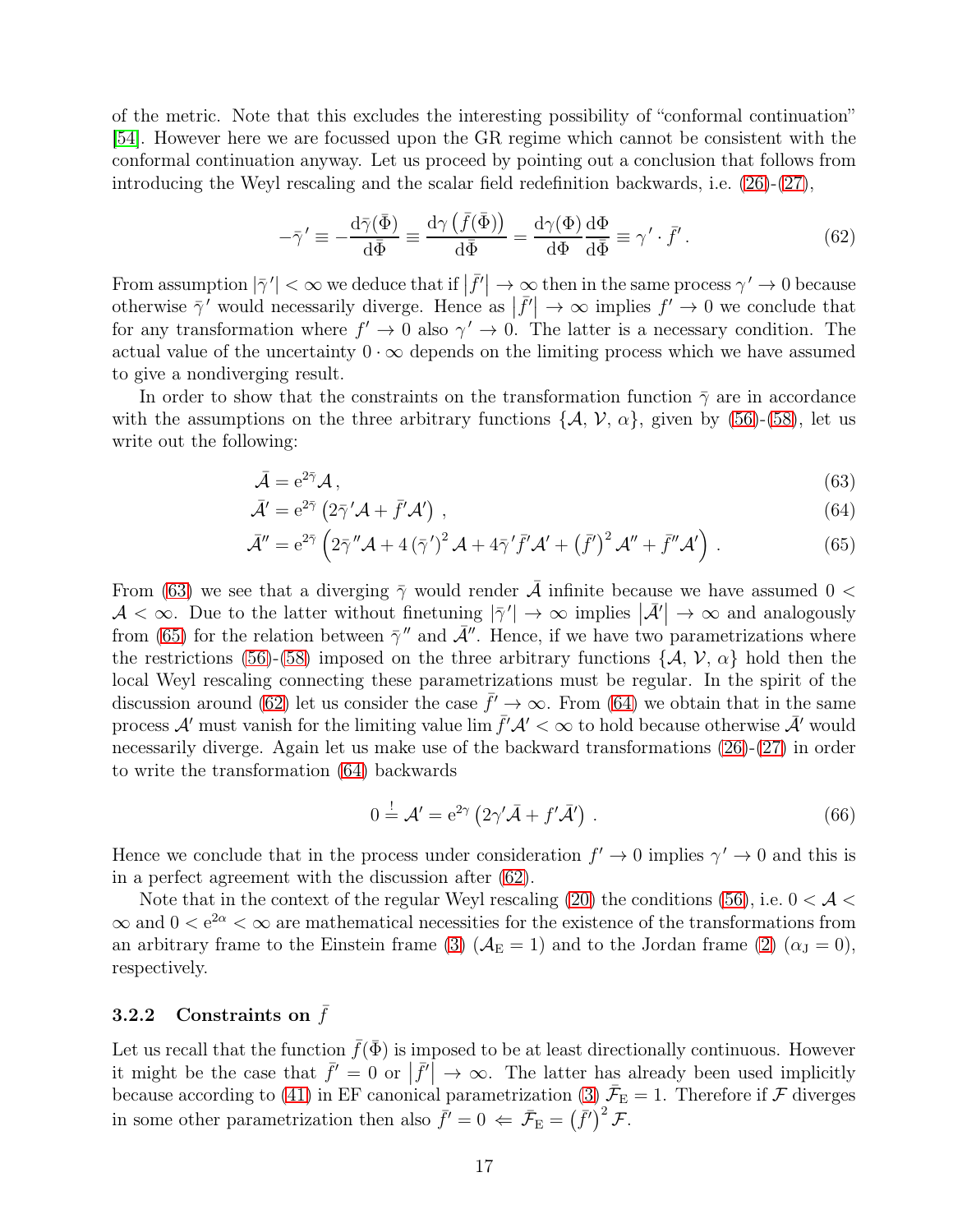|                                  | $\bar{f}' \to 0$                                                                                              |                                | $0< \bar{f}' <\infty$                                                                                         |                                                                                                                                                                | $ \bar{f}' \to\infty$      |                                                                                                                                                                            |
|----------------------------------|---------------------------------------------------------------------------------------------------------------|--------------------------------|---------------------------------------------------------------------------------------------------------------|----------------------------------------------------------------------------------------------------------------------------------------------------------------|----------------------------|----------------------------------------------------------------------------------------------------------------------------------------------------------------------------|
|                                  | $\bar{\mathcal{F}}<\infty$                                                                                    | $\bar{\mathcal{F}} \to \infty$ | $\bar{\mathcal{F}}<\infty$                                                                                    | $\bar{\mathcal{F}} \to \infty$                                                                                                                                 | $\bar{\mathcal{F}}<\infty$ | $\bar{\mathcal{F}} \to \infty$                                                                                                                                             |
| $\mathcal{F}<\infty$             |                                                                                                               |                                | iii)<br>$0 \leq  \bar{f}''  < \infty$<br>$0 \leq \left  \frac{\bar{f}''}{\bar{\mathcal{F}}} \right  < \infty$ |                                                                                                                                                                |                            | $\mathbf{v})$<br>$ \bar{f}''  \to \infty$<br>$0<\left \frac{\bar{f}''}{(\bar{f}')^3}\right <\infty$<br>$0<\left \frac{\bar{f}''}{\bar{f}'\bar{\mathcal{F}}}\right <\infty$ |
| $\mathcal{F} \rightarrow \infty$ | i)<br>$0< \bar{f}'' <\infty$ $ \bar{f}''  \to \infty$                                                         | $\mathbf{ii}$                  |                                                                                                               | $iv)$ a)<br>$ \bar{f}''  < \infty$                                                                                                                             |                            | $\rm vi)$<br>$ \bar{f}''  \to \infty$                                                                                                                                      |
|                                  | $0 < \left  \frac{f''}{\overline{F}} \right  < \infty$ $0 < \left  \frac{f''}{\overline{F}} \right  < \infty$ |                                |                                                                                                               | $0 \leq \left  \frac{\bar{f}''}{\bar{F}} \right  < \infty$<br>$iv)$ b)<br>$\bar{f}'' \to \infty$<br>$0 \leq \left  \frac{\bar{f}''}{\bar{F}} \right  < \infty$ |                            | $0<\left \frac{\bar{f}''}{\bar{f}'\bar{F}}\right <\infty$                                                                                                                  |

<span id="page-17-1"></span>Table 1: Conditions on transformation function  $\bar{f}$  based on definition [\(41\)](#page-9-2), assumptions [\(53\)](#page-13-2)-[\(55\)](#page-13-4) and rule [\(67\)](#page-17-0).

Let us continue analysing an analogous case more generically. We consider having  $\mathcal{F} \to \infty$ ,  $\bar{\mathcal{F}} < \infty$  and  $\bar{f}' = 0$ . We proceed under the differentiable  $\frac{1}{\mathcal{F}}$  assumption [\(54\)](#page-13-3). Due to the transformation properties of  $\mathcal F$  itself, i.e. [\(41\)](#page-9-2), the transformation of the first derivative reads

<span id="page-17-0"></span>
$$
\left(\frac{1}{\mathcal{F}}\right)' = \frac{2\bar{f}''}{\bar{\mathcal{F}}} + \bar{f}'\left(\frac{1}{\bar{\mathcal{F}}}\right)'.
$$
\n(67)

According to the nonvanishing  $\left(\frac{1}{\mathcal{F}}\right)'$  assumption [\(55\)](#page-13-4) the l.h.s. of [\(67\)](#page-17-0) is nonzero. The second term on the r.h.s. is zero and hence the first term on the r.h.s. must be nonzero. The positive F assumption [\(53\)](#page-13-2) states that  $\bar{\mathcal{F}}$  is nonvanishing and therefore also  $\bar{f}'' \neq 0$  in the case under consideration.

Table [1](#page-17-1) maps all possibilities for transformations between  $\mathcal F$  and  $\bar{\mathcal F}$ . Here six situations can be considered, but not all of them are distinct. The two possibilities v) and vi) for which  $\bar{f}' \to \infty$  are taken into account by looking the two possibilities i) and ii) for  $\bar{f}' \to 0$  backwards. In order to examine the viability of the remaining four let us analyze each case separately.

- i) The case  $\bar{f}' \to 0$  and  $0 < |\bar{f}''| < \infty$ . It does not have any pathologies so we keep it.
- ii) The case  $\bar{f}' \to 0$  and  $|\bar{f}''| \to \infty$ .

In order to reveal a pathology let us consider a transformation where JF BDBW quantities are considered to be the "unbarred" ones. Therefore  $\mathcal{A}' = 1$  and the transformation [\(65\)](#page-16-3) implies  $\bar{\mathcal{A}}'' \to \infty$  which is something we want to avoid. Despite the fact that we used JF BDBW parametrization this behaviour is fairly general because of the assumption [\(59\)](#page-13-7) arising from first order small source conditions [\(49\)](#page-12-0)-[\(50\)](#page-12-1). Due to such a pathology we neglect this possibility.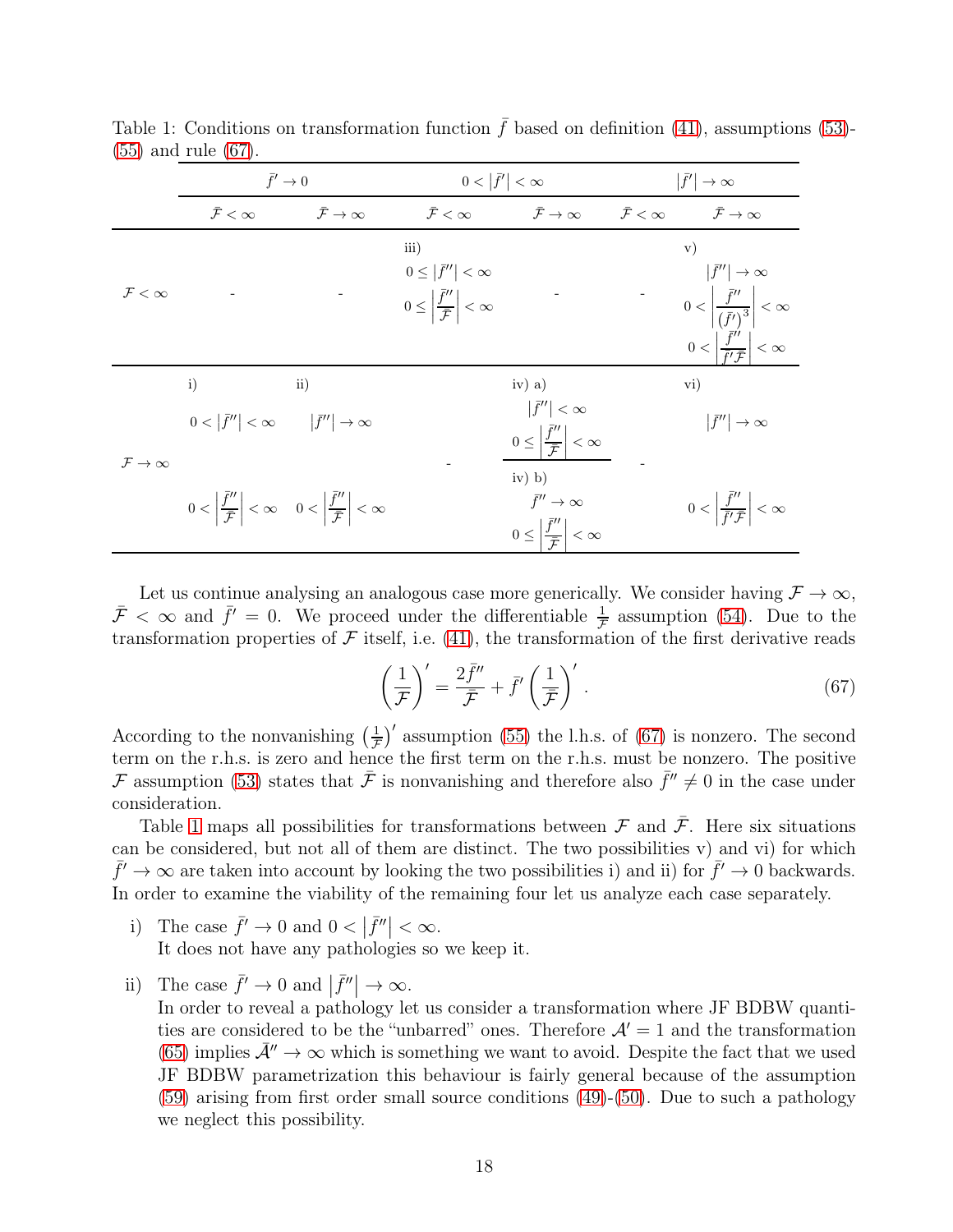- iii) The case  $0 < |\bar{f}'| < \infty$  and  $|\bar{f}''| < \infty$ . This transformation is also perfectly normal and we keep it.
- iv) a) Almost the same as previous. Only that in this case both  $\mathcal F$  and  $\bar{\mathcal F}$  diverge. We keep it.
	- b) The case  $0 < |\bar{f}'| < \infty$  and  $|\bar{f}''| \to \infty$ . This case possess the same pathology as the case ii) and therefore we neglect it.

So, we will focus upon two possible cases. We shall refer to them according to the characteristics of the transformation function  $f$ .

a) 'The regular case', based on the cases iii) and iv) a) in table [1,](#page-17-1)

<span id="page-18-2"></span>
$$
0 < |\bar{f}'| < \infty, \qquad |\bar{f}''| < \infty; \\
\mathcal{F} < \infty, \quad \bar{\mathcal{F}} < \infty \qquad \text{or} \qquad \mathcal{F} \to \infty, \quad \bar{\mathcal{F}} \to \infty.
$$
\n
$$
(68)
$$

b) 'The singular case', based on the case i) in table [1,](#page-17-1)

<span id="page-18-3"></span><span id="page-18-1"></span><span id="page-18-0"></span>
$$
\bar{f}' \to 0, \qquad 0 < |\bar{f}''| < \infty, \qquad \bar{\gamma}' \to 0; \\
\mathcal{F} \to \infty, \qquad \bar{\mathcal{F}} < \infty.
$$
\n
$$
(69)
$$

We have also explicitly included the knowledge about  $\bar{\gamma}'$  given by discussion after [\(62\)](#page-16-4) or equivalently after [\(66\)](#page-16-1).

#### 3.2.3 Transformation of the GR regime

In Subsec. [3.1](#page-10-4) we gave a notion of the GR regime and it is important to ascertain whether the given notion is invariant under the local rescaling of the metric tensor [\(20\)](#page-5-0) and under the scalar field redefinition  $(21)$ . Let us start by focusing upon the vanishing source conditions  $(45)-(46)$  $(45)-(46)$ for the GR regime at  $\Phi_0$ . Due to the constraints [\(56\)](#page-13-0)-[\(58\)](#page-13-5) imposed on the three arbitrary functions  $\{A, V, \alpha\}$  and to the positive F assumption [\(53\)](#page-13-2) the following holds [\[30,](#page-31-2)41]

$$
\frac{\mathcal{I}_2'}{2\mathcal{I}_3'} \equiv \pm \frac{\mathcal{I}_2'}{2\sqrt{\mathcal{F}}} \equiv \pm \frac{(\mathcal{A}\mathcal{V}' - 2\mathcal{V}\mathcal{A}')}{\mathcal{A}^2 \sqrt{2\mathcal{A}\mathcal{B} + 3(\mathcal{A}')^2}} = 0 \quad \Leftrightarrow \quad \frac{\mathcal{A}\mathcal{I}_2'}{4\mathcal{F}} \equiv \frac{(\mathcal{A}\mathcal{V}' - 2\mathcal{V}\mathcal{A}')}{2\mathcal{A}\mathcal{B} + 3(\mathcal{A}')^2} = 0, \tag{70}
$$

$$
\frac{(\ln \mathcal{I}_1)'}{2\mathcal{I}_3'} \equiv \pm \frac{(\ln \mathcal{I}_1)'}{2\sqrt{\mathcal{F}}} \equiv \pm \frac{(2\mathcal{A}\alpha' - \mathcal{A}')}{\sqrt{2\mathcal{A}\mathcal{B} + 3(\mathcal{A}')}^2} = 0 \quad \Leftrightarrow \quad \frac{(\ln \mathcal{I}_1)'}{4\mathcal{A}\mathcal{F}} \equiv \frac{(2\mathcal{A}\alpha' - \mathcal{A}')}{2\mathcal{A}\mathcal{B} + 3(\mathcal{A}')^2} = 0. \tag{71}
$$

The expressions on the left of both [\(70\)](#page-18-0)-[\(71\)](#page-18-1) are invariants in the spirit of Subsec. [2.3](#page-9-0) and therefore their numerical value does not depend on the parametrization. On the right of [\(70\)](#page-18-0)- [\(71\)](#page-18-1) are the vanishing source conditions [\(45\)](#page-10-2)-[\(46\)](#page-10-3) respectively. Hence we see that if these conditions hold in one parametrization then they hold in any other. In what follows the l.h.s.-s of [\(70\)](#page-18-0)-[\(71\)](#page-18-1) are referred to as the 'invariant vanishing source conditions'.

The derivative of the scalar field  $\Phi$  with respect to the spacetime coordinate transforms as follows:  $\nabla_{\mu} \Phi = \bar{f}' \bar{\nabla}_{\mu} \bar{\Phi}$ . Hence for the regular case [\(68\)](#page-18-2) if  $\nabla_{\mu} \Phi = 0$  then also  $\bar{\nabla}_{\mu} \bar{\Phi} = 0$ . For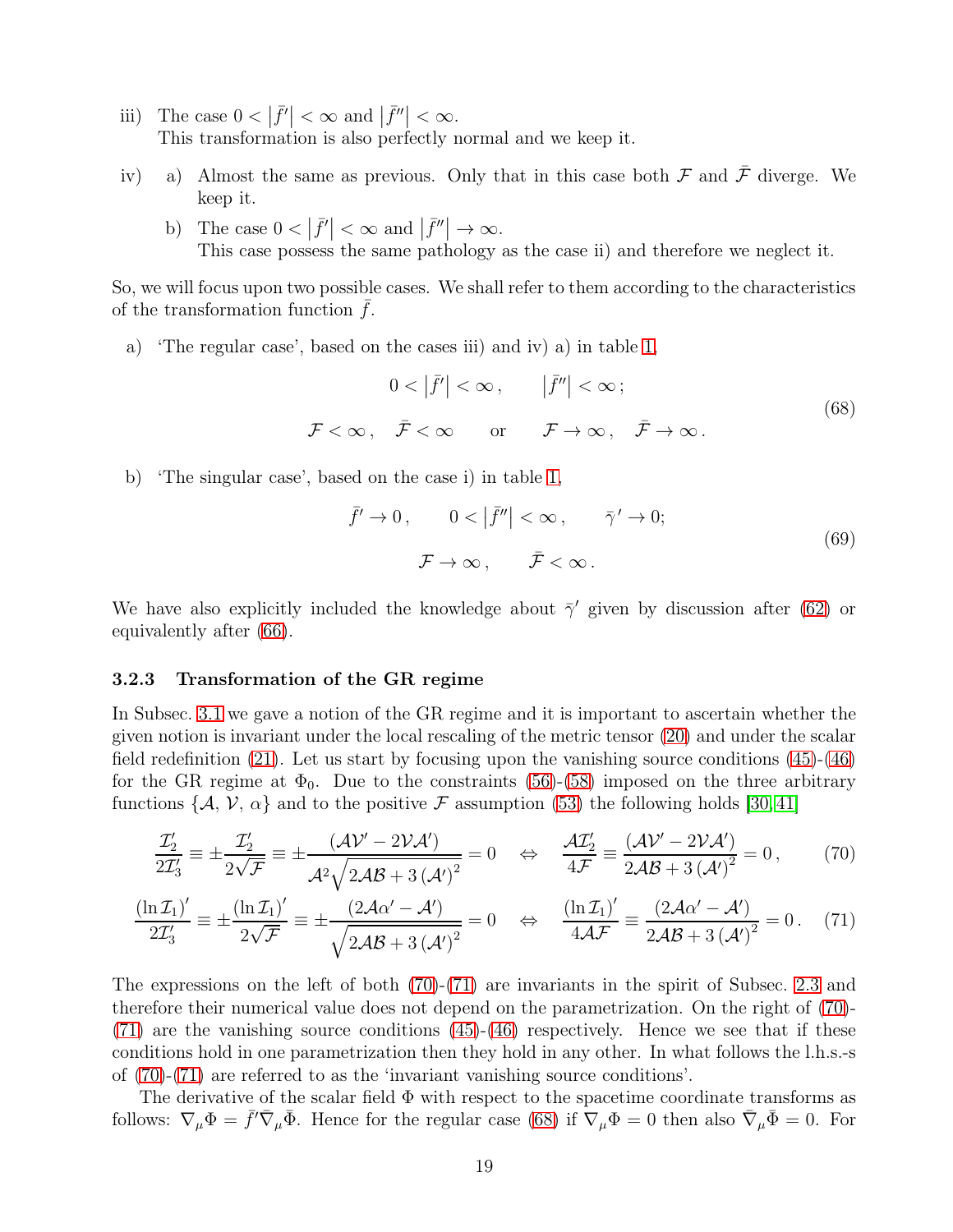the singular case [\(69\)](#page-18-3) the latter does not have to be zero since  $\bar{f}' = 0$ . Hence it might seem that the notion of the GR regime, i.e.  $\Phi = \Phi_0$ ,  $\nabla_{\mu} \Phi |_{\Phi_0} = 0$ , is not invariant. Nevertheless, taking into account the equation of motion [\(44\)](#page-10-1) for the scalar field allows us to overcome this problem. Namely, let us proceed by considering the transformation

$$
\nabla_{\mu}\nabla_{\nu}\Phi = \bar{f}'\bar{\nabla}_{\mu}\bar{\nabla}_{\nu}\bar{\Phi} + \bar{f}''\bar{\nabla}_{\mu}\bar{\Phi}\bar{\nabla}_{\nu}\bar{\Phi} + \bar{f}'\bar{\gamma}'\left(\bar{g}_{\mu\nu}\bar{g}^{\sigma\rho}\bar{\nabla}_{\sigma}\bar{\Phi}\bar{\nabla}_{\rho}\bar{\Phi} - 2\bar{\nabla}_{\mu}\bar{\Phi}\bar{\nabla}_{\nu}\bar{\Phi}\right). \tag{72}
$$

Again for the regular case [\(68\)](#page-18-2) if  $\nabla_{\mu} \Phi = 0$  and  $\nabla_{\mu} \nabla_{\nu} \Phi = 0$  then also  $\bar{\nabla}_{\mu} \bar{\Phi} = 0$  and  $\bar{\nabla}_{\mu} \bar{\nabla}_{\nu} \bar{\Phi} = 0$ . However in the singular case  $\nabla_{\mu} \nabla_{\nu} \Phi = 0$  implies  $\bar{\nabla}_{\mu} \bar{\Phi} = 0$  because  $\bar{f}'' \neq 0$ . Therefore  $\nabla_{\mu} \Phi = 0$ is preserved for both the regular [\(68\)](#page-18-2) and the singular [\(69\)](#page-18-3) transformation. Last but not least as all other terms in [\(44\)](#page-10-1) are zero also  $\bar{\Box}\Phi$  must vanish. The latter is automatically fulfilled if  $\bar{\nabla}_{\mu} \bar{\nabla}_{\nu} \bar{\Phi} = 0$  and we conclude that the GR regime is preserved under the local Weyl rescaling [\(20\)](#page-5-0) and under the scalar field redefinition [\(21\)](#page-5-1).

Let us point out that in the singular case [\(69\)](#page-18-3) the scalar field value  $\Phi_{\star}$ , defined by [\(48\)](#page-12-2), gets transformed into  $\Phi_{\bullet}$ , given by [\(47\)](#page-12-3). However the vanishing source conditions [\(45\)](#page-10-2)-[\(46\)](#page-10-3) are fulfilled for both cases. Note also that due to the invariant vanishing source conditions  $(70)-(71)$  $(70)-(71)$  $(70)-(71)$ 

<span id="page-19-1"></span><span id="page-19-0"></span>
$$
\{\Phi_{\star}\}\cup\{\Phi_{\bullet}\}=\bar{f}\left(\{\bar{\Phi}_{\star}\}\cup\{\bar{\Phi}_{\bullet}\}\right) \tag{73}
$$

holds. In the following we will not distinguish between the elements of the same set.

#### 3.2.4 Transformation of the hyperbolic critical points

Let us consider the transformation of the first order small source conditions [\(49\)](#page-12-0)-[\(50\)](#page-12-1). Here we do not provide a thorough analysis but rather give an insightful explanation. The condition [\(49\)](#page-12-0) is discussed in more details in Sec. [4.](#page-20-0)

We start by pointing out that the conditions under consideration are not given by invariants in the sense of Subsec. [2.3](#page-9-0) but they are closely related to the following invariant objects

$$
\frac{1}{\mathcal{I}_3'} \left( \frac{\mathcal{I}_2'}{\mathcal{I}_3'} \right)' = \frac{1}{\pm \sqrt{\mathcal{F}}} \left( \frac{\mathcal{I}_2'}{\pm \sqrt{\mathcal{F}}} \right)' = \frac{\mathcal{I}_2''}{\mathcal{F}} + \frac{1}{2} \left( \frac{1}{\mathcal{F}} \right)' \mathcal{I}_2',\tag{74}
$$

$$
\frac{1}{\mathcal{I}_3'} \left( \frac{(\ln \mathcal{I}_1)'}{\mathcal{I}_3'} \right)' \equiv \frac{1}{\pm \mathcal{F}} \left( \frac{(\ln \mathcal{I}_1)'}{\pm \sqrt{\mathcal{F}}} \right)' = \frac{(\ln \mathcal{I}_1)''}{\mathcal{F}} + \frac{1}{2} \left( \frac{1}{\mathcal{F}} \right)' (\ln \mathcal{I}_1)' \,. \tag{75}
$$

In principle we have taken the derivative of the invariant vanishing source conditions [\(70\)](#page-18-0)-[\(71\)](#page-18-1) w.r.t. the invariant  $\mathcal{I}_3$  [\[30\]](#page-31-2) and in the following we shall refer to [\(74\)](#page-19-0)-[\(75\)](#page-19-1) as the 'invariant first order small source conditions'. The quantities [\(74\)](#page-19-0)-[\(75\)](#page-19-1) in principle differ from the (nonin-variant) first order small source conditions [\(49\)](#page-12-0)-[\(50\)](#page-12-1) only by a factor  $\frac{1}{2}$  in front of the second additive term on the r.h.s. As mentioned in the discussion after [\(50\)](#page-12-1) one of the additive terms must be zero in the GR regime. The same holds for [\(74\)](#page-19-0)-[\(75\)](#page-19-1). Hence we conclude that [\(49\)](#page-12-0)-[\(50\)](#page-12-1) are nonvanishing (vanishing) if and only if the invariants [\(74\)](#page-19-0)-[\(75\)](#page-19-1) respectively are nonvanishing (vanishing). In other words if the necessary conditions [\(49\)](#page-12-0)-[\(50\)](#page-12-1) are fulfilled in one parametrization then they are also satisfied in any other.

Therefore from [\(51\)](#page-12-4)-[\(52\)](#page-12-5) we obtain the following: if in JF BDBW parametrization [\(2\)](#page-6-6)  $\left(\frac{1}{2\omega+3}\right)^{\prime} \neq 0$  then also for the same theory written in EF canonical parametrization [\(3\)](#page-6-1)  $\alpha'' \neq 0$ .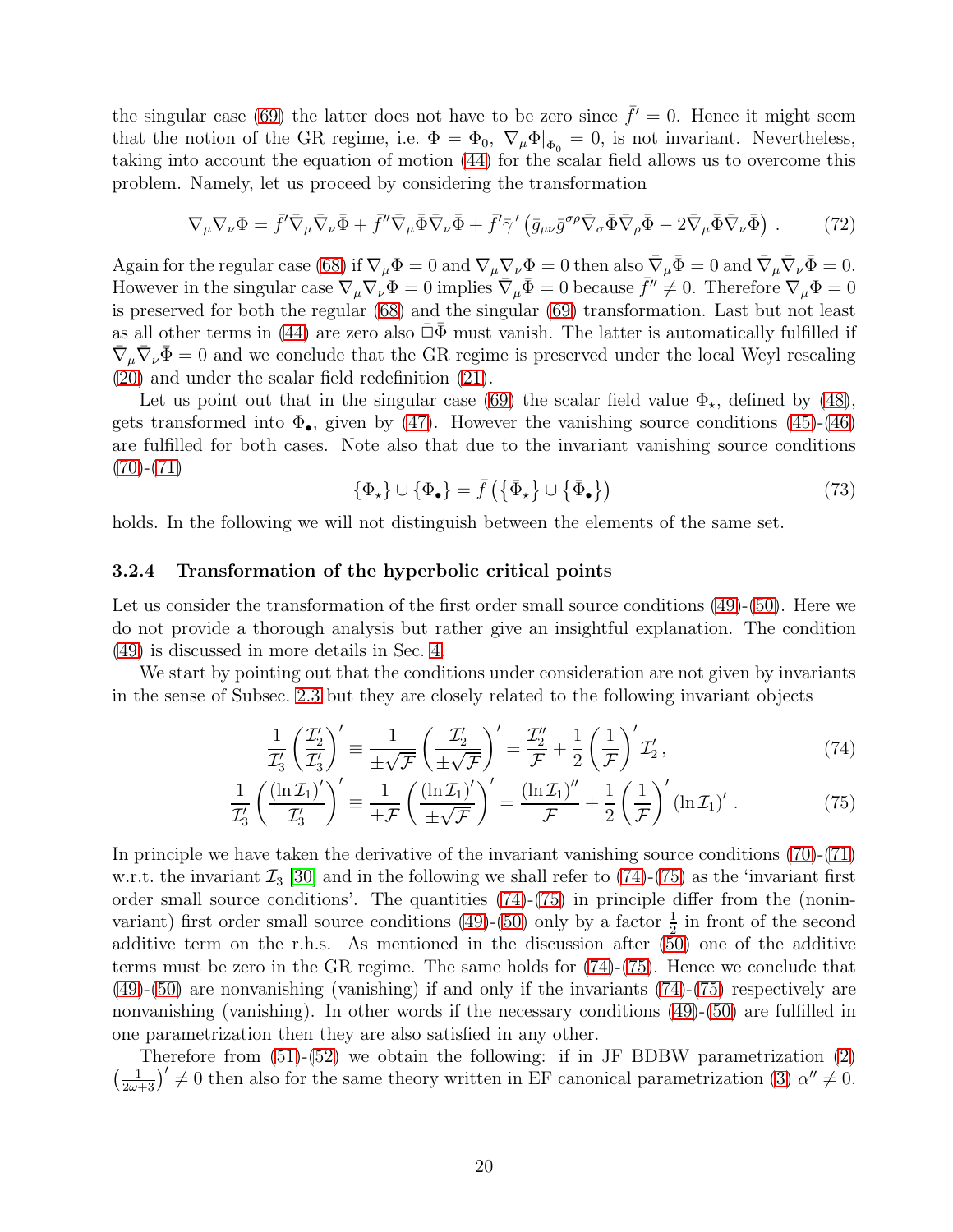# <span id="page-20-0"></span>4 Dynamical system in the Friedmann cosmology

The aim of this section is to work through a relatively simple example in the framework of the Friedmann cosmology (see Subsubsec. [2.1.3\)](#page-5-5) in order to prove the following. Let us consider the GR regime as a hyperbolic critical point in the context of the dynamical systems approach. The qualitative behaviour of the critical point is determined by invariants and therefore whether the theory under consideration converges to GR or repels from it does not depend on the chosen parametrization. In order to show the nontriviality of the transformations we provide a lot of calculational details.

## 4.1 Theory: part III

Let us start by using the notation of the current paper for rewriting the approach formulated in [\[35,](#page-32-12) [36\]](#page-32-0). Our focus is upon the transformation properties. Therefore, in order to make our calculations less lengthy and more transparent we truncate the physical side of the theory by considering the flat Friedmann cosmology without matter, i.e.  $k = 0$  and  $T_{\mu\nu} = 0$ . Note that this entails the dropping of the coupling function  $\alpha$  from the theory. Due to the latter the notion of the GR regime slightly differs from the one used in [\[35\]](#page-32-12) because one of the vanishing source conditions, namely [\(46\)](#page-10-3) is no longer needed.

#### 4.1.1 Critical points for potential V dominated universe with  $\rho = 0$ ,  $k = 0$

We want to study the scalar field equation [\(18\)](#page-5-6) as a dynamical system in order to write out the critical points and study their properties. Let us follow the well known prescription: solve the Friedmann constraint equation [\(16\)](#page-5-2) as a quadratic equation for  $H$  and plug the answer into the scalar field equation of motion [\(18\)](#page-5-6). The resulting equation reads

$$
\ddot{\Phi} = \frac{1}{2} \frac{\mathcal{A}'}{\mathcal{A}} \dot{\Phi}^2 + \frac{1}{2} \left( \frac{1}{\mathcal{F}} \right)' \mathcal{F} \dot{\Phi}^2 - \dot{\Phi} \varepsilon \sqrt{3 \mathcal{F} \dot{\Phi}^2 + 3 \ell^{-2} \mathcal{I}_2 \mathcal{A}} - \frac{\mathcal{A}}{2 \ell^2} \frac{\mathcal{I}_2'}{\mathcal{F}}
$$
(76)

where  $\varepsilon = +1$  ( $\varepsilon = -1$ ) corresponds to the positive (negative) solution of [\(16\)](#page-5-2) as a quadratic equation for  $H$ , i.e. in principle to the expanding (contracting) universe. Analogically to  $(44)$ we made use of the invariants, defined by  $(40)$ , and  $\mathcal F$ , given by  $(41)$ , in order to write [\(76\)](#page-20-1) in a more compact form. For a critical point one must impose  $\dot{\Phi} = 0$ . For the latter to be sustained also  $\Phi = 0$  must hold, i.e. the r.h.s. of [\(76\)](#page-20-1) must vanish. Hence the critical point corresponds to the GR regime discussed in Sec. [3.](#page-10-0) In the context of the latter the scalar field equation [\(76\)](#page-20-1) describes a process that may approach that regime. In the current case we have omitted the influence of  $\alpha$  and therefore the condition [\(46\)](#page-10-3) or the equivalent invariant condition [\(71\)](#page-18-1) is no longer needed. Hence the GR regime ( $\nabla_{\mu} \Phi = 0$  and the vanishing source conditions [\(45\)](#page-10-2)-[\(46\)](#page-10-3)) reduce to ′

<span id="page-20-2"></span><span id="page-20-1"></span>
$$
\dot{\Phi} = 0, \qquad \frac{\mathcal{I}_2'}{\mathcal{F}} = 0. \tag{77}
$$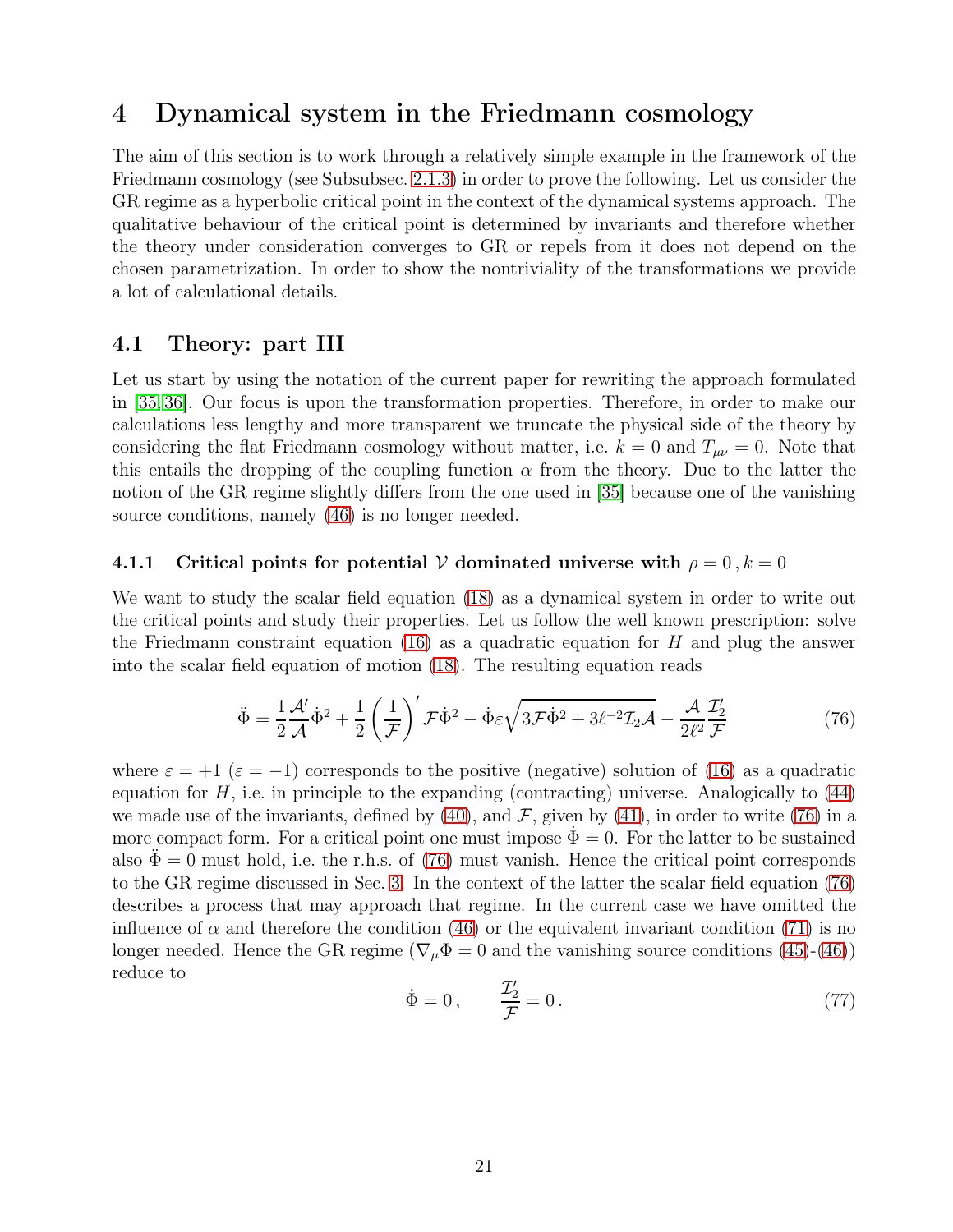Therefore, analogically to [\(47\)](#page-12-3)-[\(48\)](#page-12-2) while also taking into account the first order small source condition [\(49\)](#page-12-0) we distinguish the scalar field values as

$$
\Phi_{\bullet}: \quad \mathcal{I}'_{2}|_{\Phi_{\bullet}} = 0 \quad \text{and} \quad \mathcal{I}''_{2}|_{\Phi_{\bullet}} \neq 0 \quad \text{and} \quad \frac{1}{\mathcal{F}}\bigg|_{\Phi_{\bullet}} \neq 0, \tag{78}
$$

$$
\Phi_{\star}: \quad \frac{1}{\mathcal{F}}\bigg|_{\Phi_{\star}} = 0 \quad \text{and} \quad \left(\frac{1}{\mathcal{F}}\right)' \bigg|_{\Phi_{\star}} \neq 0 \quad \text{and} \quad \mathcal{I}'_{2}\big|_{\Phi_{\star}} \neq 0. \tag{79}
$$

It is well known that for the scalar field value  $\Phi_{\bullet}$  the equation [\(76\)](#page-20-1) can be rewritten as an ordinary dynamical system [\[33,](#page-31-5)[43,](#page-32-7)[49\]](#page-33-1) but the case corresponding to  $\Phi_{\star}$  must be studied more carefully. Namely, if  $\mathcal F$  diverges then [\(77\)](#page-20-2) gives necessary but not sufficient conditions. From [\(76\)](#page-20-1) one can see that  $\ddot{\Phi}\Big|_{\substack{\Phi=\Phi_{\star} \ \hat{\Phi}=0}} = 0$  can only be achieved if for a trajectory of a specific solution under consideration the limiting value

<span id="page-21-2"></span><span id="page-21-1"></span><span id="page-21-0"></span>
$$
\lim_{\substack{\Phi \to \Phi_* \\ \dot{\Phi} \to 0}} \left\{ \left( \frac{1}{\mathcal{F}} \right)' \mathcal{F} \dot{\Phi}^2 \right\} = 0 \tag{80}
$$

holds. In the case when the latter is violated a trajectory passes the point in the phase space where the conditions given by [\(77\)](#page-20-2) are fulfilled, i.e. the critical point. Hence e.g. for an attractive critical point the limiting value [\(80\)](#page-21-0) restricts the "final" part of the trajectory, i.e. the order of the magnitude of  $\Phi$  relative to  $\Phi - \Phi_{\star}$  in process where the scalar field  $\Phi$ evolves toward  $\Phi_{\star}$  and stops there. Taking into account the knowledge of [\(61\)](#page-14-0) we obtain that the expression under the limiting value [\(80\)](#page-21-0) is equivalent to  $\frac{\dot{x}^2}{x}$  $\frac{\dot{x}^2}{x}$ . Therefore it necessarily holds up to  $\dot{\Phi}$  being the same or higher order small compared to  $\Phi - \Phi_{\star}$  [\[33\]](#page-31-5).

#### 4.1.2 Perturbed equation

Let us introduce the following notation for small perturbations

$$
x \equiv \Phi - \Phi_0, \tag{81}
$$

<span id="page-21-6"></span><span id="page-21-5"></span><span id="page-21-3"></span>
$$
\dot{x} \equiv \dot{\Phi} \tag{82}
$$

where  $\Phi_0$  is defined by either [\(78\)](#page-21-1) or by [\(79\)](#page-21-2).

Let us first write out the first order perturbed approximation of [\(76\)](#page-20-1) as follows

$$
E^{(x)} \equiv -\ddot{x} + \frac{M}{2} \frac{\dot{x}^2}{x} - C_1^{\varepsilon} \cdot \dot{x} + C_2 \cdot x = 0.
$$
 (83)

While deriving the first order perturbed equation [\(83\)](#page-21-3) for [\(76\)](#page-20-1) we dropped the first term on the r.h.s. of [\(76\)](#page-20-1) because it is definitely higher order term. For the first order approximation of the third and the fourth term on the r.h.s. of [\(76\)](#page-20-1) we use the Taylor expansion and the following constants

<span id="page-21-4"></span>
$$
C_1^{\varepsilon} \equiv \frac{\varepsilon}{\ell} \sqrt{3\mathcal{I}_2 \mathcal{A}} \Big|_{x=0} ; \qquad C_2 \equiv -\left. \left( \frac{\mathcal{A}}{2\ell^2} \frac{\mathcal{I}_2'}{\mathcal{F}} \right)' \right|_{x=0} \equiv -\left. \frac{\mathcal{A}}{2\ell^2} \right|_{x=0} \lim_{x \to 0} \left[ \frac{\mathcal{I}_2'}{\mathcal{F}} \right] \, . \tag{84}
$$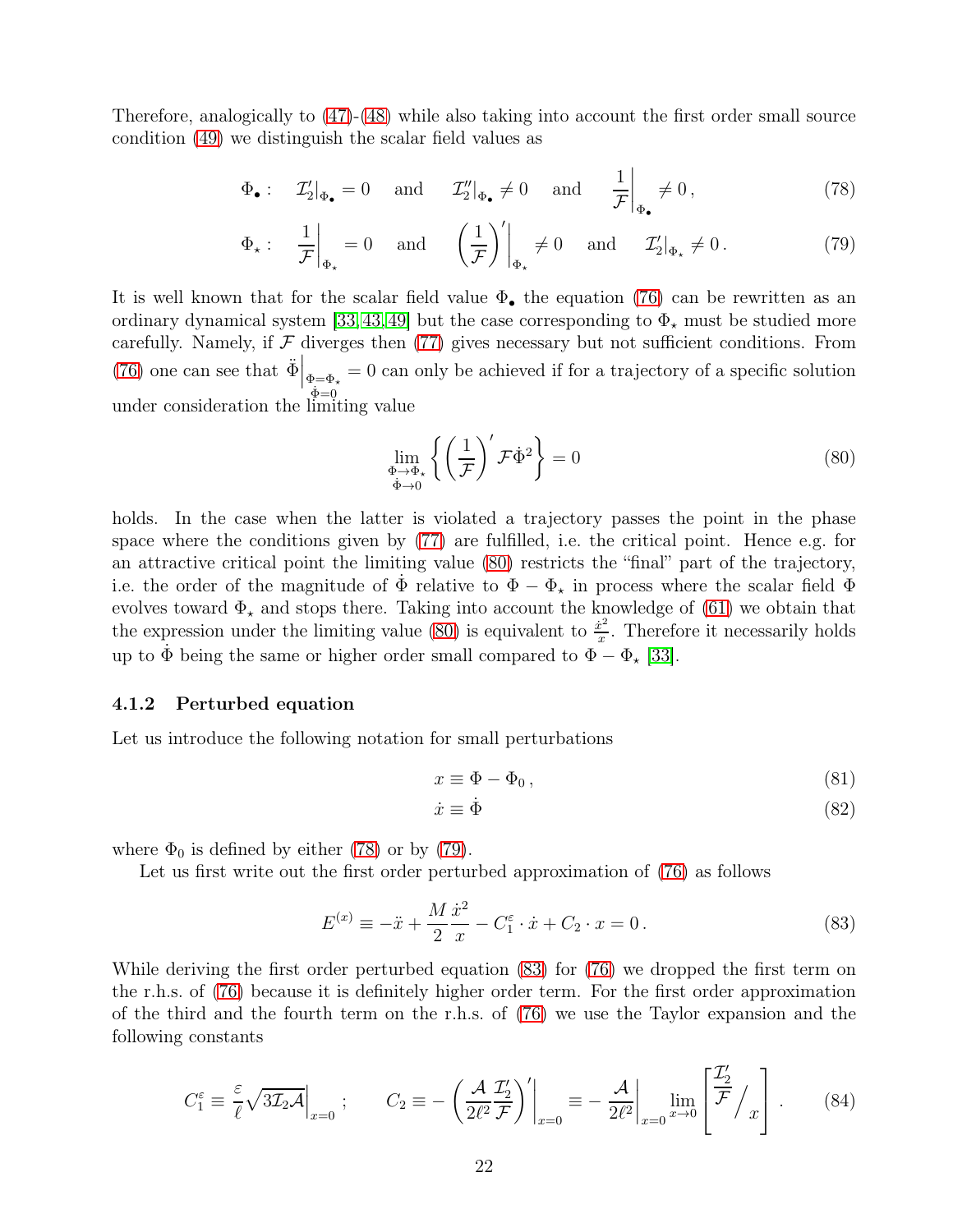The last equality for  $C_2$  holds because if  $x \to 0$  then due to the critical point condition [\(77\)](#page-20-2) the numerator vanishes and we can make use of the l'Hospital rule. The constant  $C_2$  is the same as defined by the first order small source condition [\(49\)](#page-12-0).

The second term on the r.h.s. of [\(76\)](#page-20-1) is a bit tricky. Namely if  $\mathcal F$  is finite then this is already higher order term and we drop it but if  $\mathcal F$  diverges then calculating the Taylor expansion introduces coefficients that depend on the ratio  $\frac{\dot{x}}{x}$ . The latter is clearly something we want to avoid because the properties of a critical point should not depend on the choice of the trajectory. We instead make use of the knowledge obtained by the second remark [\(61\)](#page-14-0) in Subsubsec. [3.1.3.](#page-14-1) Hence, due to the nonvanishing  $\left(\frac{1}{\mathcal{F}}\right)'$  assumption [\(55\)](#page-13-4), if  $\mathcal F$  diverges then

<span id="page-22-3"></span>
$$
\frac{1}{2} \left( \frac{1}{\mathcal{F}} \right)' \mathcal{F} \dot{\Phi}^2 \sim \frac{1}{2} \frac{\dot{x}^2}{x}
$$
\n(85)

holds. In the diverging  $\mathcal F$  case this is the first order approximation to the limiting value [\(80\)](#page-21-0). In order to capture these two possibilities ( $\mathcal{F} < \infty$  and  $\mathcal{F} \to \infty$ ) into one equation we substitute the second term on the r.h.s. of the scalar field equation [\(76\)](#page-20-1) by

$$
\frac{M\,\dot{x}^2}{2\,\,x}, \qquad M \equiv \lim_{x \to 0} \left\{ \left( \frac{1}{\mathcal{F}} \right)' \mathcal{F} \cdot x \right\} \tag{86}
$$

where M, introduced in [\(61\)](#page-14-0), is a constant with the following properties. If  $\mathcal{F} < \infty$  then  $M = 0$  and the term vanishes but if  $\mathcal{F} \to \infty$  then  $M = 1$  and the term survives. Hence, we conclude that [\(83\)](#page-21-3) is the first order approximation of [\(76\)](#page-20-1).

#### 4.1.3 Linearized equation

We have obtained a first order approximated equation [\(83\)](#page-21-3) but in the case of the  $\Phi_{\star}$  critical point [\(79\)](#page-21-2), where  $\mathcal F$  diverges, this is a nonlinear equation and we cannot apply the usual methods of the dynamical systems directly. However it turns out that [\(83\)](#page-21-3) contains a hidden linearity. Let us make use of the coordinate transformation that was proposed in [\[35\]](#page-32-12)

<span id="page-22-2"></span><span id="page-22-1"></span>
$$
\tilde{x} \equiv \pm \frac{x}{|x|^{\frac{M}{2}}} \tag{87}
$$

where the meaning of  $\pm$  becomes clear later. The derivatives of  $\tilde{x}$  with respect to cosmological time t read

$$
\dot{\tilde{x}} = \pm \frac{\dot{x}}{|x|^{\frac{M}{2}}} \left( \frac{2 - M}{2} \right) , \qquad \ddot{\tilde{x}} = \pm \left( \ddot{x} - \frac{M}{2} \frac{\dot{x}^2}{x} \right) \frac{1}{|x|^{\frac{M}{2}}} \frac{2 - M}{2} . \tag{88}
$$

The obtained results can be used to rewrite [\(83\)](#page-21-3) as

$$
\mp \frac{2}{2-M} |x|^{\frac{M}{2}} \left\{ \ddot{\tilde{x}} + C_1^{\varepsilon} \dot{\tilde{x}} - \frac{2-M}{2} C_2 \tilde{x} \right\} = 0. \tag{89}
$$

We are not interested in the trivial solution  $x \equiv 0$ . Therefore the expression in the curly brackets must be equal to zero and this is a linear equation which can be written as an ordinary dynamical system

<span id="page-22-0"></span>
$$
\begin{pmatrix} \dot{\tilde{x}} \\ \dot{\tilde{y}} \end{pmatrix} = \begin{pmatrix} 0 & 1 \\ \frac{2-M}{2}C_2 & -C_1^{\varepsilon} \end{pmatrix} \begin{pmatrix} \tilde{x} \\ \tilde{y} \end{pmatrix}
$$
\n(90)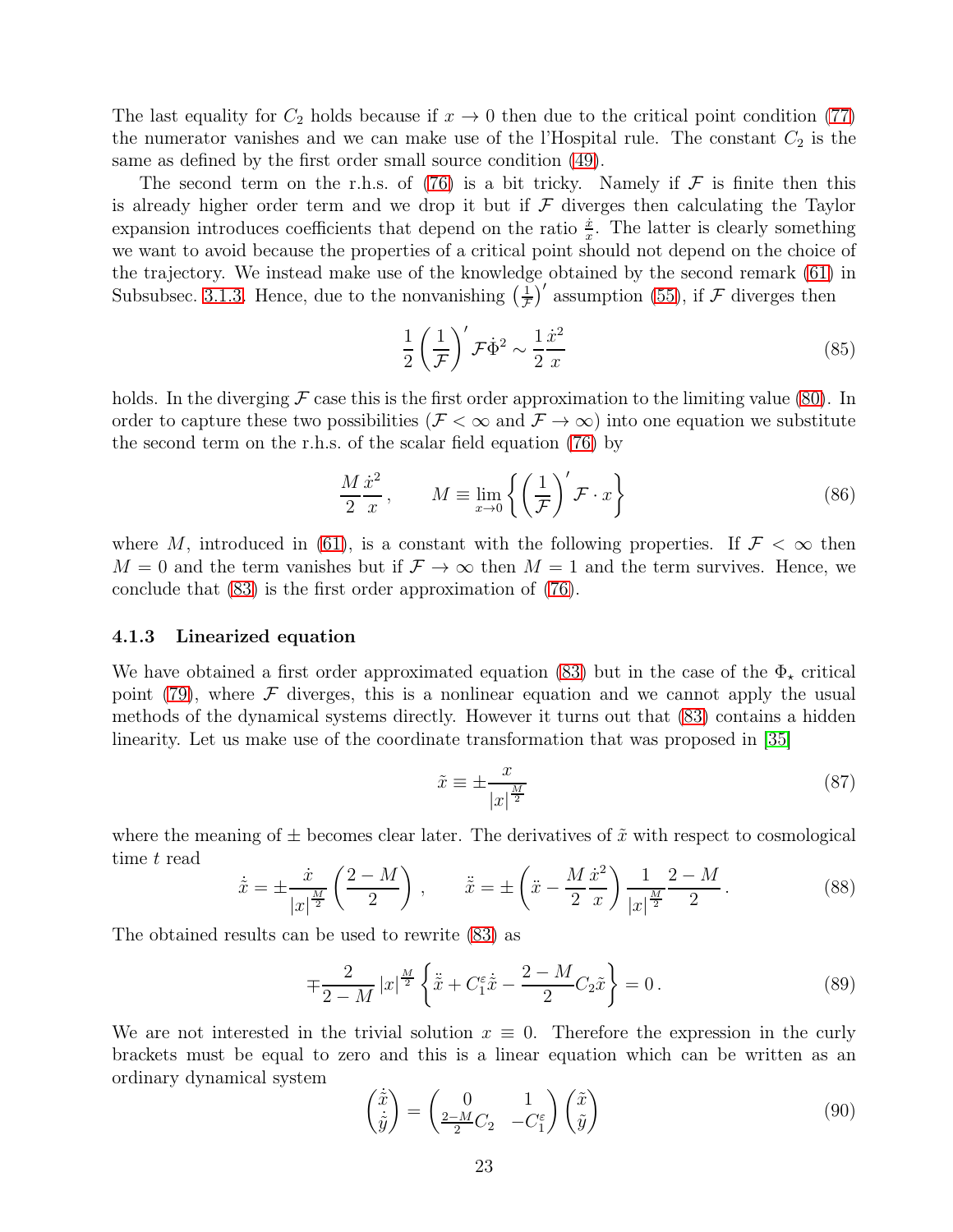where  $\tilde{y} \equiv \dot{\tilde{x}}$ . In the following we shall use 'linearized equation' to refer to the dynamical system [\(90\)](#page-22-0) or equivalently to the underlying expression in the curly brackets of [\(89\)](#page-22-1). The term 'linear equation' is used to denote the perturbed equation [\(83\)](#page-21-3) in the case when  $M = 0$ . Note that for the latter the coordinate transformation [\(87\)](#page-22-2) is actually an identity transformation up to a sign. Hence for the case  $M = 0$  the linear equation and the linearized equation coincide. The solutions and hence also the properties of the critical point are now determined by the eigenvalues of the matrix that contains the constant coefficients.

#### 4.1.4 Solutions

The eigenvalues of the square matrix in [\(90\)](#page-22-0) are

$$
\lambda_{\pm}^{\varepsilon} = \frac{1}{2} \left( -C_1^{\varepsilon} \pm \sqrt{(C_1^{\varepsilon})^2 + 2(2 - M)C_2} \right). \tag{91}
$$

The latter can be used to write out the solution for  $\tilde{x}$ . In order to determine the behaviour of  $x \equiv \Phi - \Phi_0$  we invert the relation [\(87\)](#page-22-2) as

<span id="page-23-1"></span><span id="page-23-0"></span>
$$
x = \pm |\tilde{x}|^{\frac{2}{2-M}} \tag{92}
$$

If the eigenvalues  $\lambda_+$  and  $\lambda_-$  are different then the solution for x reads

$$
x(t) = \pm \left( K_1 e^{\lambda_{+}^{\varepsilon} t} + K_2 e^{\lambda_{-}^{\varepsilon} t} \right)^{\frac{2}{2-M}} \tag{93}
$$

where  $K_1$  and  $K_2$  are integration constants. In principle the same result was obtained in [\[30\]](#page-31-2). Due to the power  $\frac{2}{2-M}$  the theory under consideration is indeed endowed with a mechanism called for in the first remark of Subsubsec. [3.1.3.](#page-14-1) Namely, the diverging  $\mathcal F$  implies  $M = 1$ as mentioned in the discussion after [\(86\)](#page-22-3) and in that case  $x = \pm \tilde{x}^2$ . Therefore we have an encoded mechanism which due to the nonvanishing  $\left(\frac{1}{\mathcal{F}}\right)'$  assumption [\(55\)](#page-13-4) does not allow to violate the positive F assumption [\(53\)](#page-13-2). In the case  $M = 0$  the power  $\frac{2}{2-M} = 1$  because, as mentioned earlier, then the coordinate transformation [\(87\)](#page-22-2) is an identity transformation up to a sign.

The  $\pm$  in coordinate transformation [\(87\)](#page-22-2) can now be reasoned as follows. If  $M = 0$  then it does not matter whether  $x = \tilde{x}$  or  $x = -\tilde{x}$  but if  $M = 1$  then in the spirit of the first remark in Subsubsec. [3.1.3](#page-14-1) one must have  $x \ge 0$   $(x \le 0)$  if  $\left(\frac{1}{\mathcal{F}}\right)' > 0$   $\left(\left(\frac{1}{\mathcal{F}}\right)' < 0\right)$ . The same applies to the solution [\(93\)](#page-23-0) and there the sign '+' ('-') corresponds to  $\left(\frac{1}{\mathcal{F}}\right)' > 0$   $\left(\left(\frac{1}{\mathcal{F}}\right)' < 0\right)$ . Because of the previous reasoning we have also dropped the absolute value in [\(93\)](#page-23-0).

Let us point out that in case of the diverging F if the nonvanishing  $(\frac{1}{\mathcal{F}})'$  assumption [\(55\)](#page-13-4) is not fulfilled then  $C_2 = 0$  as can be read out from [\(84\)](#page-21-4) or equivalently from [\(49\)](#page-12-0). Therefore one eigenvalue is zero and the critical point is nonhyperbolic. We conclude that the first order small source conditions [\(49\)](#page-12-0)-[\(50\)](#page-12-1) in Subsubsec. [3.1.2](#page-12-6) are indeed well motivated.

#### 4.2 Transformations: part III

#### 4.2.1 Transformation of the perturbed equation

In order to study the transformation of the first order perturbed equation [\(83\)](#page-21-3), let us first consider the transformation of x, x and xv. For the latter we take the definitions  $(81)-(82)$  $(81)-(82)$ ,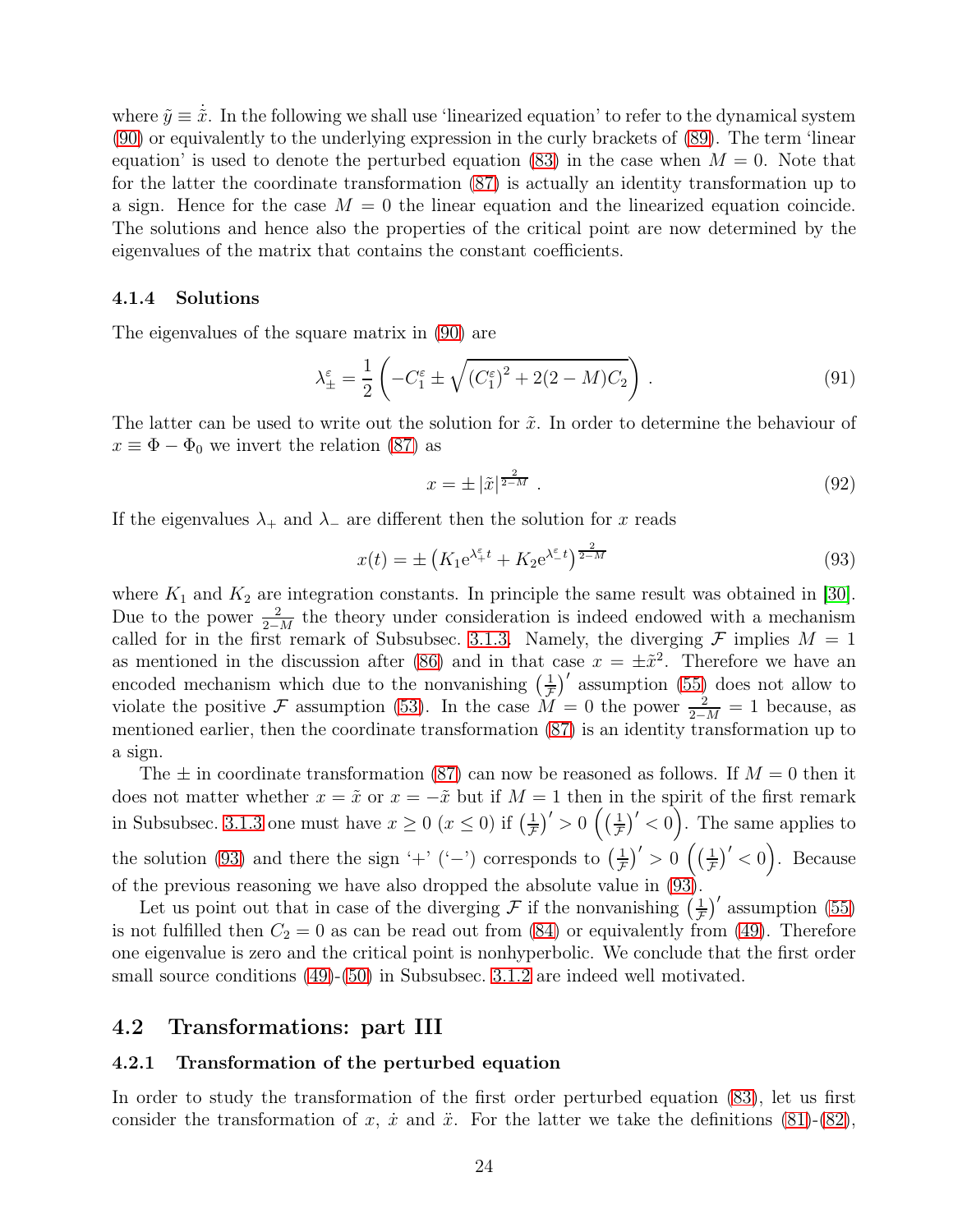write these in terms of the "barred" quantities, i.e. make use of  $(21)$ ,  $(39)$ , also taking into account the cosmological time transformation [\(35\)](#page-8-2), and then use the Taylor expansion around  $\bar{x}=0, \dot{\bar{x}}=0$  and  $\ddot{\bar{x}}=0$  in order to obtain polynomials with respect to  $\bar{x}, \dot{\bar{x}}$  and  $\ddot{\bar{x}}$ . At the moment we shall keep the terms up to the second order for reason that will become clear soon:

$$
x \equiv \Phi - \Phi_0 = \bar{f}(\bar{\Phi}) - \bar{f}(\bar{\Phi})|_0 \approx \left[\bar{f}'\right]_0 \bar{x} + \frac{1}{2} \left[\bar{f}''\right]_0 \bar{x}^2, \tag{94}
$$

$$
\dot{x} \equiv \frac{\mathrm{d}}{\mathrm{d}t} \left( \Phi - \Phi_0 \right) = \mathrm{e}^{-\bar{\gamma}} \bar{f}' \frac{\mathrm{d}\bar{\Phi}}{\mathrm{d}\bar{t}} \approx \left[ \mathrm{e}^{-\bar{\gamma}} \bar{f}' \right]_0 \dot{\bar{x}} + \left[ \mathrm{e}^{-\bar{\gamma}} \bar{f}'' \right]_0 \bar{x} \dot{\bar{x}} - \left[ \bar{\gamma}' \mathrm{e}^{-\bar{\gamma}} \bar{f}' \right]_0 \bar{x} \dot{\bar{x}},\tag{95}
$$

$$
\ddot{x} \equiv \frac{d}{dt} \frac{d}{dt} (\Phi - \Phi_0) = e^{-2\bar{\gamma}} \bar{f}' \ddot{\bar{x}} + e^{-2\bar{\gamma}} \bar{f}'' \dot{\bar{x}}^2 - e^{-2\bar{\gamma}} \bar{\gamma}' \bar{f}' \dot{\bar{x}}^2 \n\approx \left[ e^{-2\bar{\gamma}} \bar{f}' \right]_0 \ddot{\bar{x}} + \left[ e^{-2\bar{\gamma}} \bar{f}'' \right]_0 \dot{\bar{x}}^2 - \left[ e^{-2\bar{\gamma}} \bar{\gamma}' \bar{f}' \right]_0 \dot{\bar{x}}^2 + \left[ e^{-2\bar{\gamma}} \bar{f}'' \right]_0 \bar{x} \ddot{\bar{x}} - 2 \left[ e^{-2\bar{\gamma}} \bar{\gamma}' \bar{f}' \right]_0 \bar{x} \ddot{\bar{x}} \tag{96}
$$

where  $\bar{\Phi}_0$ :  $\Phi_0 = \bar{f}(\bar{\Phi}_0)$ . When calculating the transformation of the first order perturbed equation [\(83\)](#page-21-3) we keep only the leading order terms. Therefore for the regular case [\(68\)](#page-18-2) we substitute as follows:

<span id="page-24-3"></span>
$$
x = \left[\bar{f}'\right]_0 \bar{x}, \qquad \dot{x} = \left[e^{-\bar{\gamma}} \bar{f}'\right]_0 \dot{\bar{x}}, \qquad \frac{\dot{x}^2}{x} = \left[e^{-2\bar{\gamma}} \bar{f}'\right]_0 \frac{\dot{\bar{x}^2}}{\bar{x}}, \qquad \ddot{x} = \left[e^{-2\bar{\gamma}} \bar{f}'\right]_0 \ddot{\bar{x}}.
$$
 (97)

However in the singular case [\(69\)](#page-18-3) the linear order coefficients vanish due to  $\bar{f}'|_0 = 0$  and the leading order is actually quadratic. Hence, in the singular case [\(69\)](#page-18-3) we substitute as

$$
x = \frac{1}{2} \left[ \bar{f}'' \right]_0 \bar{x}\bar{x}, \qquad \dot{x} = \left[ e^{-\bar{\gamma}} \bar{f}'' \right]_0 \bar{x}\dot{\bar{x}}, \qquad \frac{\dot{x}^2}{x} = 2 \left[ e^{-2\bar{\gamma}} \bar{f}'' \right]_0 \bar{x}\frac{\dot{\bar{x}}^2}{\bar{x}},
$$

$$
\ddot{x} = \left[ e^{-2\bar{\gamma}} \bar{f}'' \right]_0 \bar{x}\ddot{\bar{x}} + \left[ e^{-2\bar{\gamma}} \bar{f}'' \right]_0 \bar{x}\frac{\dot{\bar{x}}^2}{\bar{x}}.
$$
(98)

Let us point out that in case of the singular transformation [\(69\)](#page-18-3) the order of magnitude of the small perturbation  $\Phi - \Phi_0$  changes, i.e. x that is first order small in its own parametrization is actually second order small with respect to  $\bar{x}$ . Note also that  $\dot{x} = 0$  whenever  $\bar{x} = 0$ .

One can show that the coefficients  $M$ ,  $C_1^{\varepsilon}$ ,  $C_2$ , defined by [\(86\)](#page-22-3) and [\(84\)](#page-21-4) respectively, transform as follows

<span id="page-24-5"></span><span id="page-24-2"></span>
$$
M = \bar{Q}_1 \bar{M} + \bar{Q}_2, \qquad (99)
$$

$$
C_1^{\varepsilon} = e^{-\bar{\gamma}} \big|_{\bar{\Phi}_0} \bar{C}_1^{\varepsilon},\tag{100}
$$

<span id="page-24-6"></span><span id="page-24-4"></span><span id="page-24-1"></span><span id="page-24-0"></span>
$$
C_2 = e^{-2\bar{\gamma}} \big|_{\bar{\Phi}_0} \bar{Q}_1^{-1} \bar{C}_2 \tag{101}
$$

where  $\bar{Q}_1$  and  $\bar{Q}_2$  are the limiting values

$$
\bar{Q}_1 \equiv \lim_{\bar{\Phi}\to\bar{\Phi}_0} \left\{ \frac{\bar{f}(\bar{\Phi}) - \bar{f}(\bar{\Phi})|_0}{\bar{f}' \cdot (\bar{\Phi} - \bar{\Phi}_0)} \right\},\tag{102}
$$

$$
\bar{Q}_2 \equiv \lim_{\bar{\Phi}\to\bar{\Phi}_0} \left\{ \frac{2\bar{f}''\left(\bar{f}(\bar{\Phi}) - \bar{f}(\bar{\Phi})|_0\right)}{\left(\bar{f}'\right)^2} \right\} \,. \tag{103}
$$

The assumption that  $\bar{f}(\bar{\Phi})$  itself is at least directionally continuous implies that if  $\Phi \to \Phi_0$  $(x \to 0)$  then also  $\bar{\Phi} \to \bar{\Phi}_0$   $(\bar{x} \to 0)$ . Hence when calculating the limiting values we actually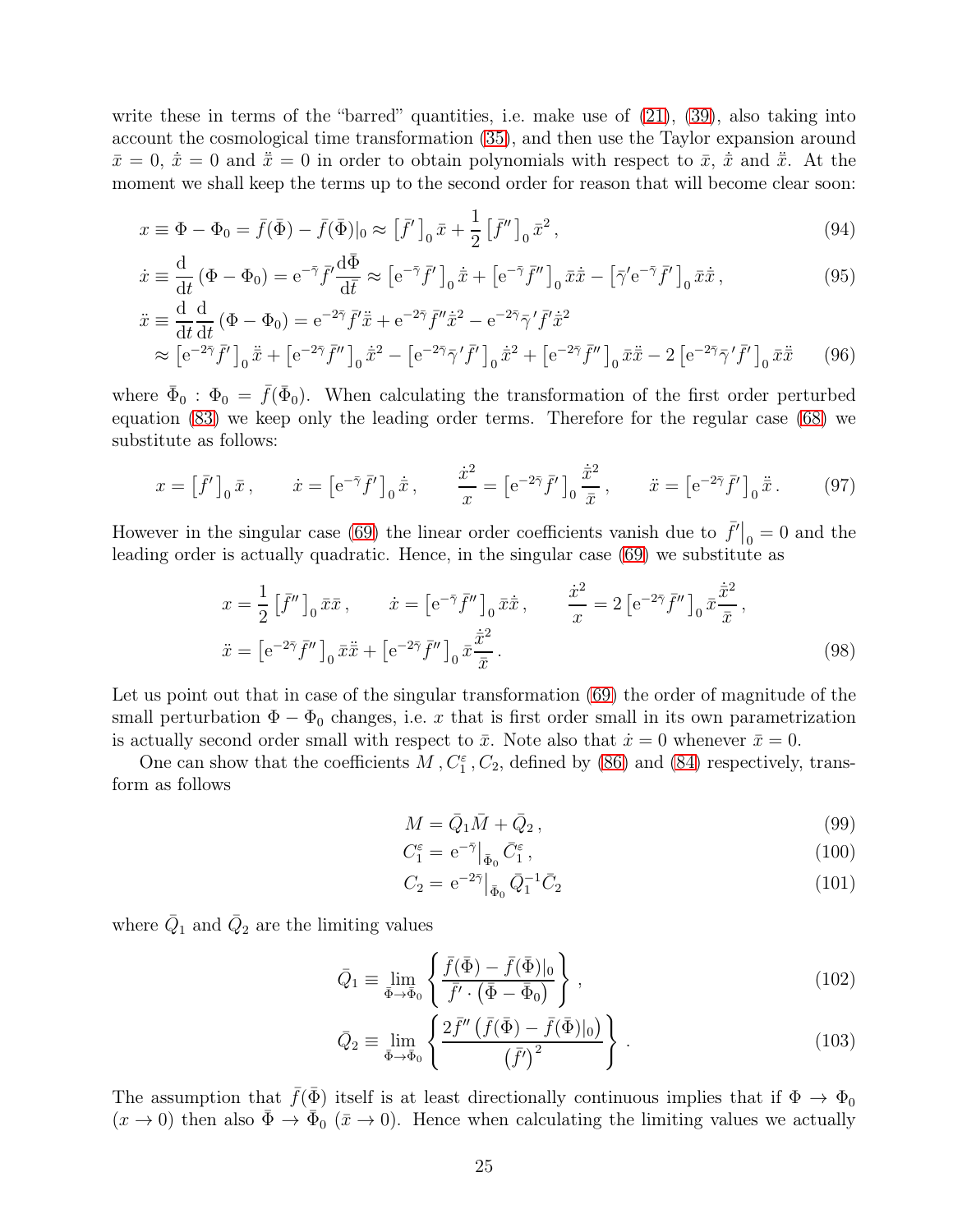do not have to concern about the limiting process itself. The limiting values  $(102)-(103)$  $(102)-(103)$  can be calculated for example by making use of the l'Hospital rule. The results read

<span id="page-25-0"></span>
$$
\bar{Q}_1 = \begin{cases}\n1 & \text{for the regular case (68)} \\
\frac{1}{2} & \text{for the singular case (69)}\n\end{cases}
$$
\n(104)

<span id="page-25-1"></span>
$$
\bar{Q}_2 = \begin{cases}\n0 & \text{for the regular case (68)} \\
1 & \text{for the singular case (69)}\n\end{cases} \tag{105}
$$

Let us point out that based on the definition of  $M$ , given by  $(86)$ , one can determine from table [1](#page-17-1) that

<span id="page-25-2"></span>
$$
M = 0 \text{ and } \overline{M} = 0 \quad \text{or} \quad M = 1 \text{ and } \overline{M} = 1 \quad \text{for the regular case (68),} \quad (106)
$$
  

$$
M = 1 \text{ and } \overline{M} = 0 \quad \text{for the singular case (69).}
$$

This result is consistent with the transformation rule [\(99\)](#page-24-2) for M and the results  $(104)-(105)$  $(104)-(105)$ .

By making use of the transformation rules [\(97\)](#page-24-3), [\(99\)](#page-24-2)-[\(101\)](#page-24-4) and results [\(104\)](#page-25-0)-[\(105\)](#page-25-1) we obtain that in the regular case the transformation of the perturbed equation [\(83\)](#page-21-3) reads

$$
E^{(x)} = -\ddot{x} + \frac{M}{2} \frac{\dot{x}^2}{x} - C_1^{\varepsilon} \dot{x} + C_2 x =
$$
  
= 
$$
[e^{-2\bar{\gamma}} \bar{f}']_0 \left\{ -\ddot{\bar{x}} + \frac{1}{2} \left( 1 \cdot \bar{M} + 0 \right) \frac{\dot{\bar{x}}^2}{\bar{x}} - \bar{C}_1^{\varepsilon} \dot{\bar{x}} + 1 \cdot \bar{C}_2 \bar{x} \right\} = \left[ e^{-2\bar{\gamma}} \bar{f}' \right]_0 \bar{E}^{(\bar{x})}.
$$
 (107)

Analogously by using [\(98\)](#page-24-5) etc. for the singular case [\(69\)](#page-18-3) the transformation reads

$$
E^{(x)} = \left[ e^{-2\bar{\gamma}} \bar{f}'' \right]_0 \bar{x} \left\{ -\ddot{\bar{x}} + \frac{2}{2} \left( \frac{1}{2} \cdot \bar{M} + 1 - 1 \right) \frac{\dot{\bar{x}}^2}{\bar{x}} - \bar{C}_1^{\varepsilon} \dot{\bar{x}} + \frac{1}{2} \cdot 2 \bar{C}_2 \bar{x} \right\} = \left[ e^{-2\bar{\gamma}} \bar{f}'' \right]_0 \bar{x} \bar{E}^{(\bar{x})}. \tag{108}
$$

Note that in case of the singular transformation [\(69\)](#page-18-3) a nonlinear equation  $(M = 1)$  is transformed into a linear one  $(M = 0)$  but its structure is nevertheless preserved.

#### 4.2.2 Transformation of the linearized equation

The transformation of the quantity  $\tilde{x}$ , defined by [\(87\)](#page-22-2), reads

$$
\tilde{x} \equiv \pm \frac{x}{|x|^{\frac{M}{2}}} = \pm \frac{\bar{f}(\bar{\Phi}) - \bar{f}(\bar{\Phi})\big|_{0}}{|\bar{f}(\bar{\Phi}) - \bar{f}(\bar{\Phi})\big|_{0}|^{\frac{M}{2}}} \equiv \pm \sqrt{|\bar{Q}_{3}|}\bar{\tilde{x}} \tag{109}
$$

where  $\bar{Q}_3$  is the limiting value

<span id="page-25-3"></span>
$$
\bar{Q}_3 = \lim_{\bar{\Phi} \to \bar{\Phi}_0} \left[ \frac{\left( \bar{f}(\bar{\Phi}) - \bar{f}(\bar{\Phi}) \right|_0)^{2-M}}{\left( \bar{\Phi} - \bar{\Phi}_0 \right)^{2-M}} \right].
$$
\n(110)

The latter can be easily calculated by using the knowledge of [\(106\)](#page-25-2) and the l'Hospital rule. The result reads

$$
\bar{Q}_3 = \begin{cases}\n(\bar{f}')^2 \Big|_0 \text{ or } \bar{f}' \Big|_0 \quad \text{for the regular case (68)}\\ \n\frac{1}{2} \bar{f}'' \Big|_0 \quad \text{for the singular case (69)}\n\end{cases} (111)
$$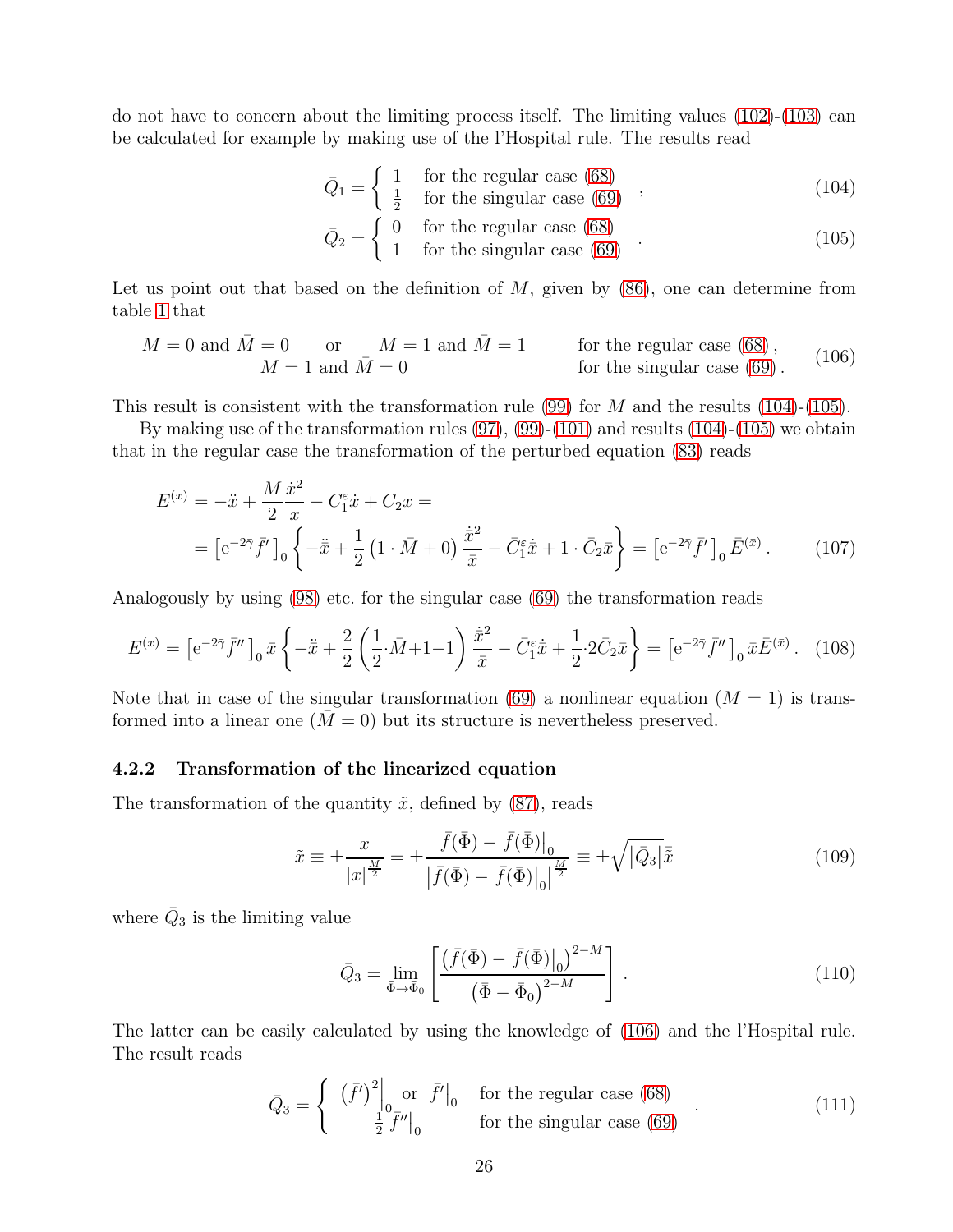Therefore for both the regular [\(68\)](#page-18-2) and the singular [\(69\)](#page-18-3) case  $\overline{Q}_3$  is nonvanishing and nondiverging. Therefore the order of the magnitude of  $\tilde{x}$  is preserved under both transformations.

<span id="page-26-1"></span>Combining the transformation rules of M and  $C_2$ , given by [\(99\)](#page-24-2) and [\(101\)](#page-24-4) respectively, reveals

<span id="page-26-0"></span>
$$
(2-M)C_2 = e^{-2\bar{\gamma}}\Big|_0 \left(\frac{2-\bar{Q}_2}{\bar{Q}_1} - \bar{M}\right)\bar{C}_2 = e^{-2\bar{\gamma}}\Big|_0 \left(2-\bar{M}\right)\bar{C}_2.
$$
 (112)

Note that in the context of the invariant first order small source condition [\(74\)](#page-19-0) the constant M effectively plays the role of  $\frac{1}{2}$  which makes the difference between the invariant and noninvariant first order small conditions, given by [\(74\)](#page-19-0) and [\(49\)](#page-12-0), respectively. Namely, due to the definition [\(49\)](#page-12-0) of  $C_2$  and the GR regime conditions [\(77\)](#page-20-2) (see also [\(45\)](#page-10-2)) in the Friedmann cosmology

$$
(2-M)C_2 = -\frac{\mathcal{A}}{2\ell^2} \left\{ (2-M) \frac{\mathcal{I}_2''}{\mathcal{F}} + (2-M) \left( \frac{1}{\mathcal{F}} \right)' \mathcal{I}_2' \right\} = -\frac{\mathcal{A}}{\ell^2} \left( \frac{\mathcal{I}_2''}{\mathcal{F}} + \frac{1}{2} \left( \frac{1}{\mathcal{F}} \right)' \mathcal{I}_2' \right). \tag{113}
$$

Let us stress that neither  $C_2$  nor M is defined via invariants. However combining these two gives us an expression that only gains a finite multiplier under the local Weyl rescaling [\(20\)](#page-5-0) and under the scalar field redefinition [\(21\)](#page-5-1). As suggested by [\(113\)](#page-26-0) the expression  $(2 - M)C_2$ is practically the one introduced by the invariant first order small source condition [\(74\)](#page-19-0).

The results [\(100\)](#page-24-6), [\(109\)](#page-25-3) and [\(112\)](#page-26-1) impose that the expression in the curly brackets of [\(89\)](#page-22-1), hence also the linearized equation transforms as follows

$$
\ddot{\tilde{x}} + C_1^{\varepsilon} \dot{\tilde{x}} - \frac{2 - M}{2} C_2 \tilde{x} = \pm \sqrt{|Q_3|} e^{-2\bar{\gamma}} \Big|_0 \left\{ \dot{\tilde{\bar{x}}} + \bar{C}_1^{\varepsilon} \dot{\tilde{\bar{x}}} - \frac{2 - \bar{M}}{2} \bar{C}_2 \bar{\tilde{x}} \right\} \,. \tag{114}
$$

Let us study the transformation of  $(2 - M)C<sub>2</sub>$  more in detail. Instead of considering the intermediate results [\(99\)](#page-24-2) and [\(101\)](#page-24-4) let us write the quantity  $(2 - M)C<sub>2</sub>$  using the definitions for  $C_2$ , M and invariants, given by  $(84)$ ,  $(86)$  and  $(40)$  respectively, as follows

$$
(2-M)C_2 = -\frac{\mathcal{A}}{2\ell^2} \Big|_{0} \lim_{x \to 0} \left\{ \left( 2 - \left( \frac{1}{(\mathcal{I}_3')^2} \right)' (\mathcal{I}_3')^2 x \right) \left( \frac{\frac{\mathcal{I}_2'}{(\mathcal{I}_3')^2}}{x} \right) \right\} = -\frac{\mathcal{A}}{\ell^2} \Big|_{0} \left\{ \frac{\mathcal{I}_2'' \mathcal{I}_3'}{(\mathcal{I}_3')^3} - \frac{\mathcal{I}_2' \mathcal{I}_3''}{(\mathcal{I}_3')^3} \right\} \Big|_{0} = -\frac{\mathcal{A}}{\ell^2} \Big|_{0} \left\{ \frac{1}{\mathcal{I}_3'} \left( \frac{\mathcal{I}_2'}{\mathcal{I}_3'} \right)' \right\} \Big|_{0} . \tag{115}
$$

Hence  $(2-M)C_2$  indeed is the invariant first order small source condition [\(74\)](#page-19-0). Such analogous procedure can be also carried through in case of the condition [\(46\)](#page-10-3). The previous results suggest that including the nonlinear term  $\frac{M}{2}$  $\dot{x}^2$  $\frac{x^2}{x}$  is an inevitable step.

#### 4.2.3 Transformation of the solutions

A straightforward calculation reveals that due to the previously given transformation rules [\(100\)](#page-24-6) and [\(112\)](#page-26-1) the transformation of the eigenvalues [\(91\)](#page-23-1) read

<span id="page-26-2"></span>
$$
\lambda_{\pm}^{\varepsilon} = e^{-\bar{\gamma}} \big|_{0} \bar{\lambda}_{\pm}^{\varepsilon} \,. \tag{116}
$$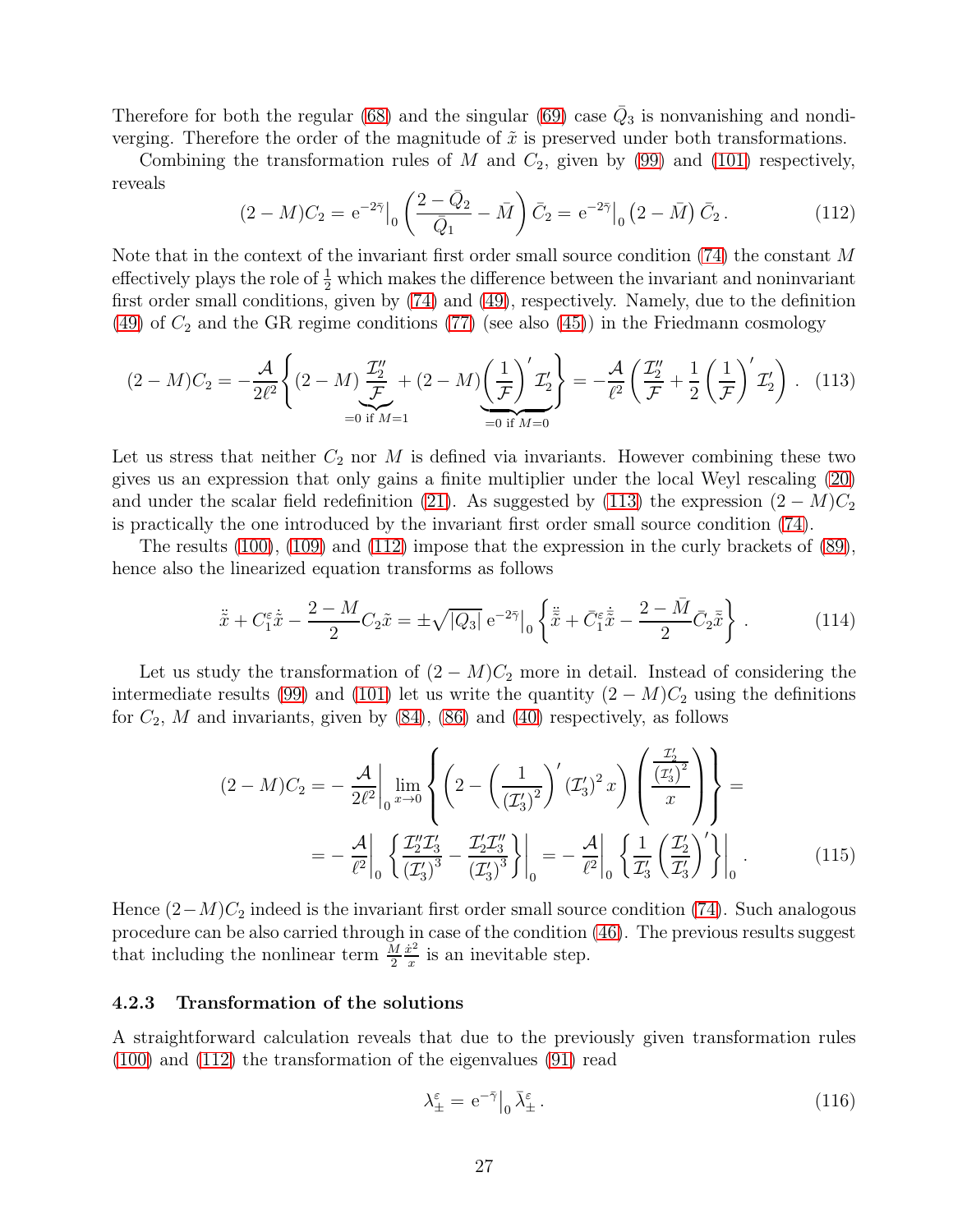The result [\(115\)](#page-26-2) allows to write the eigenvalues [\(91\)](#page-23-1) as [\[30\]](#page-31-2)

$$
\lambda_{\pm}^{\varepsilon} = \left[ \frac{\sqrt{\mathcal{A}}}{2\ell} \left( -\varepsilon \sqrt{3\mathcal{I}_{2}} \pm \sqrt{3\mathcal{I}_{2} - 2\frac{1}{\mathcal{I}_{3}'} \left( \frac{\mathcal{I}_{2}'}{\mathcal{I}_{3}'} \right)'} \right) \right]_{0} \tag{117}
$$

making the transformation properties obvious.

In order to obtain the transformation of the solution [\(93\)](#page-23-0)

$$
\bar{x}(\bar{t}) = \pm \left( \bar{K}_1 e^{\bar{\lambda} \bar{\xi} \cdot \bar{t}} + \bar{K}_2 e^{\bar{\lambda} \bar{\xi} \cdot \bar{t}} \right)^{\frac{2}{2-M}} \tag{118}
$$

in addition to the eigenvalues one must also consider the transformation [\(35\)](#page-8-2) of the cosmological time t. In [\(35\)](#page-8-2) only the transformation of the time coordinate differential is given. Here we are interested in the transformations calculated at the critical point. Hence in the lowest approximation level when considering the integral  $\int e^{\bar{\gamma}}d\bar{t}$  we may assume the scalar field to be approximately constant. In other words  $t = e^{\bar{\gamma}} \vert_0 \bar{t}$ . Therefore

$$
t \cdot \lambda_{\pm}^{\varepsilon} = \bar{t} \cdot \bar{\lambda}_{\pm}^{\varepsilon} \,. \tag{119}
$$

Hence the quantity  $t \cdot \lambda_{\pm}^{\varepsilon}$ , i.e. the power of the exponent in the solution [\(93\)](#page-23-0), gets transformed into itself.

Last but not least we have to consider the transformation of the power  $\frac{2}{2-M}$  of the solution [\(93\)](#page-23-0). In the regular case [\(68\)](#page-18-2)  $M = M$  and the power does not change. However in the singular case [\(69\)](#page-18-3)  $M = \frac{1}{2}\overline{M} + 1$  and hence

$$
\frac{2}{2-M} = \frac{2}{2 - \frac{1}{2}\bar{M} - 1} = 2\frac{2}{2 - \bar{M}}.
$$
\n(120)

Therefore the power of the solution [\(93\)](#page-23-0) for x is twice the one for  $\bar{x}$ . The latter is in perfect agreement with the transformation of the small perturbation in the singular case [\(69\)](#page-18-3), i.e. [\(98\)](#page-24-5) where it was pointed out that  $x \sim \bar{x}^2$ . The difference of the power is a mathematical artefact due to the mapping between nonlinear and linear approximate equations, both covered by [\(83\)](#page-21-3). One should keep in mind that in the generic parametrization the value of the scalar field  $\Phi$  itself is not measurable and the physical meaning of the scalar field is not the same for different parametrizations. For example the JF BDBW parametrization [\(2\)](#page-6-6) scalar field Ψ encodes the nonminimal coupling  $\Psi = \frac{1}{\tau_1}$  while the EF canonical parametrization [\(3\)](#page-6-1) scalar field  $\varphi$  encodes the scalar field space volume [\[30\]](#page-31-2).

However, leaving aside the power, the characteristic behaviour of a solution, i.e. convergence to GR regime or divergence from it, is determined by the eigenvalues [\(91\)](#page-23-1) and is therefore preserved under the local Weyl rescaling of the metric tensor [\(20\)](#page-5-0) and under the scalar field redefinition [\(21\)](#page-5-1) even if the latter is singular.

# 5 Summary

We investigated first generation scalar-tensor theories of gravity characterized by four arbitrary coupling functions  $\{\mathcal{A}, \mathcal{B}, \mathcal{V}, \alpha\}$  and invariant under the local rescaling of the metric and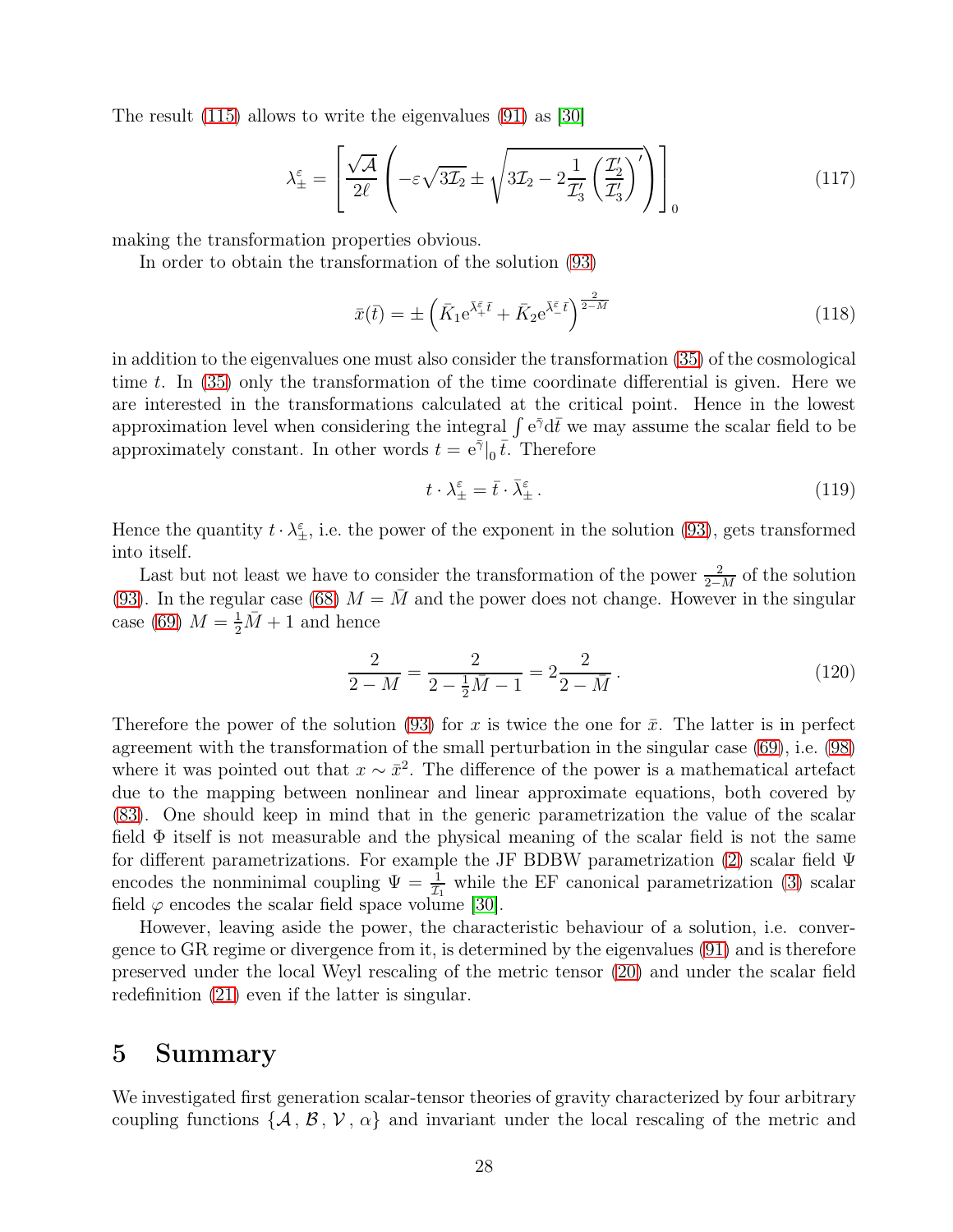scalar field redefinition  $(20)-(21)$  $(20)-(21)$ ,  $(24)$ . Our main focus was upon the GR regime where the scalar field evolution has ceased and the remaining dynamical degrees of freedom are identical to those of GR. It is well known that in the GR regime the scalar field redefinition [\(21\)](#page-5-1) connecting JF BDBW [\(2\)](#page-6-6) and EF canonical [\(3\)](#page-6-1) parametrization is singular. As we pointed out in the introduction this singularity is physically meaningful and not due to an unfortunate choice of coupling functions. Therefore, for showing the equivalence of the parametrizations it is also important to study the transformation properties in the case of a singular scalar field redefinition.

In Section [2](#page-2-0) we started with general action functional [\(1\)](#page-6-0) and derived the equations of motion for the metric tensor  $g_{\mu\nu}$  [\(8\)](#page-4-1), for the scalar field  $\Phi$  [\(13\)](#page-4-3) and the matter continuity equation [\(14\)](#page-4-4). Specifying the FLRW line element gave the equations of motion [\(16\)](#page-5-2)-[\(19\)](#page-5-3) in the Friedmann cosmology. By [\(28\)](#page-7-0), [\(31\)](#page-7-2), [\(34\)](#page-8-1) we showed how under the transformations these basic equations gain an overall multiplicative term containing the transformation functions of the metric rescaling and of the scalar field redefinition. To facilitate further discussion we also recalled the invariants [\(40\)](#page-9-1) introduced in our earlier paper [\[30\]](#page-31-2).

Section [3](#page-10-0) was concentrating on the GR regime, defined by [\(43\)](#page-10-5), [\(45\)](#page-10-2)-[\(46\)](#page-10-3). This definition is supplemented by assumptions [\(56\)](#page-13-0)-[\(57\)](#page-13-1) that enforce the consistent notion of the GR regime and complementary restrictions [\(53\)](#page-13-2)-[\(55\)](#page-13-4), [\(58\)](#page-13-5)-[\(60\)](#page-13-6) necessary to make the corresponding critical point hyperbolic. To satisfy these conditions the allowed transformation functions fall into two cases, regular [\(68\)](#page-18-2) and singular [\(69\)](#page-18-3). These results were used to show that the notion of the GR regime is invariant under the local Weyl rescaling and the scalar field redefinition.

In Section [4](#page-20-0) we considered small perturbations of the scalar field [\(81\)](#page-21-5) in the neighbourhood of the GR regime in the context of potential dominated Friedmann cosmology. It turned out that the perturbed equations [\(83\)](#page-21-3) in different parametrizations are in correspondence despite the fact that this equation itself might be nonlinear in one parametrization and linear in some other, related by a singular transformation [\(69\)](#page-18-3) giving relations [\(98\)](#page-24-5). For instance the perturbed equation in JF BDBW parametrization in the case when  $\omega$  diverges is nonlinear, while the corresponding perturbed equation in EF canonical parametrization is linear. These results complement our recent paper [\[30\]](#page-31-2) where a slightly different approach was used. Last but not least we showed that the qualitative behaviour of the solutions, i.e. whether the theory converges to general relativity regime or repels from it is independent of the parametrization.

To sum up, we demonstrated that if the general relativity regime as a hyperbolic critical point is under consideration then there is an exact correspondence between different parametrizations even if the scalar field redefinition connecting these is singular. However in the latter case it is rather important to note that the order of magnitude of the small perturbation of the scalar field around some constant value changes under the singular scalar field redefinition as in [\(98\)](#page-24-5).

From a more general viewpoint we have developed a methodology which rather rigorously allows to check whether the imposed conditions are sufficient for establishing the equivalence of parametrizations. It would be interesting to study whether the correspondence is preserved if the conditions [\(49\)](#page-12-0)-[\(50\)](#page-12-1) leading to the hyperbolic critical point are loosened.

As an outlook it would be interesting as well to study the transformation properties in the context of second and third generation scalar-tensor theories [\[7,](#page-29-6)[8\]](#page-29-7) while generalizing the local Weyl rescaling (conformal transformation) of the metric tensor to disformal transformation [\[55\]](#page-33-7).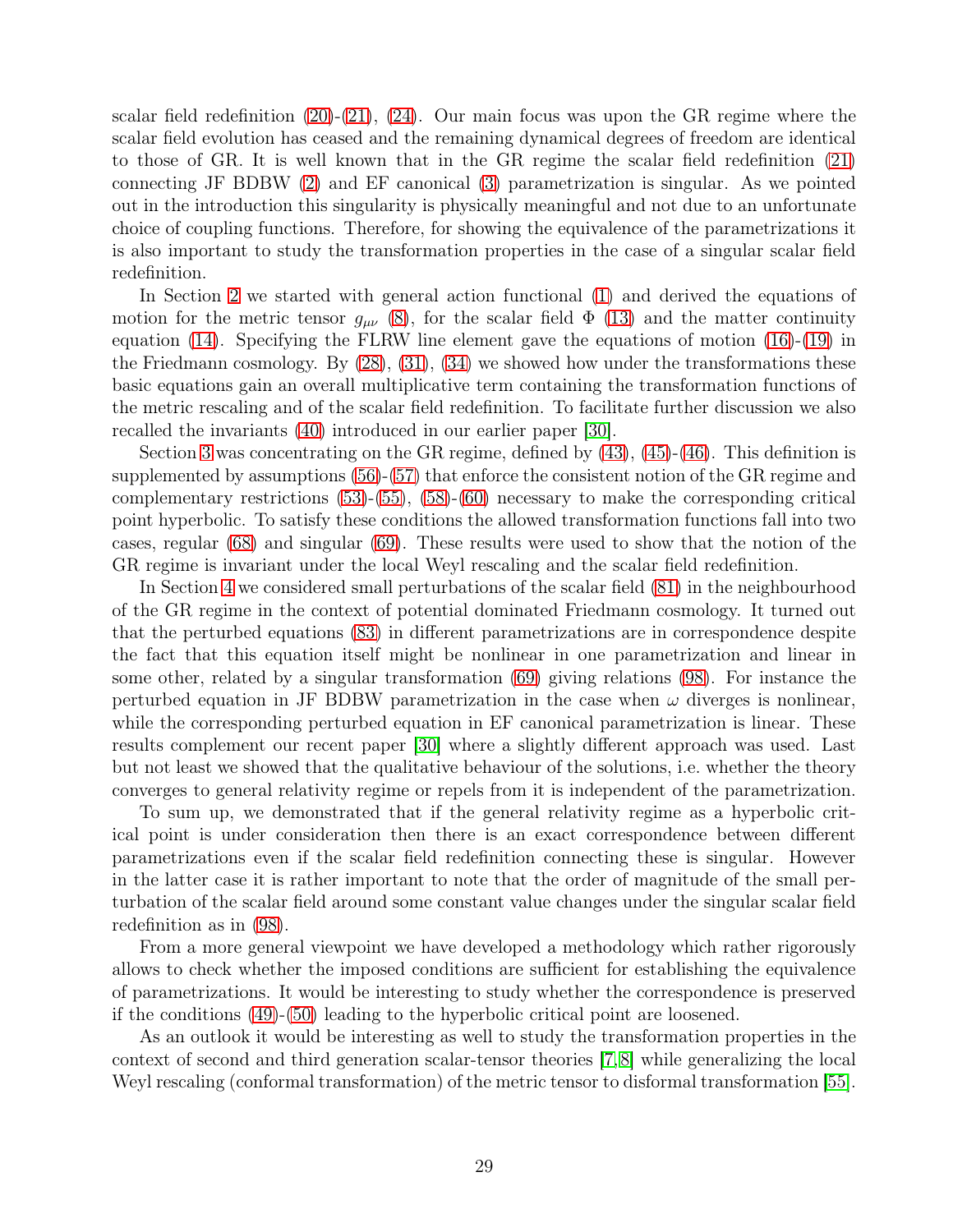#### Acknowledgments

This work was supported by the Estonian Science Foundation Grant No. 8837, by the Estonian Research Council Grant No. IUT02-27 and by the European Union through the European Regional Development Fund (Project No. 3.2.0101.11-0029).

# <span id="page-29-0"></span>References

- [1] Fujii Y and Maeda M 2003 *The scalar-tensor theory of gravitation* (Cambridge: Cambridge University Press), [DOI:10.1017/CBO9780511535093](http://dx.doi.org/10.1017/CBO9780511535093) Faraoni V 2004 *Cosmology in scalar-tensor gravity* (Dordrecht: Kluwer Academic Publishers), [DOI:10.1007/978-1-4020-1989-0](http://dx.doi.org/10.1007/978-1-4020-1989-0)
- <span id="page-29-2"></span><span id="page-29-1"></span>[2] Damour T and Esposito-Farèse G 1992 Tensor-multi-scalar theories of gravitation *Class. Quantum Grav.* 9 [2093-176](http://dx.doi.org/10.1088/0264-9381/9/9/015)
- [3] Jordan P 1938 Zur empirischen Kosmologie *Naturwiss.* 26 [417-21](http://dx.doi.org/10.1007/BF01679076) Jordan P 1955 *Schwerkraft und Weltall: Grundlagen der theoretische Kosmologie* (Braunschweig: Vieweg und Sohns) Jordan P 1959 Zum gegenwärtigen Stand der Diracschen kosmologischen Hypothesen *Z. Phys.* 157 [112-21](http://dx.doi.org/10.1007/BF01375155) Fierz M 1956 Über die physikalische Deutung der erweiterten Gravitationstheorie P Jordans *Helv. Phys. Acta* 29 [128-34](http://dx.doi.org/10.5169/seals-112699)
- <span id="page-29-4"></span><span id="page-29-3"></span>[4] Brans C and Dicke R H 1961 Mach's principle and a relativistic theory of gravitation *Phys. Rev.* 124 [925-35](http://dx.doi.org/10.1103/PhysRev.124.925)
- <span id="page-29-5"></span>[5] Bergmann P G 1968 Comments on the scalar-tensor theory *Int. J. Theor. Phys.* 1 [25-36](http://dx.doi.org/10.1007/BF00668828)
- <span id="page-29-6"></span>[6] Wagoner R V 1970 Scalar-tensor theory and gravitational waves *Phys. Rev.* D 1 [3209-16](http://dx.doi.org/10.1103/PhysRevD.1.3209)
- [7] Horndeski G W 1974 Second-order scalar-tensor field equations in a four-dimensional space *Int. J. Theor. Phys.* 10 [363-84](http://dx.doi.org/10.1007/BF01807638) Deffayet C, Deser S and Esposito-Farèse G 2009 Generalized Galileons: all scalar models whose curved background extensions maintain second-order field equations and stress tensors *Phys. Rev.* D 80 [064015](http://dx.doi.org/10.1103/PhysRevD.80.064015) (arXiv[:0906.1967](http://arxiv.org/abs/0906.1967) [gr-qc]) Deffayet C, Gao X, Steer D A and Zahariade G 2011 From k-essence to generalized Galileons *Phys. Rev.* D 84 [064039](http://dx.doi.org/10.1103/PhysRevD.84.064039) (arXiv[:1103.3260](http://arxiv.org/abs/1103.3260) [hep-th])
- <span id="page-29-7"></span>[8] Zumalacárregui M and García-Bellido J 2014 Transforming gravity: from derivative couplings to matter to second-order scalar-tensor theories beyond the Horndeski Lagrangian *Phys. Rev.* D 89 [064046](http://dx.doi.org/10.1103/PhysRevD.89.064046) (arXiv[:1308.4685](http://arxiv.org/abs/1308.4685) [gr-qc]) Gleyzes J, Langlois D, Piazza F and Vernizzi F 2015 New class of consistent scalar-tensor theories *Phys. Rev. Lett.* 114 [211101](http://dx.doi.org/10.1103/PhysRevLett.114.211101) (arXiv[:1404.6495](http://arxiv.org/abs/1404.6495) [hep-th]) Gao X 2014 Unifying framework for scalar-tensor theories of gravity *Phys. Rev.* D 90 [081501](http://dx.doi.org/10.1103/PhysRevD.90.081501) (arXiv[:1406.0822](http://arxiv.org/abs/1406.0822) [gr-qc]) Gao X 2014 Hamiltonian analysis of spatially covariant gravity *Phys. Rev.* D 90 [104033](http://dx.doi.org/10.1103/PhysRevD.90.104033)

30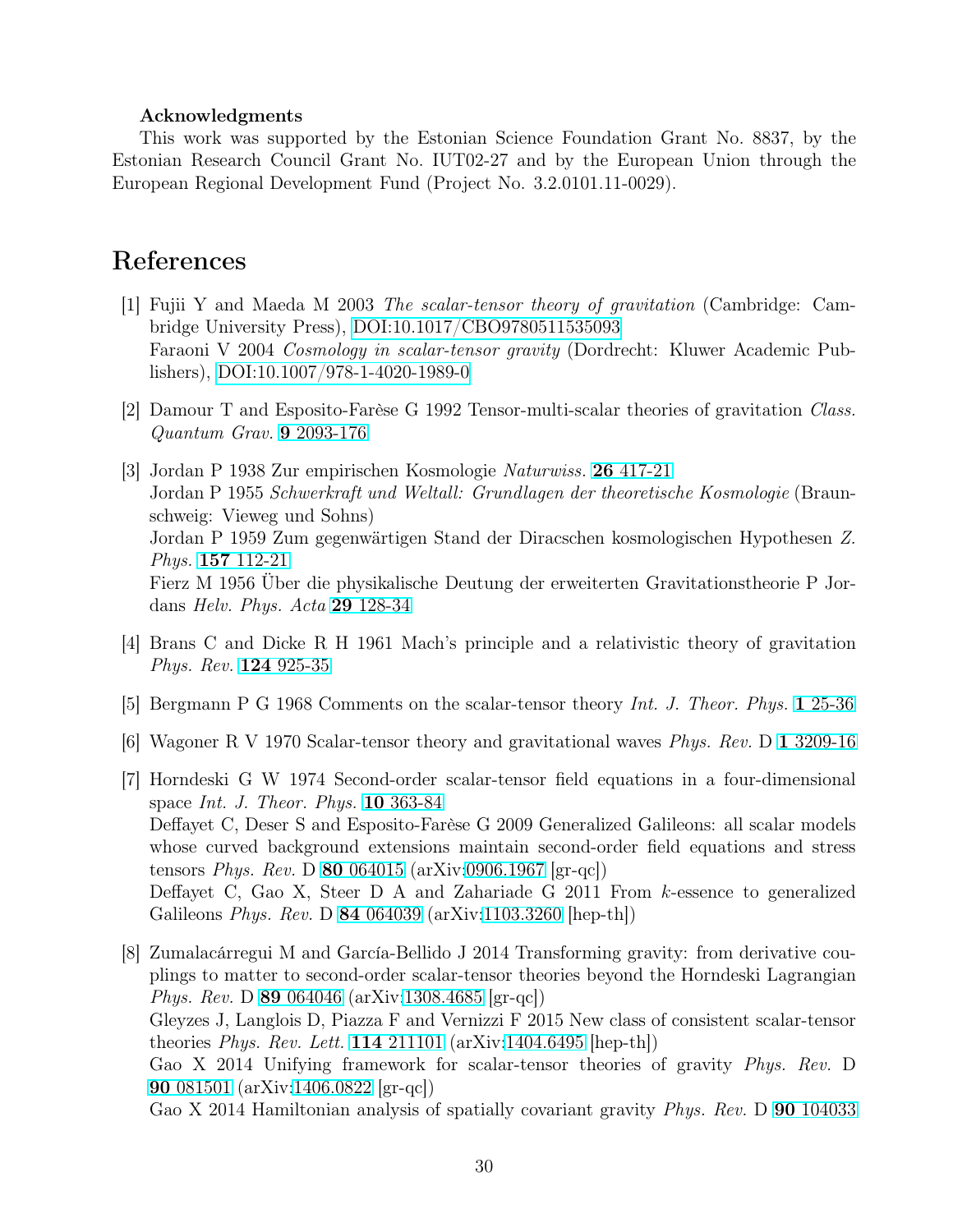(arXiv[:1409.6708](http://arxiv.org/abs/1409.6708) [gr-qc])

Gleyzes J, Langlois D, Piazza F and Vernizzi F 2015 Exploring gravitational theories beyond Horndeski *J. Cosmol. Astropart. Phys.* [JCAP02\(2015\)018](http://dx.doi.org/10.1088/1475-7516/2015/02/018) (arXiv[:1408.1952](http://arxiv.org/abs/1408.1952) [astroph.CO])

- <span id="page-30-1"></span><span id="page-30-0"></span>[9] Dicke R H 1962 Mach's principle and invariance under transformation of units *Phys. Rev.* 125 [2163-7](http://dx.doi.org/10.1103/PhysRev.125.2163)
- <span id="page-30-2"></span>[10] Flanagan É É 2004 The conformal frame freedom in theories of gravitation *Class. Quantum Grav.* 21 [3817-25](http://dx.doi.org/10.1088/0264-9381/21/15/N02) (arXiv[:gr-qc/0403063\)](http://arxiv.org/abs/gr-qc/0403063)
- <span id="page-30-3"></span>[11] Faraoni V and Nadeau S 2007 (Pseudo)issue of the conformal frame revisited *Phys. Rev.* D 75 [023501](http://dx.doi.org/10.1103/PhysRevD.75.023501) (arXiv[:gr-qc/0612075\)](http://arxiv.org/abs/gr-qc/0612075v1)
- <span id="page-30-4"></span>[12] Tsamis N C and Woodard R P 1986 No new physics in conformal scalar - metric theory *Ann. Phys., NY* 168 [457-83](http://dx.doi.org/10.1016/0003-4916(86)90040-0)
- <span id="page-30-5"></span>[13] Deruelle N and Sasaki M 2011 Conformal equivalence in classical gravity: the example of 'Veiled' general relativity *Springer Proc. Phys.* 137 [247-60](http://dx.doi.org/10.1007/978-3-642-19760-4_23) (arXiv[:1007.3563](http://arxiv.org/abs/1007.3563) [gr-qc])
- [14] Romero C, Fonseca-Neto J B and Pucheu M L 2012 General relativity and Weyl geometry *Class. Quantum Grav.* 29 [155015](http://dx.doi.org/10.1088/0264-9381/29/15/155015) (arXiv[:1201.1469](http://arxiv.org/abs/1201.1469) [gr-qc]) Quiros I, García-Salcedo R, Madriz Aguilar J E and Matos T 2013 The conformal transformation's controversy: what are we missing? *Gen. Rel. Grav.* 45 [489-518](http://dx.doi.org/10.1007/s10714-012-1484-7) (arXiv[:1108.5857](http://arxiv.org/abs/1108.5857)  $|gr-qc|$ Aguila R, Madriz Aguilar J E, Moreno C and Bellini M 2014 Present accelerated expansion of the universe from new Weyl-Integrable gravity approach *Eur. Phys. J.* C 74 [3158](http://dx.doi.org/10.1140/epjc/s10052-014-3158-y) (arXiv[:1408.4839](http://arxiv.org/abs/1408.4839) [gr-qc]) Scholz E 2011 Weyl geometry in late 20th century physics arXiv[:1111.3220](http://arxiv.org/abs/1111.3220) [math.HO]
- <span id="page-30-6"></span>[15] Nordtvedt K 1970 Post-newtonian metric for a general class of scalar-tensor gravitational theories and observational consequences *Astrophys. J.* 161 [1059-67](http://dx.doi.org/10.1086/150607)
- <span id="page-30-7"></span>[16] Hohmann M, Järv L, Kuusk P and Randla E 2013 Post-newtonian parameters  $\gamma$  and  $\beta$ of scalar-tensor gravity with a general potential *Phys. Rev.* D 88 [084054](http://dx.doi.org/10.1103/PhysRevD.88.084054) [Erratum-ibid. 2014 D 89 [069901](http://dx.doi.org/10.1103/PhysRevD.89.069901) ] (arXiv[:1309.0031](http://arxiv.org/abs/1309.0031) [gr-qc])
- <span id="page-30-8"></span>[17] Damour T and Nordtvedt K 1993 General relativity as a cosmological attractor of tensorscalar theories *Phys. Rev. Lett.* 70 [2217-9](http://dx.doi.org/10.1103/PhysRevLett.70.2217)
- <span id="page-30-9"></span>[18] Damour T and Nordtvedt K 1993 Tensor-scalar cosmological models and their relaxation toward general relativity *Phys. Rev.* D 48 [3436-50](http://dx.doi.org/10.1103/PhysRevD.48.3436)
- <span id="page-30-10"></span>[19] Mimoso J P and Wands D 1995 Anisotropic scalar-tensor cosmologies *Phys. Rev.* D 52 [5612-27](http://dx.doi.org/10.1103/PhysRevD.52.5612) (arXiv[:gr-qc/9501039\)](http://arxiv.org/abs/gr-qc/9501039)
- [20] García-Bellido J and Wands D 1995 General relativity as an attractor in scalar-tensor stochastic inflation *Phys. Rev.* D 52 [5636-42](http://dx.doi.org/10.1103/PhysRevD.52.5636) (arXiv[:gr-qc/9503049\)](http://arxiv.org/abs/gr-qc/9503049v1)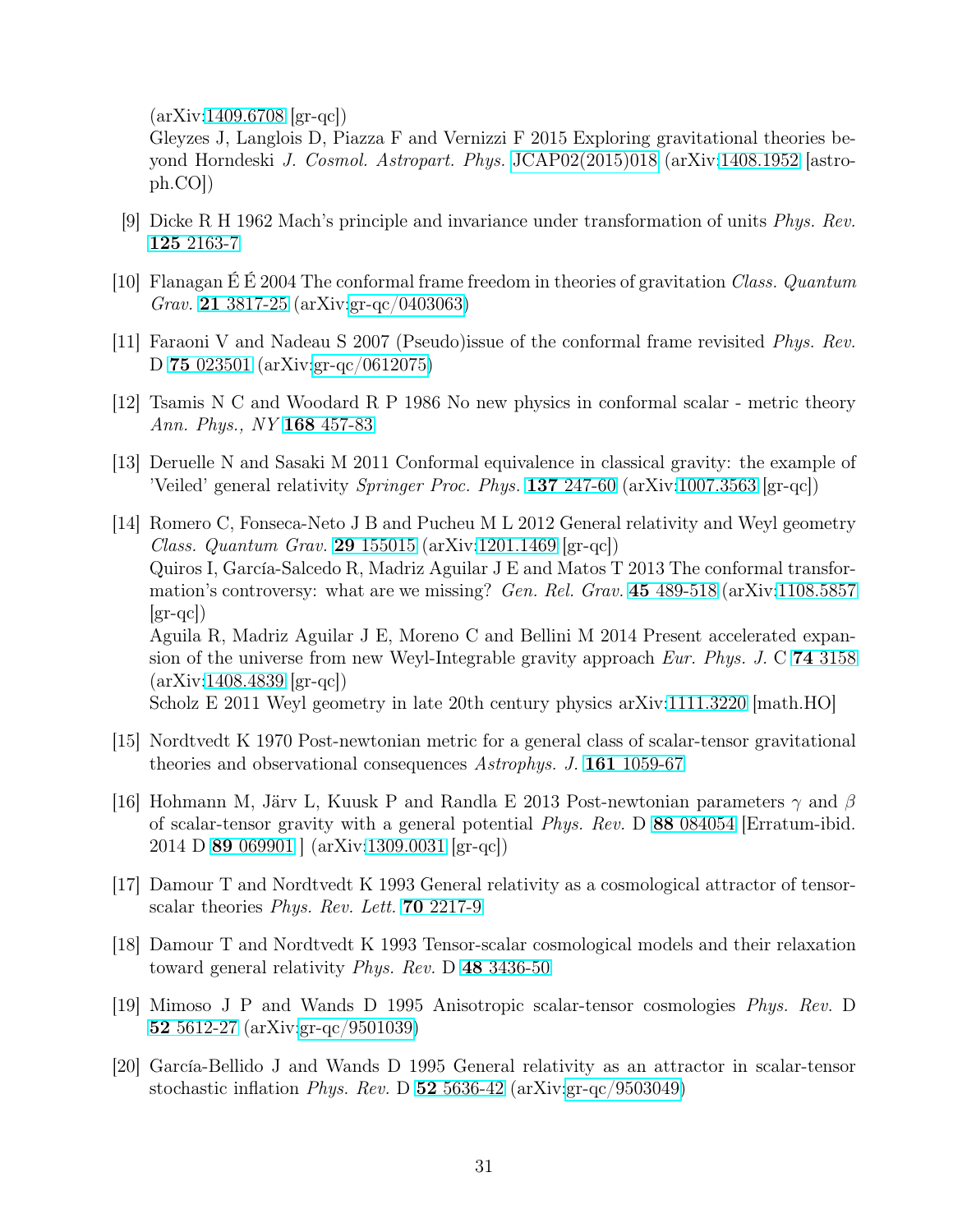- <span id="page-31-6"></span>[21] Barrow J D and Parsons P 1997 Behavior of cosmological models with varying G *Phys. Rev.* D 55 [1906-36](http://dx.doi.org/10.1103/PhysRevD.55.1906) (arXiv[:gr-qc/9607072\)](http://arxiv.org/abs/gr-qc/9607072v1)
- <span id="page-31-8"></span>[22] Billyard A, Coley A and Ibáñez J 1998 Asymptotic behavior of cosmological models in scalar-tensor theories of gravity *Phys. Rev.* D 59 [023507](http://dx.doi.org/10.1103/PhysRevD.59.023507) (arXiv[:gr-qc/9807055\)](http://arxiv.org/abs/gr-qc/9807055)
- <span id="page-31-7"></span>[23] Modak B, Kamilya S and Biswas S 2000 Evolution of dynamical coupling in scalar-tensor theory from Noether symmetry *Gen. Rel. Grav.* 32 [1615-26](http://dx.doi.org/10.1023/A%3A1001990303511) (arXiv[:gr-qc/9909046\)](http://arxiv.org/abs/gr-qc/9909046)
- [24] Serna A, Alimi J M and Navarro A 2002 Convergence of scalar-tensor theories toward general relativity and primordial nucleosynthesis *Class. Quantum Grav.* 19 [857-74](http://dx.doi.org/10.1088/0264-9381/19/5/302) (arXiv[:gr-qc/0201049\)](http://arxiv.org/abs/gr-qc/0201049)
- [25] Bhadra A 2007 Scalar-tensor cosmology for traceless matter field in the large coupling function limit *Astrophys. Space Sci.* 310 [169-72](http://dx.doi.org/10.1007/s10509-007-9497-5)
- [26] Barrow J D and Shaw D J 2008 Some late-time asymptotics of general scalar-tensor cosmologies *Class. Quantum Grav.* 25 [085012](http://dx.doi.org/10.1088/0264-9381/25/8/085012) (arXiv[:0712.2190](http://arxiv.org/abs/0712.2190v1) [gr-qc])
- <span id="page-31-0"></span>[27] Maeda K and Fujii Y 2009 Attractor universe in the scalar-tensor theory of gravitation *Phys. Rev.* D 79 [084026](http://dx.doi.org/10.1103/PhysRevD.79.084026) (arXiv[:0902.1221](http://arxiv.org/abs/0902.1221) [hep-th])
- [28] Minazzoli O and Hees A 2014 Late-time cosmology of a scalar-tensor theory with a universal multiplicative coupling between the scalar field and the matter Lagrangian *Phys. Rev.* D 90 [023017](http://dx.doi.org/10.1103/PhysRevD.90.023017) (arXiv[:1404.4266](http://arxiv.org/abs/1404.4266v2) [gr-qc])
- <span id="page-31-1"></span>[29] Järv L, Kuusk P and Saal M 2007 Scalar-tensor cosmology at the general relativity limit: Jordan versus Einstein frame *Phys. Rev.* D 76 [103506](http://dx.doi.org/10.1103/PhysRevD.76.103506) (arXiv[:0705.4644](http://arxiv.org/abs/0705.4644) [gr-qc])
- <span id="page-31-2"></span>[30] Järv L, Kuusk P, Saal M and Vilson O 2015 Invariant quantities in the scalar-tensor theories of gravitation *Phys. Rev.* D 91 [024041](http://dx.doi.org/10.1103/PhysRevD.91.024041) (arXiv[:1411.1947](http://arxiv.org/abs/1411.1947v2) [gr-qc])
- <span id="page-31-3"></span>[31] Chiba T and Yamaguchi M 2013 Conformal-frame (in)dependence of cosmological observations in scalar-tensor theory *J. Cosmol. Astropart. Phys.* [JCAP10\(2013\)040](http://dx.doi.org/10.1088/1475-7516/2013/10/040)  $(\text{arXiv:1308.1142 [gr-qc]})$  $(\text{arXiv:1308.1142 [gr-qc]})$  $(\text{arXiv:1308.1142 [gr-qc]})$
- <span id="page-31-5"></span><span id="page-31-4"></span>[32] Domènech G and Sasaki M 2015 Conformal frame dependence of inflation *J. Cosmol. Astropart. Phys.* [JCAP04\(2015\)022](http://dx.doi.org/10.1088/1475-7516/2015/04/022) (arXiv[:1501.07699](http://arxiv.org/abs/1501.07699) [gr-qc])
- [33] Järv L, Kuusk P and Saal M 2008 Scalar-tensor cosmologies: fixed points of the Jordan frame scalar field *Phys. Rev.* D 78 [083530](http://dx.doi.org/10.1103/PhysRevD.78.083530) (arXiv[:0807.2159](http://arxiv.org/abs/0807.2159) [gr-qc])
- [34] Kuusk P, Järv L and Saal M 2009 Scalar-tensor cosmologies: general relativity as a fixed point of the Jordan frame scalar field *Int. J. Mod. Phys.* A 24 [1631-8](http://dx.doi.org/10.1142/S0217751X09045133) (arXiv[:0810.5038](http://arxiv.org/abs/0810.5038)  $\left[\text{gr-qc}\right]$ Saal M, Järv L and Kuusk P 2011 Time evolution of scalar-tensor cosmologies in the general relativity limit *Int. J. Mod. Phys.: Conf. Ser.* 03 [238-245](http://dx.doi.org/10.1142/S2010194511001322) Järv L, Kuusk P and Saal M 2011 Scalar-tensor cosmologies with a potential in the general relativity limit *J. Phys.: Conf. Ser.* 283 [012017](http://dx.doi.org/10.1088/1742-6596/283/1/012017)

Kuusk P, Järv L and Saal M 2012 Evolution of homogeneous and isotropic scalar-tensor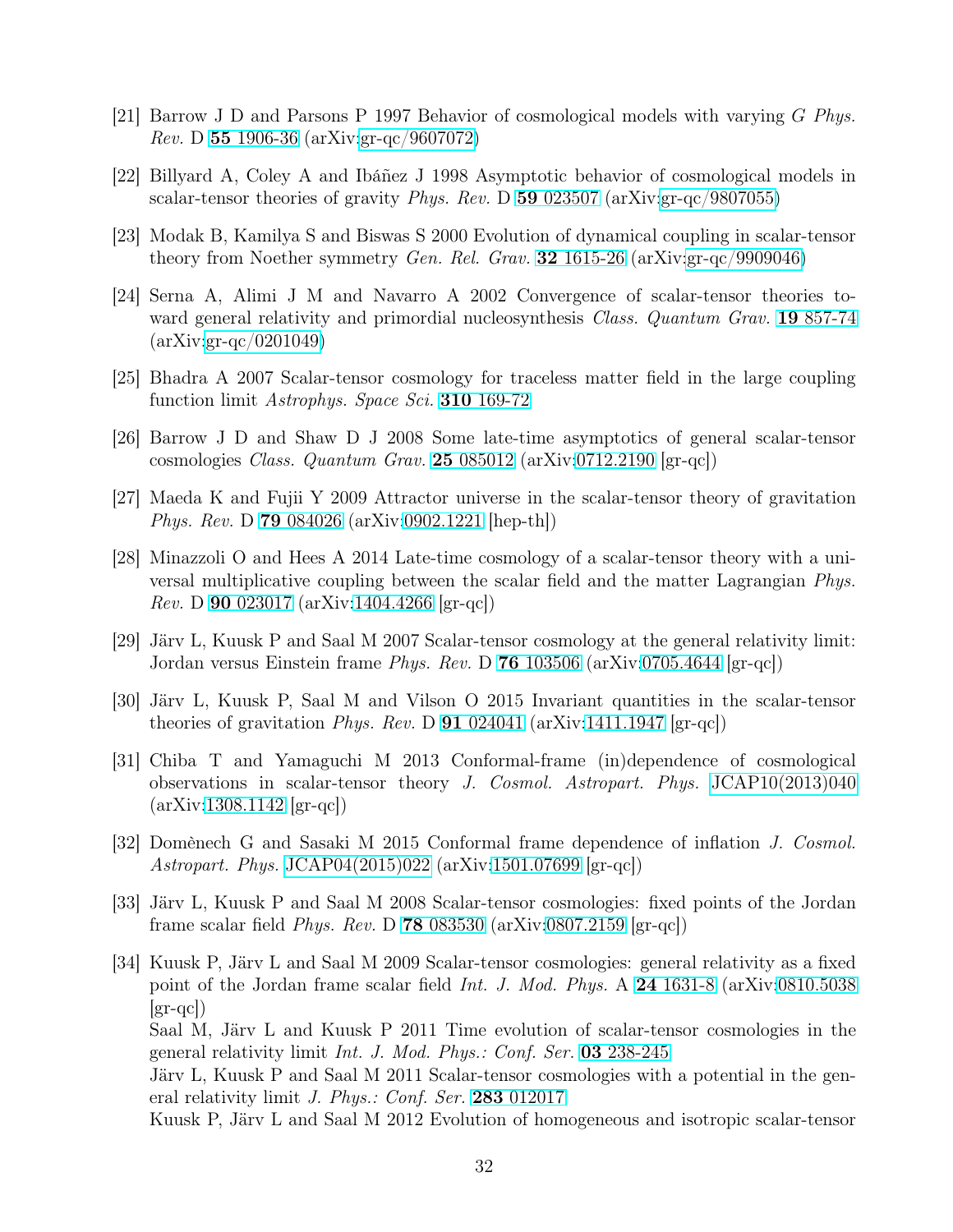cosmological models *J. Phys.: Conf. Ser.* 343 [012064](http://dx.doi.org/10.1088/1742-6596/343/1/012064)

Saal M, Järv L and Kuusk P 2012 Scalar-tensor cosmological models converging to general relativity: potential dominated and matter dominated cases *J. Phys.: Conf. Ser.* 384 [012029](http://dx.doi.org/10.1088/1742-6596/384/1/012029)

- <span id="page-32-12"></span><span id="page-32-0"></span>[35] Järv L, Kuusk P and Saal M 2010 Scalar-tensor cosmologies with a potential in the general relativity limit: phase space view *Phys. Rev.* D 81 [104007](http://dx.doi.org/10.1103/PhysRevD.81.104007) (arXiv[:1003.1686](http://arxiv.org/abs/1003.1686) [gr-qc])
- <span id="page-32-1"></span>[36] Järv L, Kuusk P and Saal M 2010 Scalar-tensor cosmologies with a potential in the general relativity limit: time evolution *Phys. Lett.* B [694](http://dx.doi.org/10.1016/j.physletb.2010.09.029) 1-5 (arXiv[:1006.1246](http://arxiv.org/abs/1006.1246) [gr-qc])
- <span id="page-32-2"></span>[37] Shapiro I L and Takata H 1995 Conformal transformation in gravity *Phys. Lett.* B 361 [31-7](http://dx.doi.org/10.1016/0370-2693(95)01123-8) (arXiv[:hep-th/9504162\)](http://arxiv.org/abs/hep-th/9504162)
- <span id="page-32-3"></span>[38] Sotiriou T P, Liberati S and Faraoni V 2008 Theory of gravitation theories: a no-progress report *Int. J. Mod. Phys.* D 17 [399-423](http://dx.doi.org/10.1142/S0218271808012097) (arXiv[:0707.2748](http://arxiv.org/abs/0707.2748) [gr-qc])
- [39] Carroll S M 2004 *Spacetime and Geometry: An introduction to General Relativity* (San Francisco: Addison Wesley)
- <span id="page-32-5"></span><span id="page-32-4"></span>[40] Bettoni D and Zumalacárregui M 2015 Kinetic mixing in scalar-tensor theories of gravity *Phys. Rev.* D 91 [104009](http://dx.doi.org/10.1103/PhysRevD.91.104009) (arXiv[:1502.02666](http://arxiv.org/abs/1502.02666v2) [gr-qc])
- [41] Järv L, Kuusk P, Saal M and Vilson O 2014 Parametrizations in scalar-tensor theories of gravity and the limit of general relativity *J. Phys.: Conf. Ser.* 532 [012011](http://dx.doi.org/10.1088/1742-6596/532/1/012011) (arXiv[:1501.07781](http://arxiv.org/abs/1501.07781) [gr-qc])
- <span id="page-32-7"></span><span id="page-32-6"></span>[42] Morris J R 2014 Consistency of equations of motion in conformal frames *Phys. Rev.* D 90 [107501](http://dx.doi.org/10.1103/PhysRevD.90.107501) (arXiv[:1411.1311](http://arxiv.org/abs/1411.1311) [gr-qc])
- [43] Faraoni V, Jensen M N and Theuerkauf S A 2006 Non-chaotic dynamics in general-relativistic and scalar-tensor cosmology *Class. Quantum Grav.* 23 [4215-29](http://dx.doi.org/10.1088/0264-9381/23/12/016) (arXiv[:gr-qc/0605050\)](http://arxiv.org/abs/gr-qc/0605050v1)
- <span id="page-32-8"></span>[44] Skugoreva M A, Toporensky A V and Vernov S Y 2014 Global stability analysis for cosmological models with nonminimally coupled scalar fields *Phys. Rev.* D 90 [064044](http://dx.doi.org/10.1103/PhysRevD.90.064044) (arXiv[:1404.6226](http://arxiv.org/abs/1404.6226) [gr-qc])
- <span id="page-32-9"></span>[45] Khoury J and Weltman A 2004 Chameleon cosmology *Phys. Rev.* D 69 [044026](http://dx.doi.org/10.1103/PhysRevD.69.044026) (arXiv[:astro-ph/0309411\)](http://arxiv.org/abs/astro-ph/0309411) Khoury J and Weltman A 2004 Chameleon fields: awaiting surprises for tests of gravity in space *Phys. Rev. Lett.* 93 [171104](http://dx.doi.org/10.1103/PhysRevLett.93.171104) (arXiv[:astro-ph/0309300\)](http://arxiv.org/abs/astro-ph/0309300)
- <span id="page-32-10"></span>[46] Hinterbichler K and Khoury J 2010 Screening long-range forces through local symmetry restoration *Phys. Rev. Lett.* 104 [231301](http://dx.doi.org/10.1103/PhysRevLett.104.231301) (arXiv[:1001.4525](http://arxiv.org/abs/1001.4525) [hep-th])
- <span id="page-32-11"></span>[47] Romero C and Barros A 1993 Does the Brans-Dicke theory of gravity go over to general relativity when  $\omega \to \infty$ ? *Phys. Lett.* A 173 [243-6](http://dx.doi.org/10.1016/0375-9601(93)90271-Z) Banerjee N and Sen S 1997 Does Brans-Dicke theory always yield general relativity in the infinite  $\omega$  limit? *Phys. Rev.* D 56 [1334-7](http://dx.doi.org/10.1103/PhysRevD.56.1334)